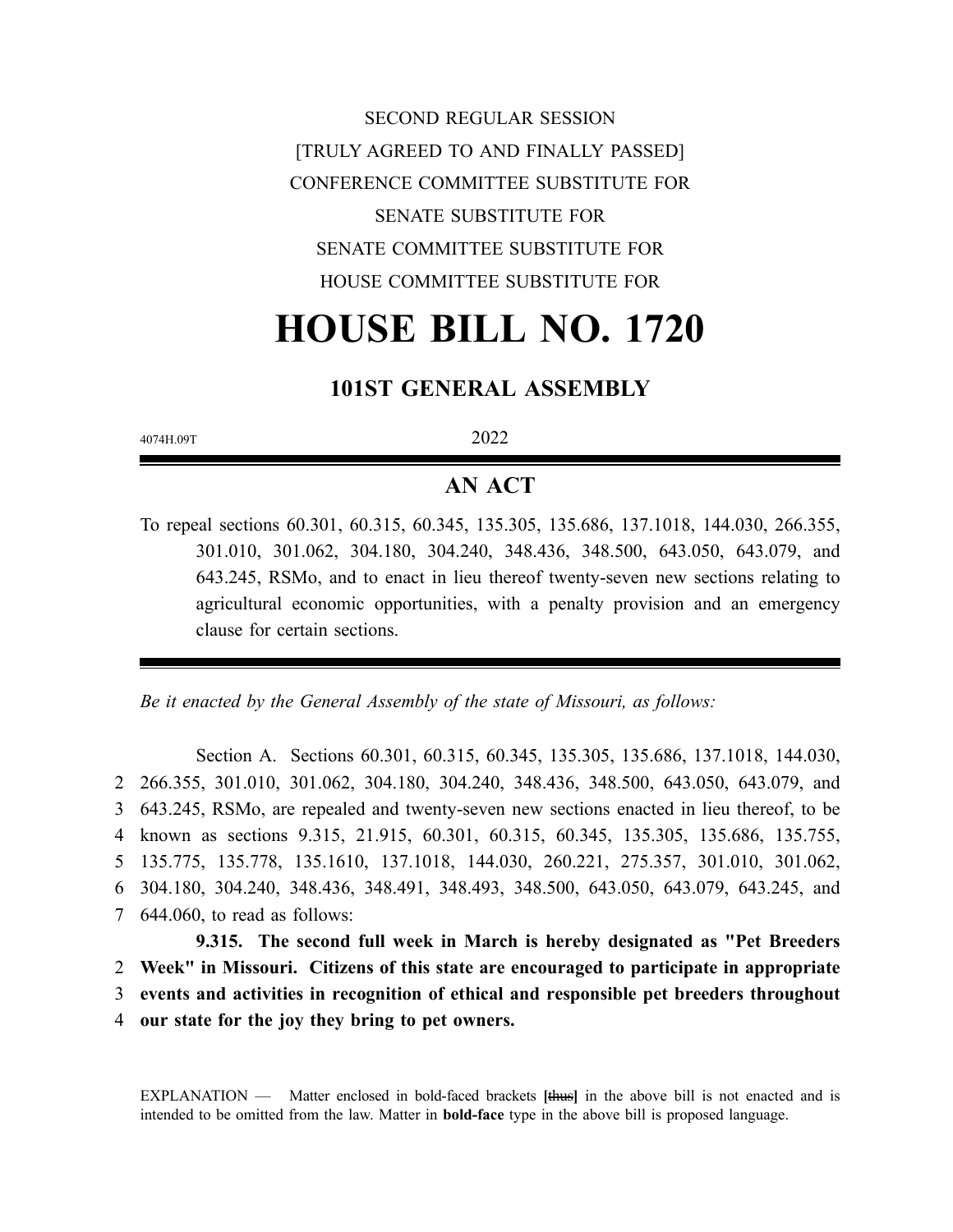**21.915. 1. There is established a permanent joint committee of the general assembly to be known as the "Joint Committee on Rural Economic Development" which shall be composed of five members of the senate, appointed by the president pro tempore of the senate, and five members of the house of representatives, appointed by the speaker of the house of representatives. A majority of the members of the committee shall constitute a quorum. The members shall annually select one of the members to be the chair and one of the members to be the vice chair. The speaker of the house of representatives and the president pro tempore of the senate shall appoint the respective majority members. The minority leader of the house of representatives and the minority leader of the senate shall appoint the respective minority members. The members shall receive no additional compensation, but shall be reimbursed for actual and necessary expenses incurred by them in the performance of their duties. No major party shall be represented on the committee by more than three members from the senate nor by more than three members from the house of representatives. The committee is authorized to meet and act year round and to employ the necessary personnel within the limits of appropriations. The staff of the committee on legislative research, house research, and senate research shall provide necessary clerical, research, fiscal, and legal services to the committee, as the committee may request.**

**2. It shall be the duty of the committee to:**

 **(1) Examine any trending population declines throughout rural counties in Missouri utilizing data from the last previous decennial census of the United States, including identifying any anomalous rural areas that saw population increases;**

 **(2) Identify economic opportunities for third class counties, including identifying viable industries for rural areas of the state and businesses that are relocating from other states;**

 **(3) Monitor the deployment and adoption of broadband internet in rural areas of the state;**

 **(4) Examine the issue of restricted access to quality health care and insurance in rural areas of the state;**

 **(5) Identify the need for and development of expanded learning opportunities in rural areas, including workforce development, skilled labor training, and online training;**

 **(6) Examine infrastructure issues in rural areas in the state, including opportunities to mitigate geographical isolation and a review of transportation development plans to embolden economic vitality in rural areas of the state;**

 **(7) Identify key contributors and solutions to poverty and unemployment trends in rural areas of the state;**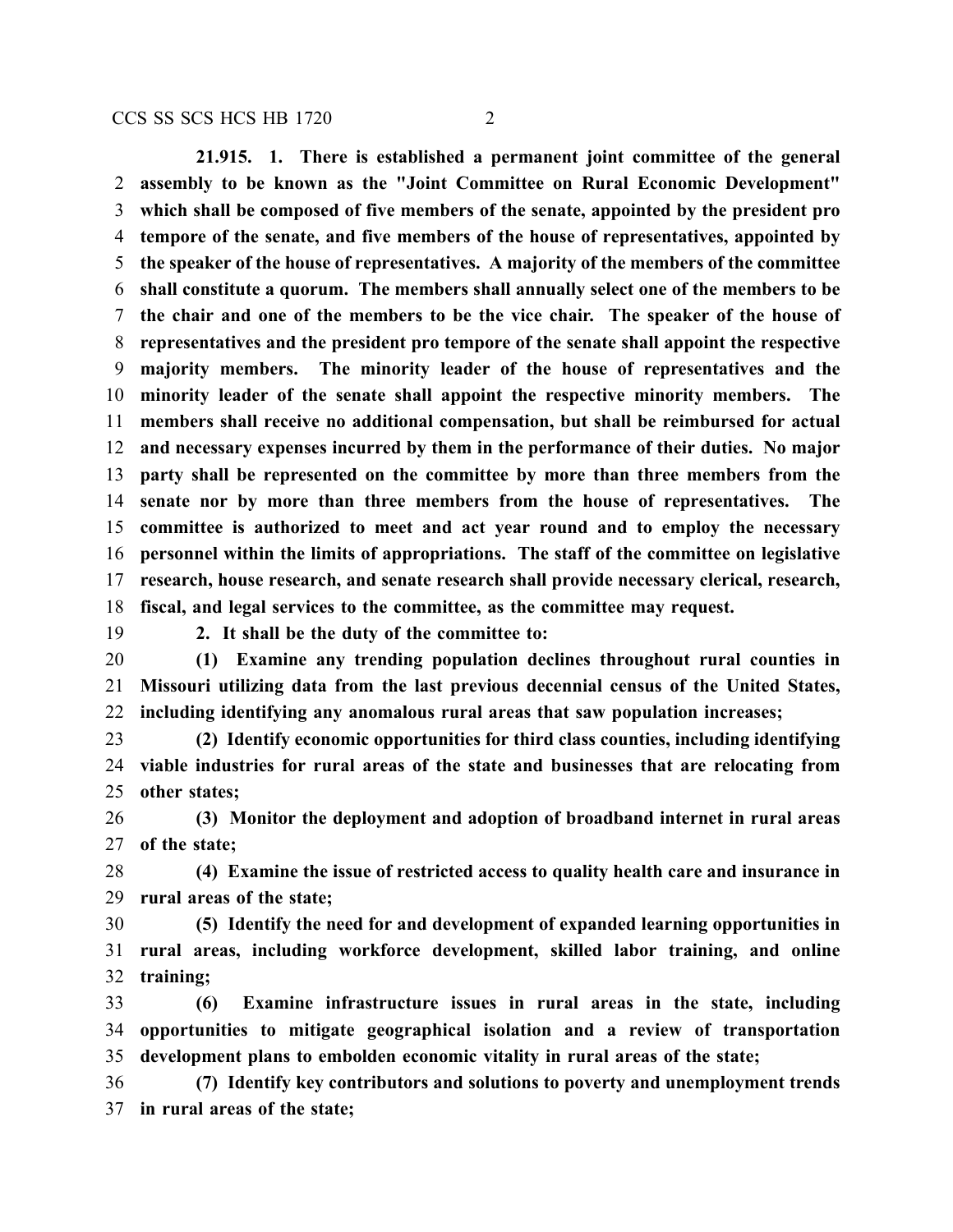**(8) Develop policies to maximize existing state programs, including existing economic development tax credit programs and tourism programs; and**

 **(9) Identify and examine any other issues that the committee determines to be affecting rural areas of the state.**

 **3. The committee may compile a full report of its activities for submission to the general assembly, which shall include any recommendations which the committee may have for legislative action as well as any recommendations for administrative or procedural changes in the internal management or organization of state government agencies and departments. Copies of the report containing such recommendations shall be sent to the appropriate directors of state departments and agencies included in the report.**

 **4. All state departments, commissions, and offices shall cooperate with and assist the committee in the performance of its duties and shall make available all books, records, and information requested.**

60.301. Whenever the following words and terms are used in this chapter they shall have the following meaning unless the context clearly indicates that a different meaning is intended:

 (1) "Corners of the United States public land survey", those points that determine the boundaries of the various subdivisions represented on the official plat such as the township corner, the section corner, the quarter-section corner, grant corner **[**and**],** meander corner**, and center of section**;

 (2) "Existent corner", a corner whose position can be identified by verifying the evidence of the original monument or its accessories, or by some physical evidence described in the field notes, or located by an acceptable supplemental survey record or some physical evidence thereof, or by testimony. The physical evidence of a corner may have been entirely obliterated but the corner will be considered existent if its position can be recovered through the testimony of one or more witnesses who have a dependable knowledge of the original location. A legally reestablished corner shall have the same status as an existent corner;

 (3) "Lost corner", a corner whose position cannot be determined, beyond reasonable doubt, either from traces of the original marks or from acceptable evidence or testimony that bears upon the original position;

 (4) "Monument", the physical object which marks the corner point determined by the surveying process. The accessories, such as bearing trees, bearing objects, reference monuments, mounds of stone and other similar objects that aid in identifying the corner position, are also considered a part of a corner monument;

 (5) "Obliterated, decayed or destroyed corner", **[**an existent corner**] a position** at whose point there are no remaining traces of the original monument or its accessories, but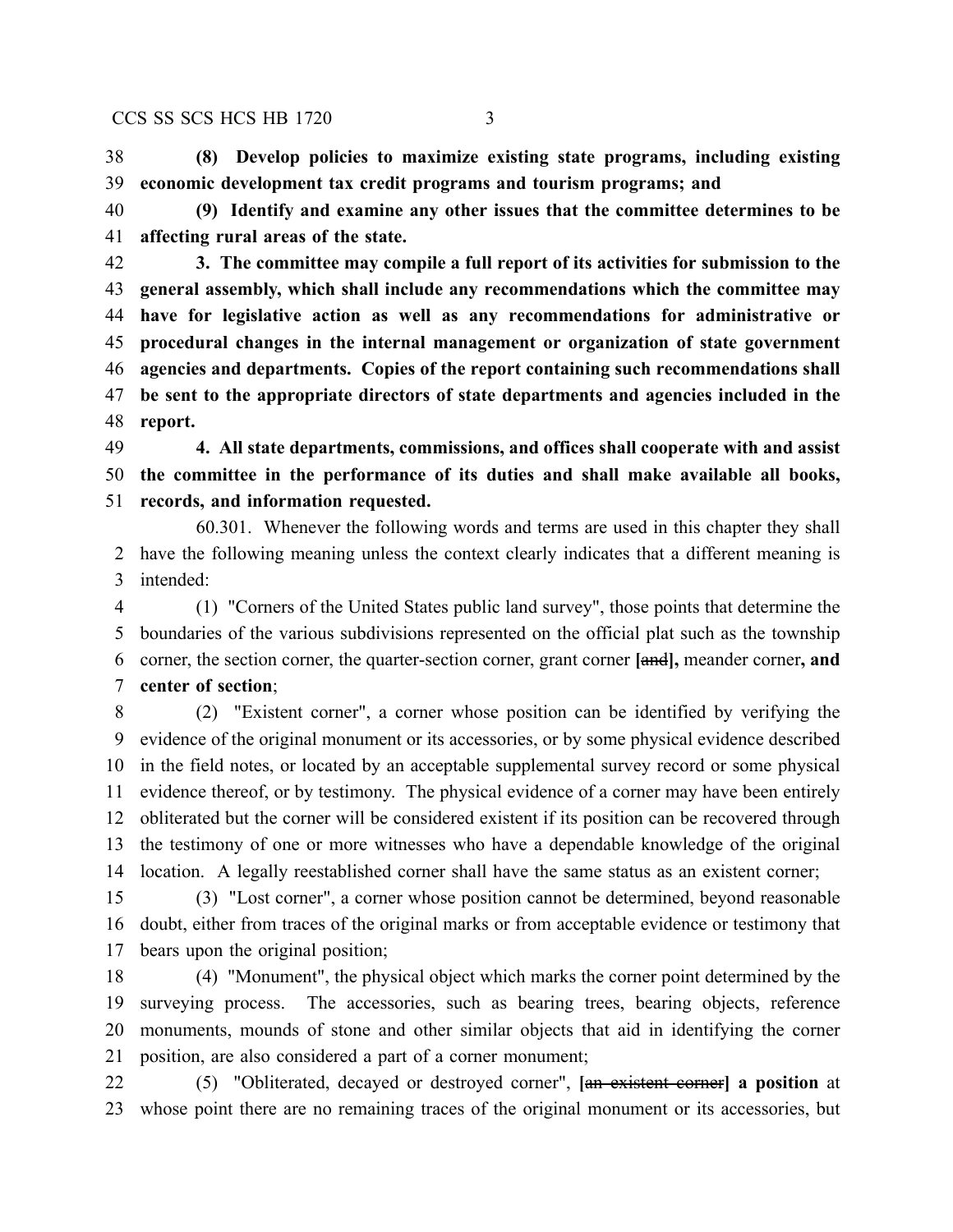whose location has been perpetuated by subsequent surveys, or the point may be recovered beyond reasonable doubt by the acts and testimony of local residents, competent surveyors, other qualified local authorities or witnesses, or by some acceptable record evidence. A position that depends upon the use of collateral evidence can be accepted only if duly supported, generally through proper relation to known corners, and agreement with the field notes regarding distances to natural objects, stream crossings, line trees, etc., or unquestionable testimony;

 (6) "Original government survey", that survey executed under the authority of the United States government as recorded on the official plats and field notes of the United States public land survey maintained by the Missouri department of agriculture;

 (7) "Proportionate measurement", a measurement of a line that gives equal relative weight to all parts of the line. The excess or deficiency between two existent corners is so distributed that the amount of excess or deficiency given to each interval bears the same proportion to the whole difference as the record length of the interval bears to the whole record distance:

 (a) "Single proportionate measurement", a measurement of a line applied to a new measurement made between known points on a line to determine one or more positions on that line;

 (b) "Double proportionate measurement", a measurement applied to a new measurement made between four known corners, two each on intersecting meridional and latitudinal lines, for the purpose of relating the intersection to both. **[**The procedure is described as follows: first, measurements will be made between the nearest existent corners 46 north and south of the lost corner. A temporary point will be determined to locate the latitude 47 of the lost corner on the straight line connecting the existent corners and at the proper proportionate distance. Second, measurements will be made between the nearest existent 49 corners east and west of the lost corner. A temporary point will be determined to locate the longitude of the lost corner on the straight line connecting the existent corners and at the 51 proportionate distance. Third, determine the location of the lost corner at the intersection of 52 an east-west line through the point determining the latitude of the lost corner with a north- south line through the point determining the longitude of the lost corner.**]** When the total length of the line between the nearest existing corners was not measured in the original government survey, the record distance from one existing corner to the lost corner will be used instead of the proportionate distance. This exception will apply to either or both of the east-west or north-south lines;

 (8) "Record distance", the distance or length as shown on the original government survey. In determining record distances, consideration shall be given as to whether the distance was measured on a random or true line.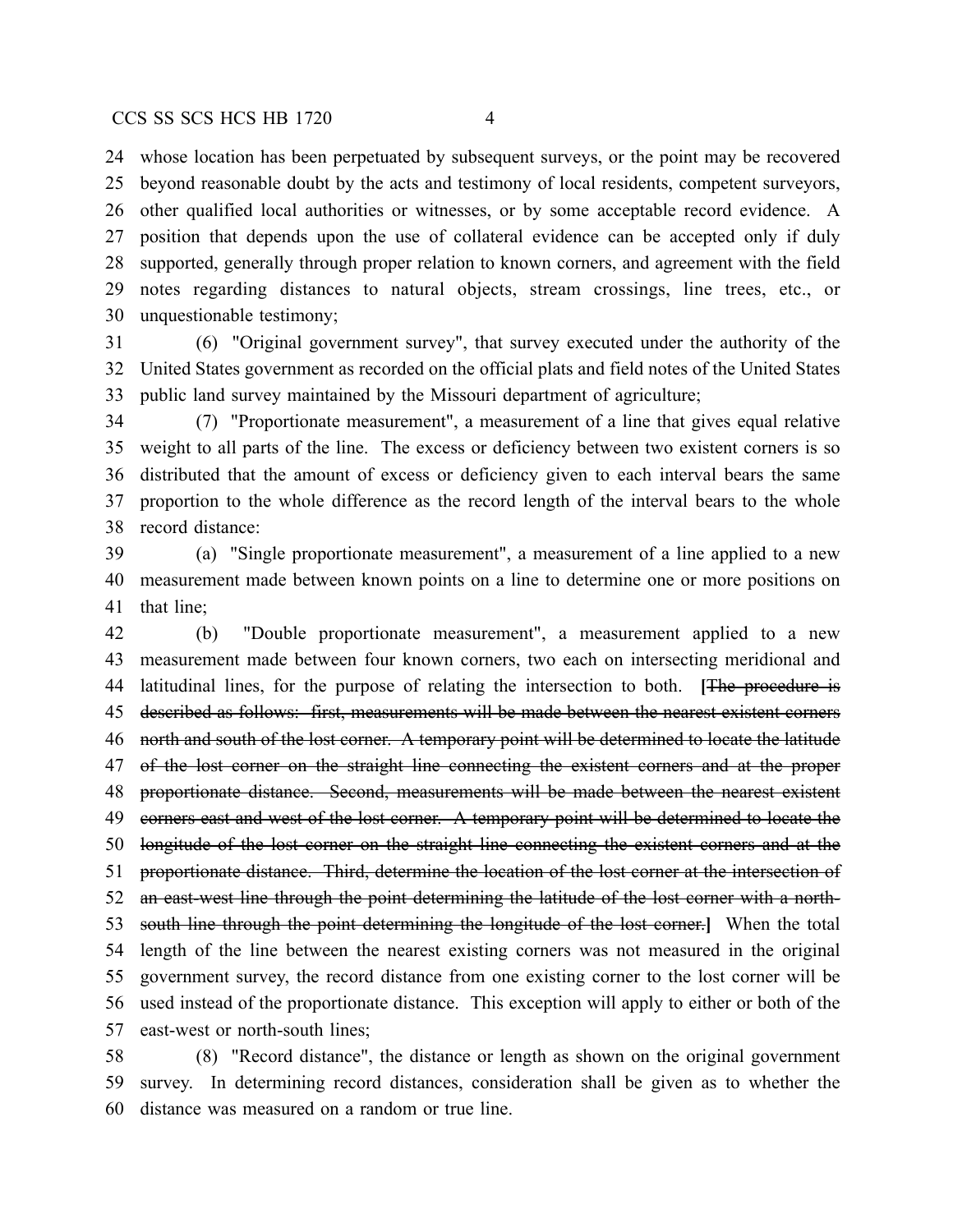60.315. The following rules for the reestablishment of lost corners shall be applied only when it is determined that the corner is lost: (The rules utilize proportional measurement which harmonizes surveying practice with legal and equitable considerations. This plan of relocating a lost corner is always employed unless it can be shown that the corner so located is in substantial disagreement with the general scheme of the original government survey as monumented. In such cases the surveyor shall use procedures that produce results consistent with the original survey of that township.)

 (1) Existent original corners shall not be disturbed. Consequently, discrepancies between the new and record measurements shall not in any manner affect the measurements beyond the existent corners; but the differences shall be distributed proportionately within the several intervals along the line between the corners;

 (2) Standard parallels shall be given precedence over other township exteriors, and, ordinarily, the latter shall be given precedence over subdivisional lines; section corners shall be located or reestablished before the position of lost quarter-section corners can be determined;

 (3) Lost township corners common to four townships shall be reestablished by double proportionate measurement between the nearest existent corners on opposite sides of the lost township corner;

 (4) Lost township corners located on standard parallels and common only to two townships shall be reestablished by single proportionate measurement between the nearest existent corners on opposite sides of the lost township corner on the standard parallel;

 (5) **[**Lost standard corners shall be reestablished on a standard or correction line by 23 single proportionate measurement on the line connecting the nearest identified standard or 24 closing corners on opposite sides of the lost corner or corners, as the case may be;

 (6) All lost section and quarter-section corners on the township boundary lines shall 26 be reestablished by single proportionate measurement between the nearest existent corners on opposite sides of the lost corner according to the conditions represented upon the original 28 government plat;

 (7)**] Lost corners on township exteriors, excluding corners referenced in subdivision (3) of this section, whether they are standard or closing corners, shall be reestablished by single proportionate measurement on the line connecting the next nearest existent standard or closing corner on opposite sides of the lost corner;**

 **(6)** A lost interior corner of four sections shall be reestablished by double proportionate measurement;

 **[**(8) A lost closing corner shall be reestablished on the true line that was closed upon, and at the proper proportional interval between the nearest existent corners on opposite sides 37 of the lost corner;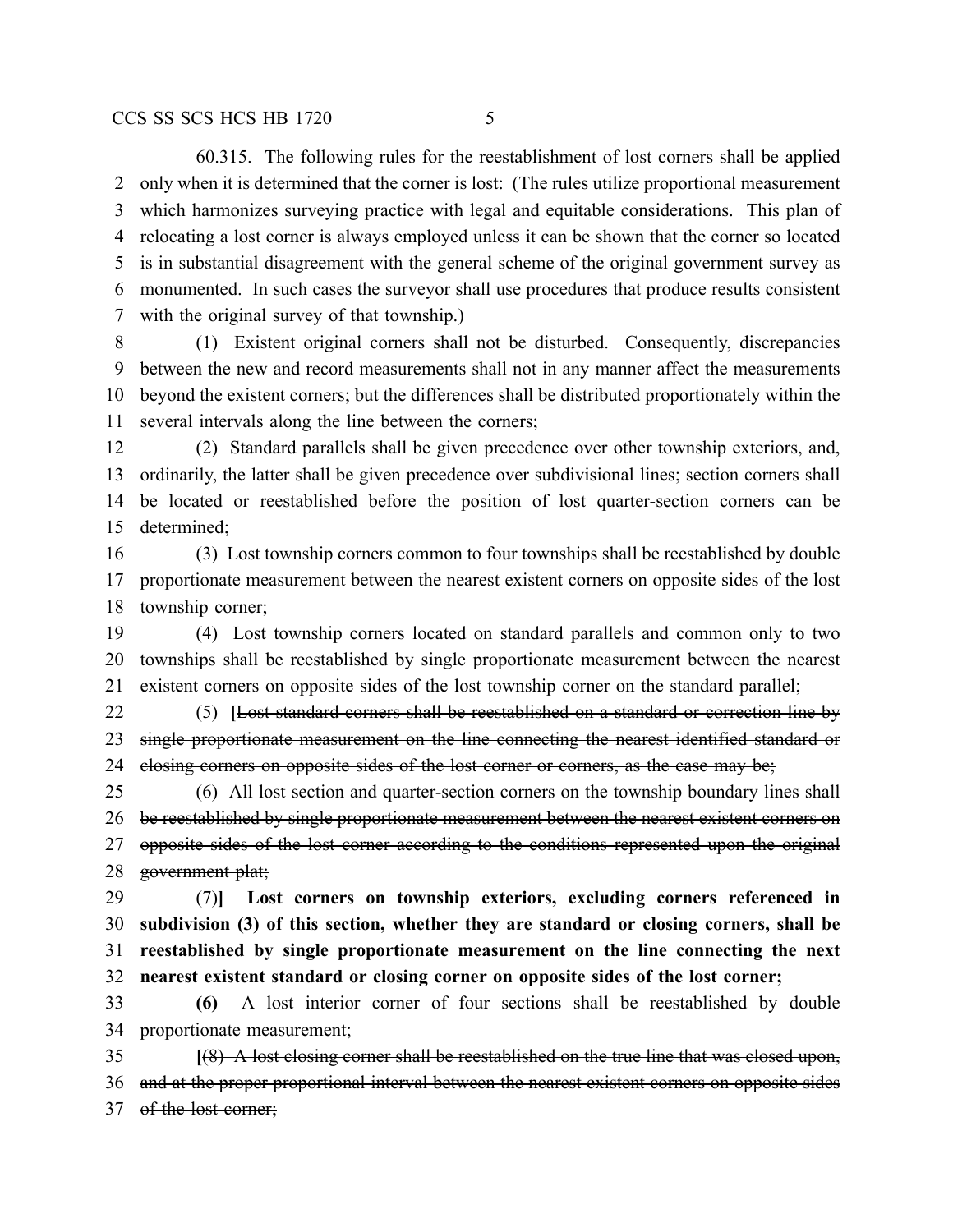(9)**] (7)** All lost quarter-section corners on the section boundaries within the township shall be reestablished by single proportionate measurement between the adjoining section corners, after the section corners have been identified or reestablished; and

 **[**(10)**] (8)** Where a line has been terminated with a measurement in one direction only, a lost corner shall be reestablished by record bearing and distance, counting from the nearest regular corner, the latter having been duly identified or reestablished.

60.345. The quarter-section corners of sections south of the township line and east of the range line, and not established by the original government survey will be established according to the conditions represented upon the official government plat using **single** proportionate measurement between the **[**adjoining**]** section corners belonging to the same section as the quarter-section corner being established, the section corners having first been identified or reestablished. **The proportional position shall be offset, if necessary, in a cardinal direction to the true line defined by the nearest adjacent corners on opposite sides of the quarter-section corner to be established.**

135.305. A Missouri wood energy producer shall be eligible for a tax credit on taxes otherwise due under chapter 143, except sections 143.191 to 143.261, as a production incentive to produce processed wood products in a qualified wood-producing facility using Missouri forest product residue. The tax credit to the wood energy producer shall be five dollars per ton of processed material. The credit may be claimed for a period of five years and is to be a tax credit against the tax otherwise due. No new tax credits, provided for under sections 135.300 to 135.311, shall be authorized after June 30, **[**2020**] 2024**. In no event shall the aggregate amount of all tax credits allowed under sections 135.300 to 135.311 exceed six million dollars in any given fiscal year. There shall be no tax credits authorized under sections 135.300 to 135.311 unless an appropriation is made for such tax credits.

135.686. 1. This section shall be known and may be cited as the "Meat Processing Facility Investment Tax Credit Act".

2. As used in this section, the following terms mean:

 (1) "Authority", the agricultural and small business development authority established in chapter 348;

 (2) "Meat processing facility", any commercial plant, as defined under section 265.300, at which livestock are slaughtered or at which meat or meat products are processed for sale commercially and for human consumption;

 (3) "Meat processing modernization or expansion", constructing, improving, or acquiring buildings or facilities, or acquiring equipment for meat processing including the following, if used exclusively for meat processing and if acquired and placed in service in this state during tax years beginning on or after January 1, 2017, but ending on or before December 31, **[**2021**] 2024**: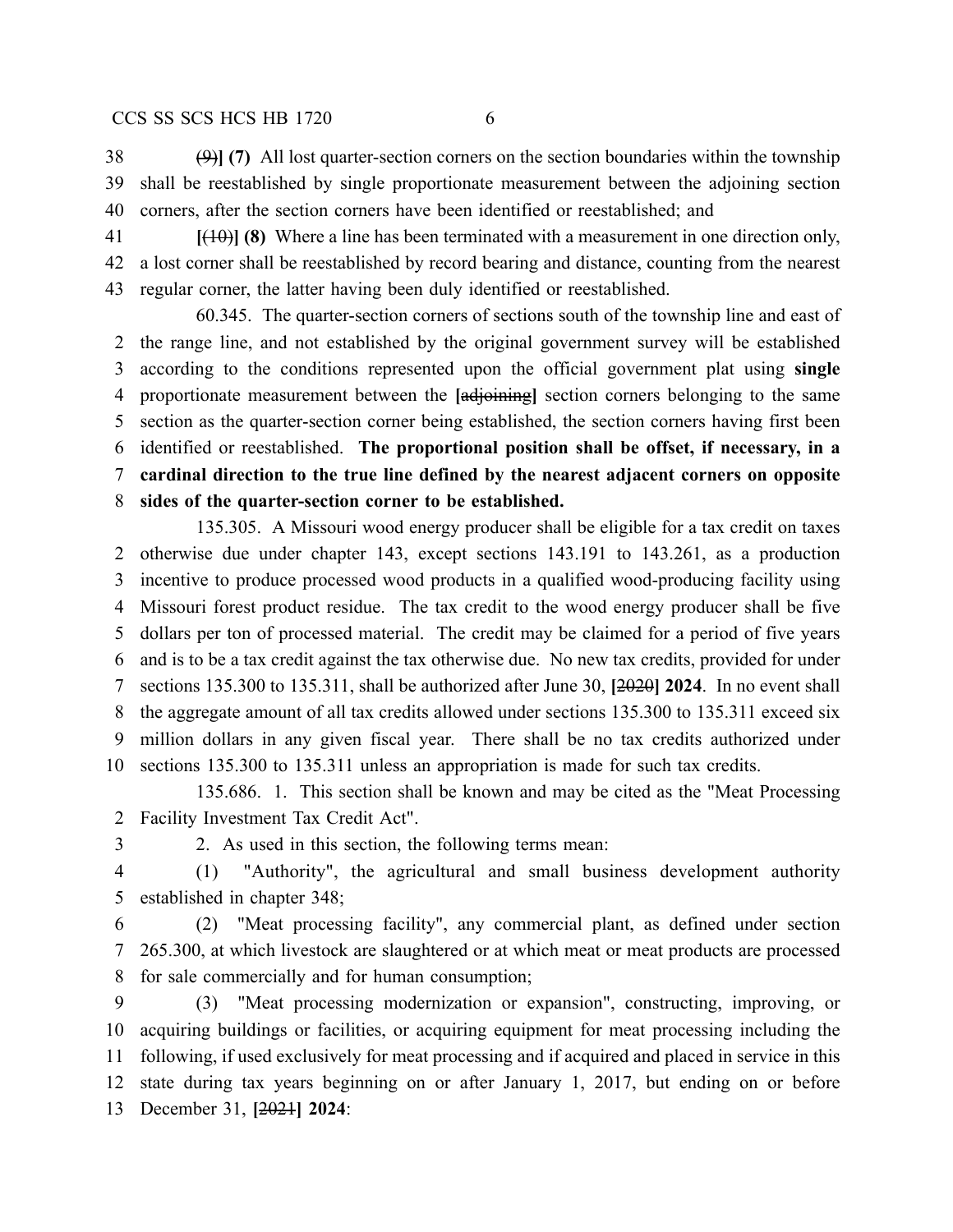(a) Building construction including livestock handling, product intake, storage, and warehouse facilities;

(b) Building additions;

 (c) Upgrades to utilities including water, electric, heat, refrigeration, freezing, and waste facilities;

(d) Livestock intake and storage equipment;

 (e) Processing and manufacturing equipment including cutting equipment, mixers, grinders, sausage stuffers, meat smokers, curing equipment, cooking equipment, pipes, motors, pumps, and valves;

 (f) Packaging and handling equipment including sealing, bagging, boxing, labeling, conveying, and product movement equipment;

(g) Warehouse equipment including storage and curing racks;

 (h) Waste treatment and waste management equipment including tanks, blowers, separators, dryers, digesters, and equipment that uses waste to produce energy, fuel, or industrial products;

 (i) Computer software and hardware used for managing the claimant's meat processing operation including software and hardware related to logistics, inventory management, production plant controls, and temperature monitoring controls; and

 (j) Construction or expansion of retail facilities or the purchase or upgrade of retail equipment for the commercial sale of meat products if the retail facility is located at the same location as the meat processing facility;

 (4) "Tax credit", a credit against the tax otherwise due under chapter 143, excluding withholding tax imposed under sections 143.191 to 143.265, or otherwise due under chapter 147;

(5) "Taxpayer", any individual or entity who:

 (a) Is subject to the tax imposed under chapter 143, excluding withholding tax imposed under sections 143.191 to 143.265, or the tax imposed under chapter 147;

 (b) In the case of an individual, is a resident of this state as verified by a 911 address or, in the absence of a 911 system, a physical address; and

 (c) Owns a meat processing facility located in this state **and employs a combined total of fewer than five hundred individuals in all meat processing facilities owned by the individual or entity in this country**;

 (6) "Used exclusively", used to the exclusion of all other uses except for use not exceeding five percent of total use.

 3. For all tax years beginning on or after January 1, 2017, but ending on or before December 31, **[**2021**] 2024**, a taxpayer shall be allowed a tax credit for meat processing modernization or expansion related to the taxpayer's meat processing facility. The tax credit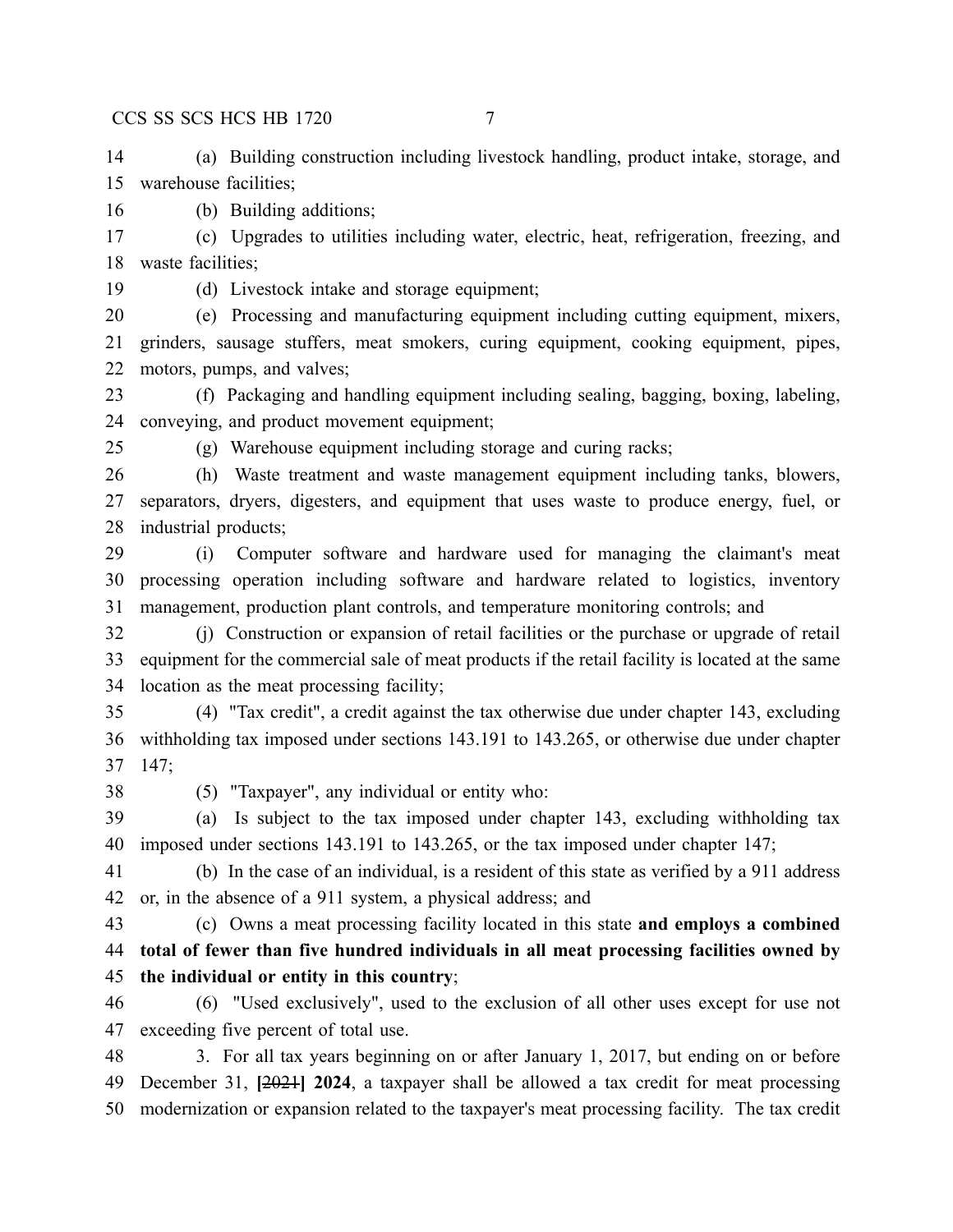amount shall be equal to twenty-five percent of the amount the taxpayer paid in the tax year for meat processing modernization or expansion.

 4. The amount of the tax credit claimed shall not exceed the amount of the taxpayer's state tax liability for the tax year for which the credit is claimed. No tax credit claimed under this section shall be refundable. The tax credit shall be claimed in the tax year in which the meat processing modernization or expansion expenses were paid, but any amount of credit that the taxpayer is prohibited by this section from claiming in a tax year may be carried forward to any of the taxpayer's four subsequent tax years. The total amount of tax credits that any taxpayer may claim shall not exceed seventy-five thousand dollars per year. If two or more persons own and operate the meat processing facility, each person may claim a credit under this section in proportion to **[**his or her**] such person's** ownership interest; except that, the aggregate amount of the credits claimed by all persons who own and operate the meat processing facility shall not exceed seventy-five thousand dollars per year. The amount of tax credits authorized in this section **[**and section 135.679**]** in a calendar year shall not exceed two million dollars. Tax credits shall be issued on an as-received application basis until the calendar year limit is reached. Any credits not issued in any calendar year shall expire and shall not be issued in any subsequent year.

 5. To claim the tax credit allowed under this section, the taxpayer shall submit to the authority an application for the tax credit on a form provided by the authority and any application fee imposed by the authority. The application shall be filed with the authority at the end of each calendar year in which a meat processing modernization or expansion project was completed and for which a tax credit is claimed under this section. The application shall include any certified documentation, proof of meat processing modernization or expansion, and any other information required by the authority. All required information obtained by the authority shall be confidential and not disclosed except by court order, subpoena, or as otherwise provided by law. If the taxpayer and the meat processing modernization or expansion meet all criteria required by this section and approval is granted by the authority, the authority shall issue a tax credit certificate in the appropriate amount. Tax credit certificates issued under this section may be assigned, transferred, sold, or otherwise conveyed, and the new owner of the tax credit certificate shall have the same rights in the tax credit as the original taxpayer. If a tax credit certificate is assigned, transferred, sold, or otherwise conveyed, a notarized endorsement shall be filed with the authority specifying the name and address of the new owner of the tax credit certificate and the value of the tax credit. 6. Any information provided under this section shall be confidential information, to

 be shared with no one except state and federal animal health officials, except as provided in subsection 5 of this section.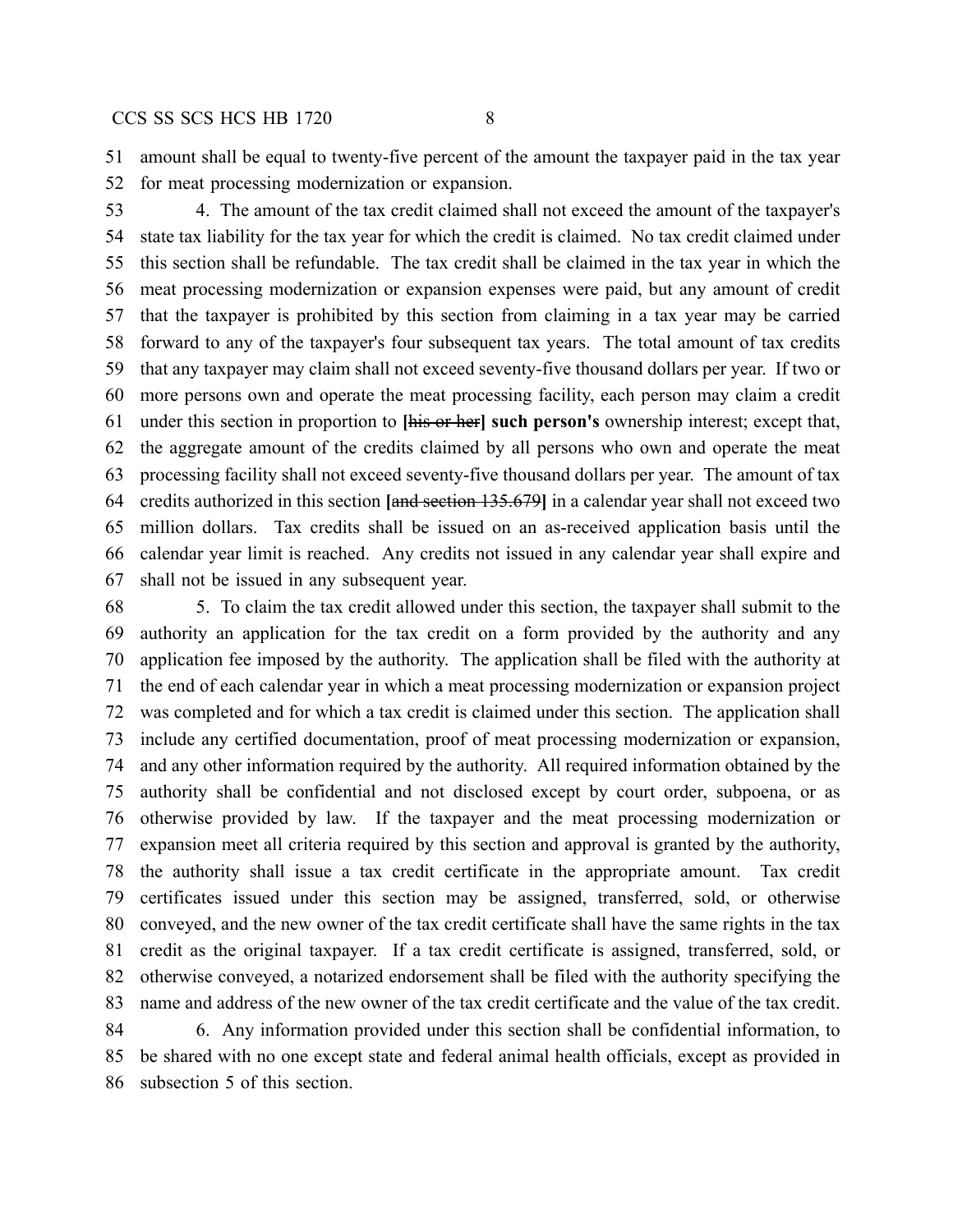7. The authority shall promulgate rules establishing a process for verifying that a facility's modernization or expansion for which tax credits were allowed under this section has in fact expanded the facility's production within three years of the issuance of the tax credit and if not, the authority shall promulgate through rulemaking a process by which the taxpayer shall repay the authority an amount equal to that of the tax credit allowed.

 8. The authority shall, at least annually, submit a report to the Missouri general assembly reviewing the costs and benefits of the program established under this section.

 9. The authority may promulgate rules to implement the provisions of this section. Any rule or portion of a rule, as that term is defined in section 536.010, that is created under the authority delegated in this section shall become effective only if it complies with and is subject to all of the provisions of chapter 536 and, if applicable, section 536.028. This section and chapter 536 are nonseverable and if any of the powers vested with the general assembly pursuant to chapter 536 to review, to delay the effective date, or to disapprove and annul a rule are subsequently held unconstitutional, then the grant of rulemaking authority and any rule proposed or adopted after August 28, 2016, shall be invalid and void.

 10. This section shall not be subject to the Missouri sunset act, sections 23.250 to 23.298.

**135.755. 1. For the purposes of this section, the following terms shall mean:**

**(1) "Department", the Missouri department of revenue;**

 **(2) "Distributor", a person, firm, or corporation doing business in this state that:**

 **(a) Produces, refines, blends, compounds, or manufactures motor fuel; (b) Imports motor fuel into the state; or**

**(c) Is engaged in distribution of motor fuel;**

 **(3) "Higher ethanol blend", a fuel capable of being dispensed directly into motor vehicle fuel tanks for consumption that is comprised of at least fifteen percent but not more than eighty-five percent ethanol;**

 **(4) "Retail dealer", a person, firm, or corporation doing business in this state that owns or operates a retail service station in this state;**

 **(5) "Retail service station", a location in this state from which higher ethanol blend is sold to the general public and is dispensed directly into motor vehicle fuel tanks for consumption.**

 **2. For all tax years beginning on or after January 1, 2023, a retail dealer that sells higher ethanol blend at such retail dealer's retail service station or a distributor that sells higher ethanol blend directly to the final user located in this state shall be allowed a tax credit to be taken against the retail dealer's or distributor's state income tax liability. The amount of the credit shall equal five cents per gallon of higher ethanol**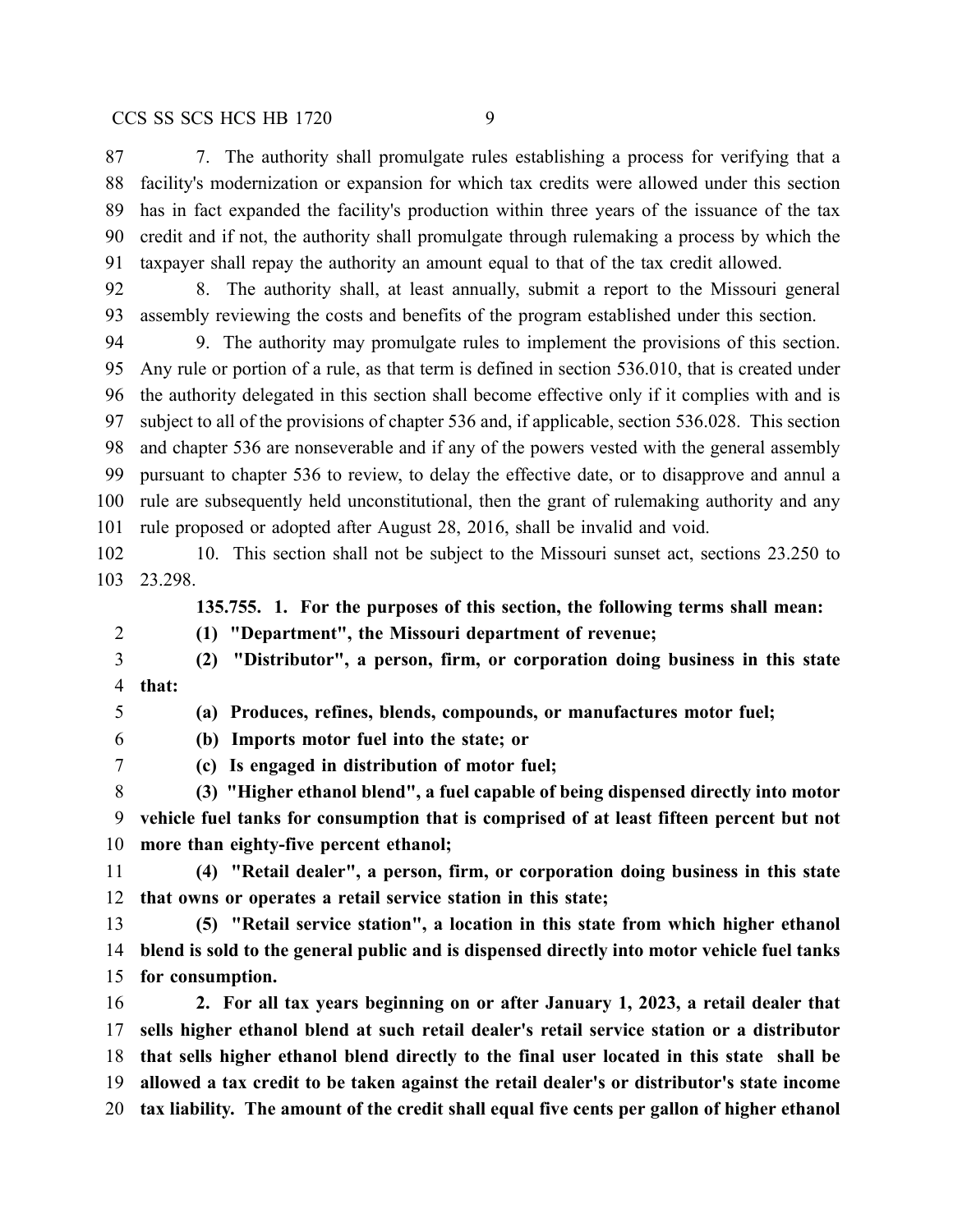**blend sold by the retail dealer and dispensed through metered pumps at the retail dealer's retail service station or by a distributor directly to the final user located in this state during the tax year in which the tax credit is claimed. Tax credits authorized pursuant to this section shall not be transferred, sold, or assigned. If the amount of the tax credit exceeds the taxpayer's state tax liability, the difference shall not be refundable but may be carried forward to any of the five subsequent tax years. The total amount of tax credits authorized pursuant to this section for any given fiscal year shall not exceed five million dollars.**

 **3. In the event the total amount of tax credits claimed under this section exceeds the amount of available tax credits, the tax credits shall be apportioned among all eligible retail dealers and distributors claiming a tax credit by April fifteenth, or as directed by section 143.851, of the fiscal year in which the tax credit is claimed.**

 **4. The tax credit allowed by this section shall be claimed by such taxpayer at the time such taxpayer files a return and shall be applied against the income tax liability imposed by chapter 143, excluding the withholding tax imposed by sections 143.191 to 143.265, after reduction for all other credits allowed thereon. The department may require any documentation it deems necessary to implement the provisions of this section.**

 **5. The department shall promulgate rules to implement the provisions of this section. Any rule or portion of a rule, as that term is defined in section 536.010, that is created under the authority delegated in this section shall become effective only if it complies with and is subject to all of the provisions of chapter 536 and, if applicable, section 536.028. This section and chapter 536 are nonseverable, and if any of the powers vested with the general assembly pursuant to chapter 536 to review, to delay the effective date, or to disapprove and annul a rule are subsequently held unconstitutional, then the grant of rulemaking authority and any rule proposed or adopted after August 28, 2022, shall be invalid and void.**

**6. Under section 23.253 of the Missouri sunset act:**

 **(1) The provisions of this section shall automatically sunset on December 31, 2024, unless reauthorized by an act of the general assembly; and**

 **(2) If such program is reauthorized, the program authorized under this section shall automatically sunset twelve years after the effective date of the reauthorization of this section; and**

 **(3) This section shall terminate on September first of the calendar year immediately following the calendar year in which the program authorized under this section is sunset.**

**135.775. 1. As used in this section, the following terms mean:**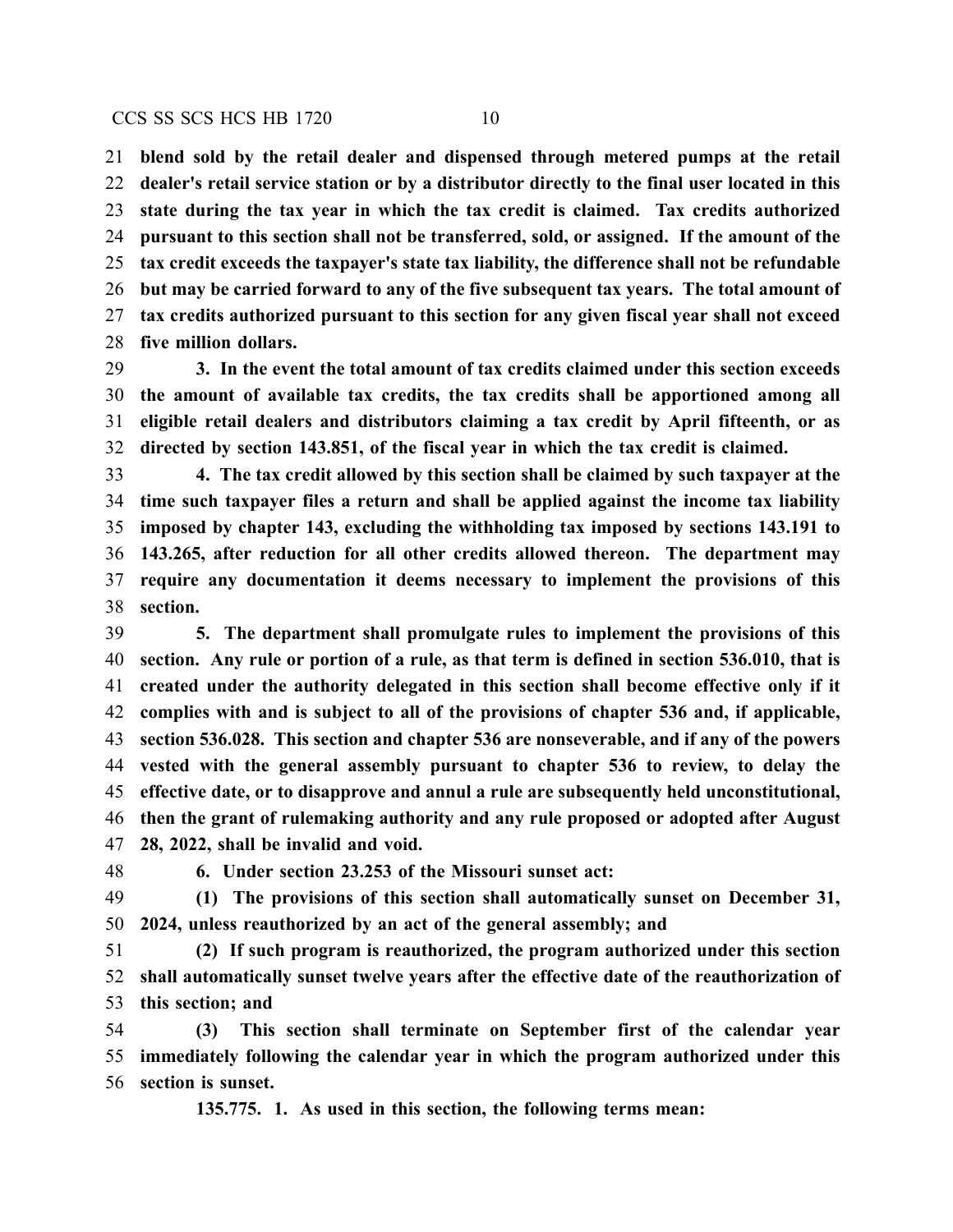**(1) "Biodiesel blend", a blend of diesel fuel and biodiesel fuel of at least five percent and not more than twenty percent for on-road and off-road diesel-fueled vehicle use;**

 **(2) "Biodiesel fuel", a renewable, biodegradable, mono alkyl ester combustible liquid fuel that is derived from agricultural and other plant oils or animal fats and that meets the most recent version of the ASTM International D6751 Standard Specification for Biodiesel Fuel Blend Stock. A fuel shall be deemed to be biodiesel fuel if the fuel consists of a pure B100 or B99 ratio. Biodiesel produced from palm oil is not biodiesel fuel for the purposes of this section unless the palm oil is contained within waste oil and grease collected within the United States;**

 **(3) "B99", a blend of ninety-nine percent biodiesel fuel that meets the most recent version of the ASTM International D6751 Standard Specification for Biodiesel Fuel Blend Stock with a minimum of one-tenth of one percent and maximum of one percent diesel fuel that meets the most recent version of the ASTM International D975 Standard Specification for Diesel Fuel;**

**(4) "Department", the Missouri department of revenue;**

- **(5) "Distributor", a person, firm, or corporation doing business in this state that:**
- **(a) Produces, refines, blends, compounds, or manufactures motor fuel;**

**(b) Imports motor fuel into the state; or**

**(c) Is engaged in distribution of motor fuel;**

 **(6) "Retail dealer", a person, firm, or corporation doing business in this state that owns or operates a retail service station in this state;**

 **(7) "Retail service station", a location in this state from which biodiesel blend is sold to the general public and is dispensed directly into motor vehicle fuel tanks for consumption at retail.**

 **2. For all tax years beginning on or after January 1, 2023, a retail dealer that sells a biodiesel blend at a retail service station or a distributor that sells a biodiesel blend directly to the final user located in this state shall be allowed a tax credit to be taken against the retail dealer or distributor's state income tax liability. The amount of the credit shall be equal to:**

 **(1) Two cents per gallon of biodiesel blend of at least five percent but not more than ten percent sold by the retail dealer at a retail service station or by a distributor directly to the final user located in this state during the tax year in which the tax credit is claimed; and**

 **(2) Five cents per gallon of biodiesel blend in excess of ten percent but not more than twenty percent sold by the retail dealer at a retail service station or by a distributor**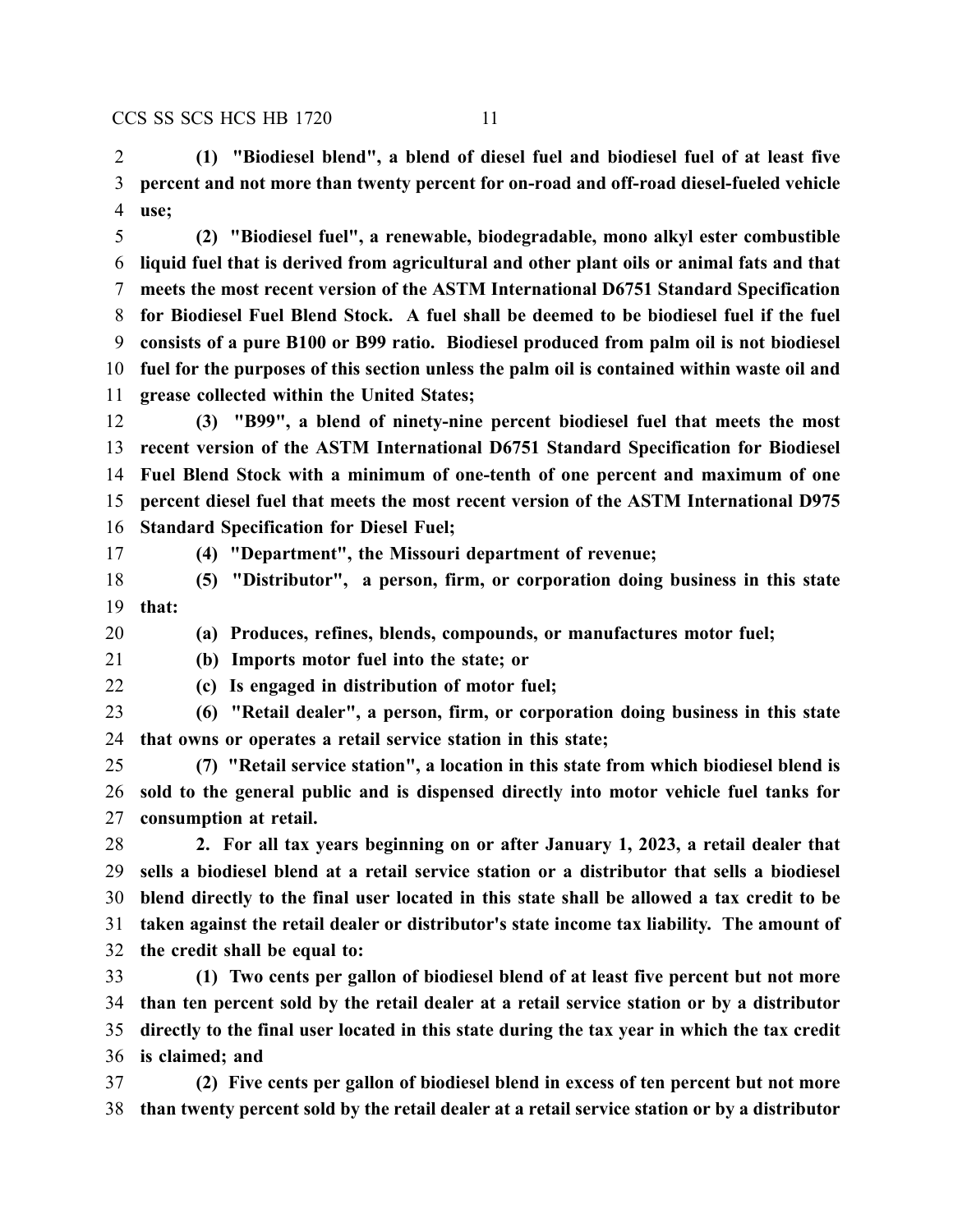**directly to the final user located in this state during the tax year in which the tax credit is claimed.**

 **3. Tax credits authorized under this section shall not be transferred, sold, or assigned. If the amount of the tax credit exceeds the taxpayer's state tax liability, the difference shall be refundable. The total amount of tax credits authorized under this section for any given fiscal year shall not exceed sixteen million dollars.**

 **4. In the event the total amount of tax credits claimed under this section exceeds the amount of available tax credits, the tax credits shall be apportioned among all eligible retail dealers and distributors claiming a tax credit by April fifteenth, or as directed by section 143.851, of the fiscal year in which the tax credit is claimed.**

 **5. The tax credit allowed by this section shall be claimed by such taxpayer at the time such taxpayer files a return and shall be applied against the income tax liability imposed by chapter 143, excluding the withholding tax imposed by sections 143.191 to 143.265, after reduction for all other credits allowed thereon. The department may require any documentation it deems necessary to administer the provisions of this section.**

 **6. Notwithstanding any other provision of law to contrary, if the tax credit cap in this section is not met, the remaining amount of tax credits available to claim shall be applied to the tax credit in section 135.778 if the tax credit cap in section 135.778 has been met.**

 **7. Notwithstanding the provisions of section 32.057 to the contrary, the department may work with the division of weights and measures within the department of agriculture to validate that the biodiesel blend a retail dealer or distributor claims for the tax credit authorized under this section contains a sufficient percentage of biodiesel fuel.**

 **8. The department shall promulgate rules to implement and administer the provisions of this section. Any rule or portion of a rule, as that term is defined in section 536.010, that is created pursuant to the authority delegated in this section shall become effective only if it complies with and is subject to all of the provisions of chapter 536 and, if applicable, section 536.028. This section and chapter 536 are nonseverable, and if any of the powers vested with the general assembly pursuant to chapter 536 to review, to delay the effective date, or to disapprove and annul a rule are subsequently held unconstitutional, then the grant of rulemaking authority and any rule proposed or adopted after August 28, 2022, shall be invalid and void.**

**9. Under section 23.253 of the Missouri sunset act:**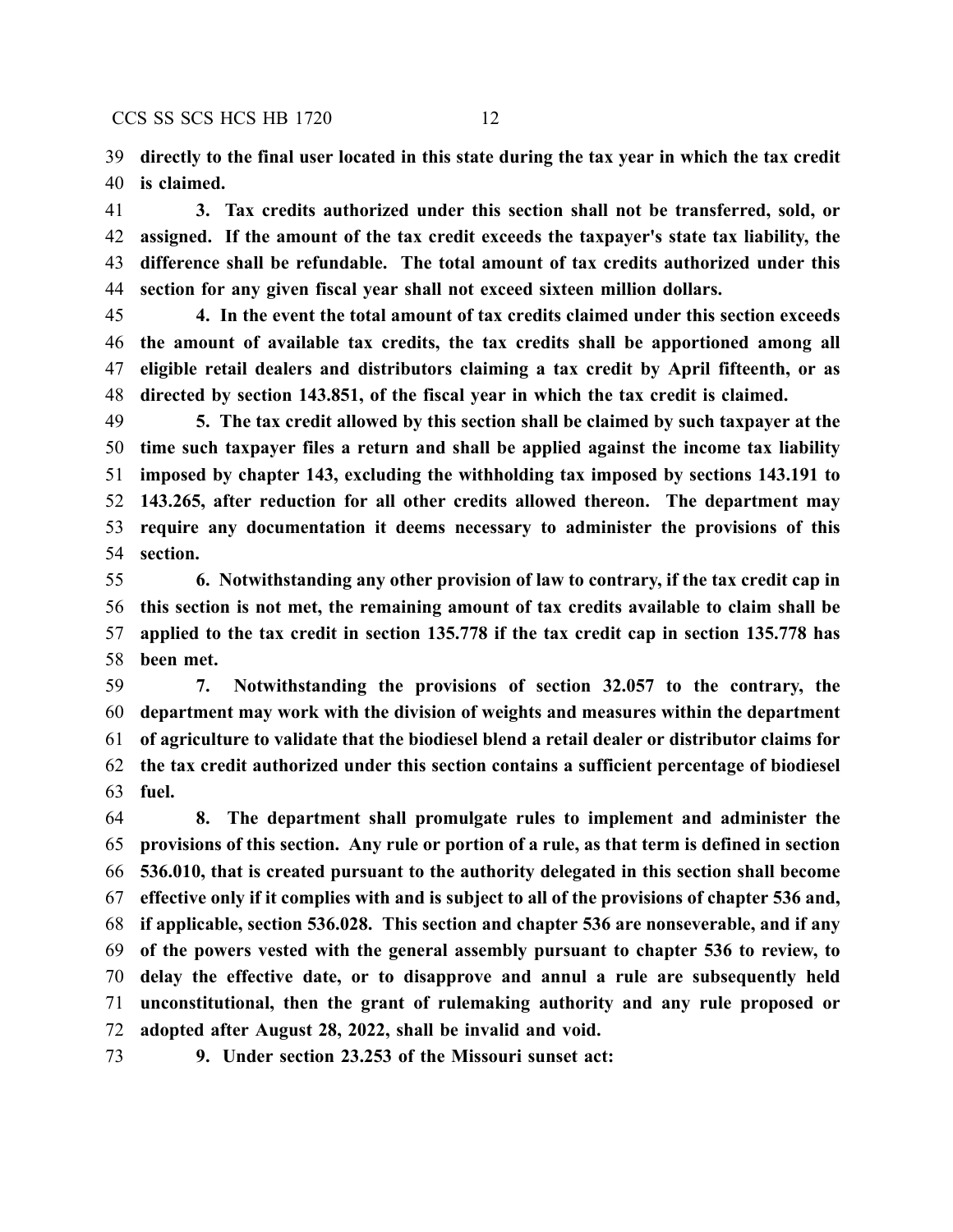**(1) The provisions of the new program authorized under this section shall automatically sunset on December 31, 2024, unless reauthorized by an act of the general assembly;**

 **(2) If such program is reauthorized, the program authorized under this section shall automatically sunset twelve years after the effective date of the reauthorization of this section; and**

 **(3) This section shall terminate on September first of the calendar year immediately following the calendar year in which the program authorized under this section is sunset. The termination of the program as described in this subsection shall not be construed to preclude any qualified taxpayer who claims any benefit under any program that is sunset under this subsection from claiming such benefit for all allowable activities related to such claim that were completed before the program was sunset or to eliminate any responsibility of the department to verify the continued eligibility of qualified individuals receiving tax credits and to enforce other requirements of law that applied before the program was sunset.**

**135.778. 1. For the purposes of this section, the following terms shall mean:**

 **(1) "Biodiesel fuel", a renewable, biodegradable, mono alkyl ester combustible liquid fuel that is derived from agricultural and other plant oils or animal fats and that meets the most recent version of the ASTM International D6751 Standard Specification for Biodiesel Fuel Blend Stock. A fuel shall be deemed to be biodiesel fuel if the fuel consists of a pure B100 or B99 ratio. Biodiesel produced from palm oil is not biodiesel fuel for the purposes of this section unless the palm oil is contained within waste oil and grease collected within the United States;**

 **(2) "B99", a blend of ninety-nine percent biodiesel fuel that meets the most recent version of the ASTM International D6751 Standard Specification for Biodiesel Fuel Blend Stock with a minimum of one-tenth of one percent and maximum of one percent diesel fuel that meets the most recent version of the ASTM International D975 Standard Specification for Diesel Fuel;**

**(3) "Department", the Missouri department of revenue;**

 **(4) "Missouri biodiesel producer", a person, firm, or corporation doing business in this state that produces biodiesel fuel in this state, is registered with the United States Environmental Protection Agency according to the requirements of 40 CFR Part 79, and has begun construction on such facility or has been selling biodiesel fuel produced at such facility on or before August 28, 2022.**

 **2. For all tax years beginning on or after January 1, 2023, a Missouri biodiesel producer shall be allowed a tax credit to be taken against the producer's state income**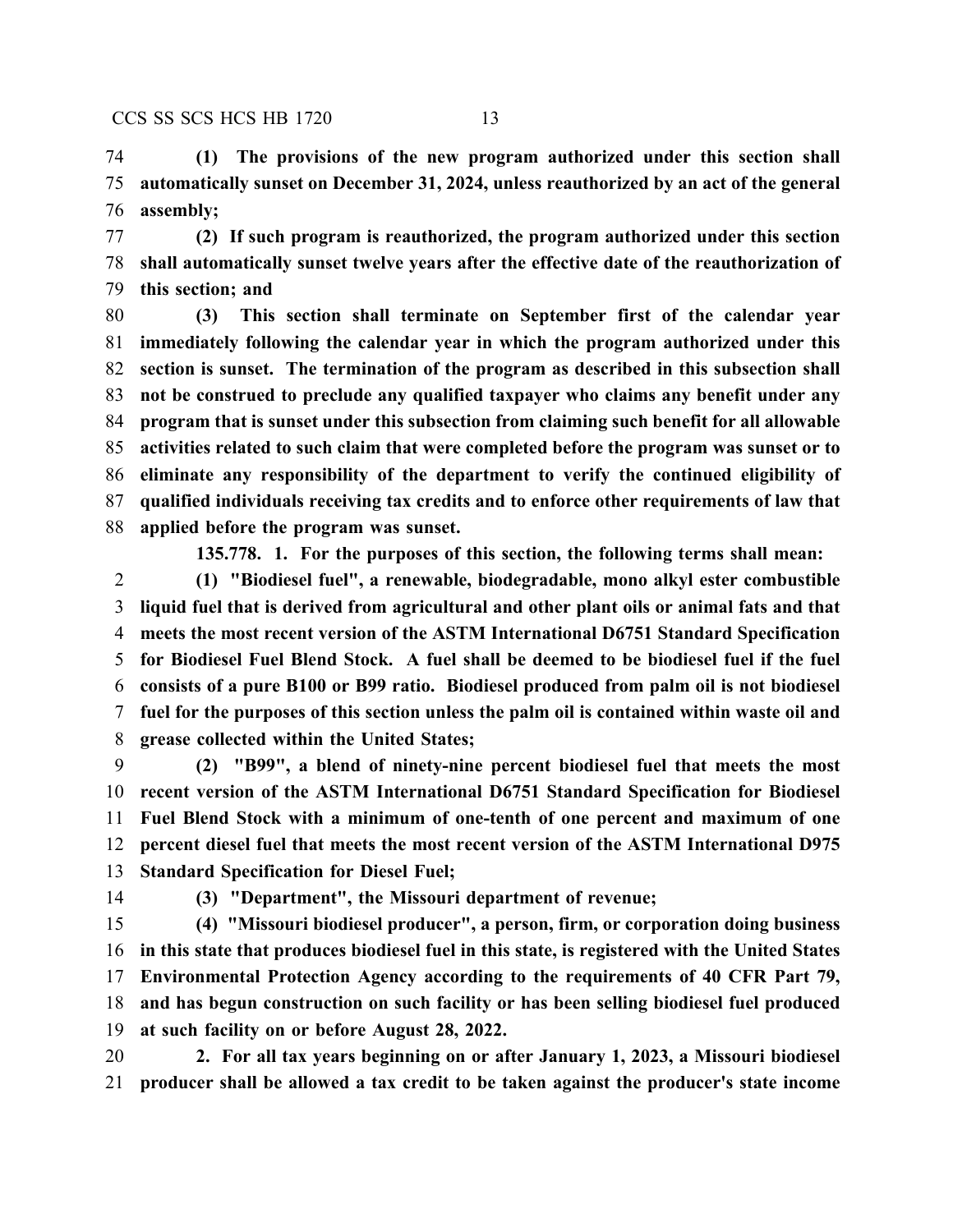**tax liability. The amount of the tax credit shall be two cents per gallon of biodiesel fuel produced by the Missouri biodiesel producer.**

 **3. Tax credits authorized under this section shall not be transferred, sold, or assigned. If the amount of the tax credit exceeds the taxpayer's state tax liability, the difference shall be refundable. The total amount of tax credits authorized under this section for any given fiscal year shall not exceed four million dollars.**

 **4. In the event the total amount of tax credits claimed under this section exceeds the amount of available tax credits, the tax credits shall be apportioned among all eligible Missouri biodiesel producers claiming the credit by April fifteenth, or as directed by section 143.851, of the fiscal year in which the tax credit is claimed.**

 **5. The tax credit authorized under this section shall be claimed by such taxpayer at the time such taxpayer files a return and shall be applied against the income tax liability imposed by chapter 143 after reduction for all other credits allowed thereon. The department may require any documentation it deems necessary to administer the provisions of this section.**

 **6. Notwithstanding any other provision of law to contrary, if the tax credit cap in this section is not met, the remaining amount of tax credits available to claim shall be applied to the tax credit in section 135.775 if the tax credit cap in section 135.775 has been met.**

 **7. The department shall promulgate rules to implement and administer the provisions of this section. Any rule or portion of a rule, as that term is defined in section 536.010, that is created pursuant to the authority delegated in this section shall become effective only if it complies with and is subject to all of the provisions of chapter 536 and, if applicable, section 536.028. This section and chapter 536 are nonseverable, and if any of the powers vested with the general assembly pursuant to chapter 536 to review, to delay the effective date, or to disapprove and annul a rule are subsequently held unconstitutional, then the grant of rulemaking authority and any rule proposed or adopted after August 28, 2022, shall be invalid and void.**

**8. Under section 23.253 of the Missouri sunset act:**

 **(1) The provisions of the new program authorized under this section shall automatically sunset on December 31, 2024, unless reauthorized by an act of the general assembly;**

 **(2) If such program is reauthorized, the program authorized under this section shall automatically sunset twelve years after the effective date of the reauthorization of this section; and**

 **(3) This section shall terminate on September first of the calendar year immediately following the calendar year in which the program authorized under this**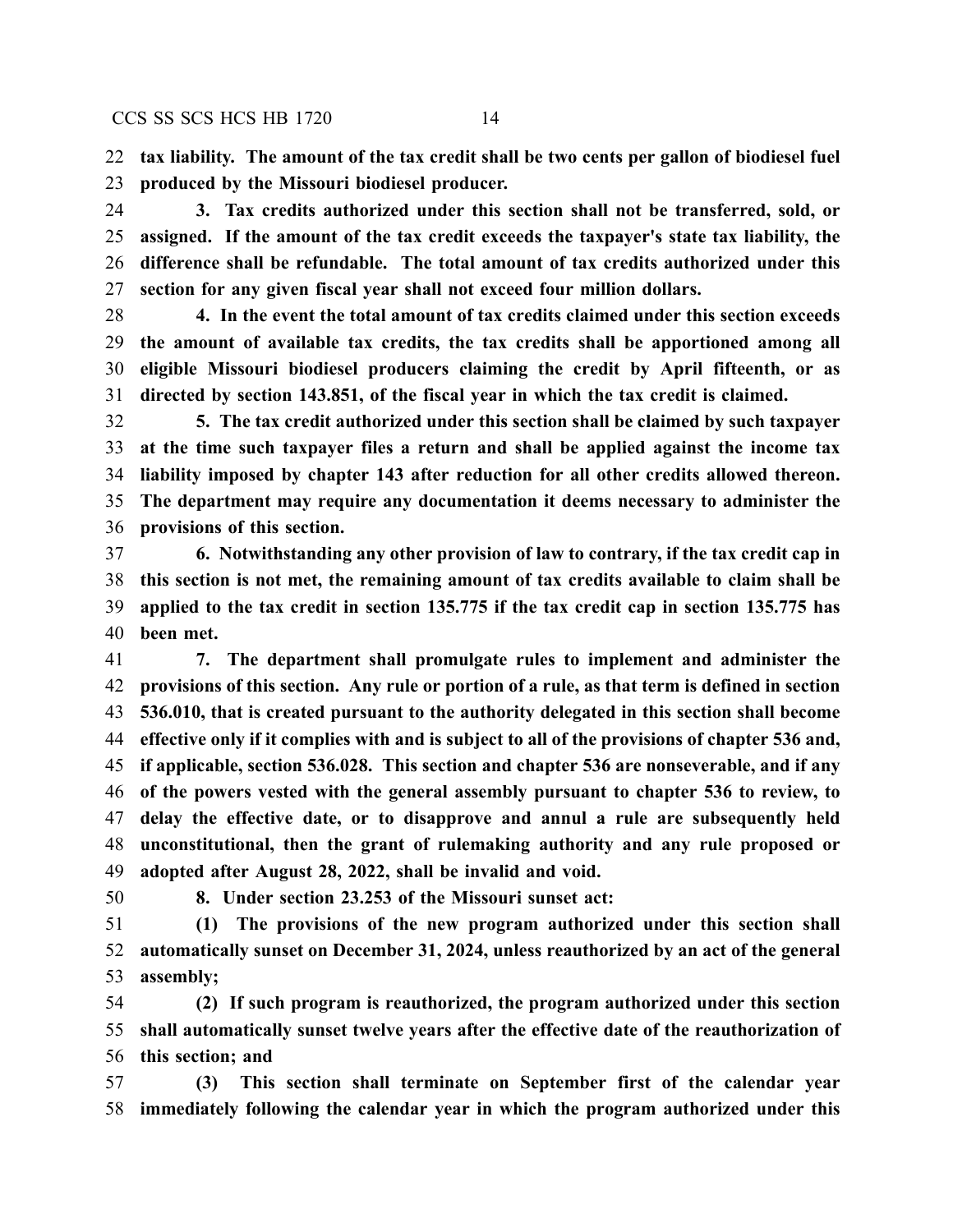**section is sunset. The termination of the program as described in this subsection shall not be construed to preclude any qualified taxpayer who claims any benefit under any program that is sunset under this subsection from claiming such benefit for all allowable activities related to such claim that were completed before the program was sunset, or to eliminate any responsibility of the department to verify the continued eligibility of qualified individuals receiving tax credits and to enforce other requirements of law that applied before the program was sunset.**

**135.1610. 1. As used in this section, the following terms mean:**

 **(1) "Eligible expenses", expenses incurred in the construction or development of establishing or improving an urban farm in an urban area. The term "eligible expenses" shall not include any expense for labor or any expense incurred to grow medical marijuana or industrial hemp;**

 **(2) "Tax credit", a credit against the tax otherwise due under chapter 143, excluding withholding tax imposed under sections 143.191 to 143.265;**

 **(3) "Taxpayer", any individual, partnership, or corporation as described under section 143.441 or 143.471 that is subject to the tax imposed under chapter 143, excluding withholding tax imposed under sections 143.191 to 143.265, or any charitable organization that is exempt from federal income tax and whose Missouri unrelated business taxable income, if any, would be subject to the state income tax imposed under chapter 143;**

 **(4) "Urban area", an urbanized area as defined by the United States Census Bureau;**

 **(5) "Urban farm", an agricultural plot or facility in an urban area that produces agricultural food products used solely for distribution to the public by sale or donation. "Urban farm" shall include community-run gardens. "Urban farm" shall not include personal farms or residential lots for personal use.**

 **2. For all tax years beginning on or after January 1, 2023, a taxpayer shall be allowed to claim a tax credit against the taxpayer's state tax liability in an amount equal to fifty percent of the taxpayer's eligible expenses for establishing or improving an urban farm that focuses on food production.**

 **3. The amount of the tax credit claimed shall not exceed the amount of the taxpayer's state tax liability in the tax year for which the credit is claimed, and the taxpayer shall not be allowed to claim a tax credit under this section in excess of five thousand dollars for each urban farm. The total amount of tax credits that may be authorized for all taxpayers for eligible expenses incurred on any given urban farm shall not exceed twenty-five thousand dollars. Any tax credit that cannot be claimed in**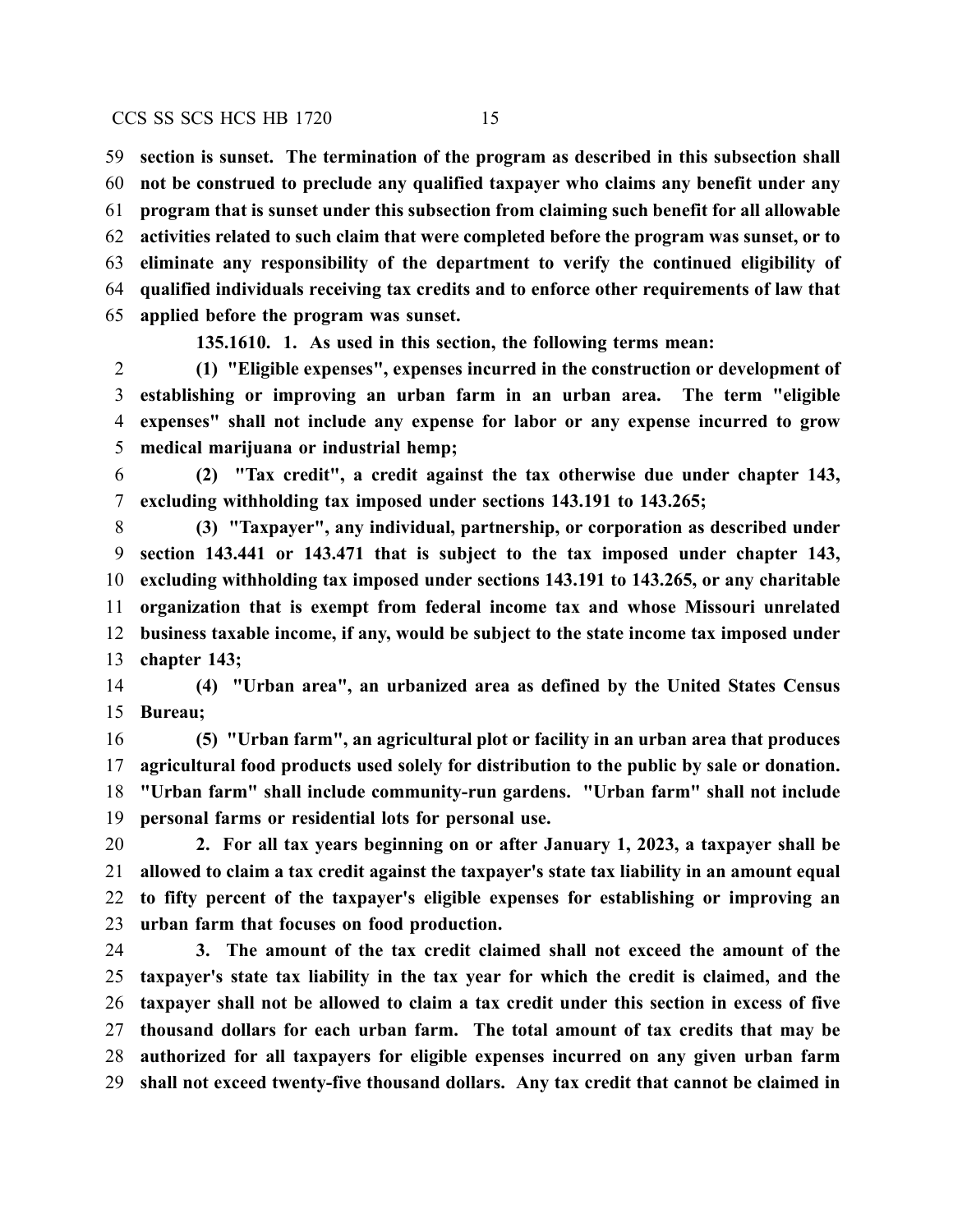**the tax year the contribution was made may be carried over to the next three succeeding**

**tax years until the full credit is claimed.**

 **4. The total amount of tax credits that may be authorized under this section shall not exceed two hundred thousand dollars in any calendar year.**

 **5. Tax credits issued under the provisions of this section shall not be transferred, sold, or assigned.**

 **6. The Missouri agriculture and small business authority shall recapture the amount of tax credits issued to any taxpayer who, after receiving such tax credit, uses the urban farm for the personal benefit of the taxpayer instead of for producing agricultural food products used solely for distribution to the public by sale or donation.**

 **7. The Missouri agriculture and small business development authority may promulgate rules to implement the provisions of this section. Any rule or portion of a rule, as that term is defined in section 536.010, that is created under the authority delegated in this section shall become effective only if it complies with and is subject to all of the provisions of chapter 536 and, if applicable, section 536.028. This section and chapter 536 are nonseverable, and if any of the powers vested with the general assembly pursuant to chapter 536 to review, to delay the effective date, or to disapprove and annul a rule are subsequently held unconstitutional, then the grant of rulemaking authority and any rule proposed or adopted after August 28, 2022, shall be invalid and void.**

**8. Under section 23.253 of the Missouri sunset act:**

 **(1) The program authorized under this section shall automatically sunset on December thirty-first two years after the effective date of this section unless reauthorized by an act of the general assembly;**

 **(2) If such program is reauthorized, the program authorized under this section shall automatically sunset on December thirty-first twelve years after the effective date of the reauthorization of this section;**

 **(3) This section shall terminate on September first of the calendar year immediately following the calendar year in which the program authorized under this section is sunset; and**

 **(4) Nothing in this subsection shall prevent a taxpayer from claiming a tax credit properly issued before the program was sunset in a tax year after the program is sunset.**

137.1018. 1. The commission shall ascertain the statewide average rate of property taxes levied the preceding year, based upon the total assessed valuation of the railroad and street railway companies and the total property taxes levied upon the railroad and street railway companies. It shall determine total property taxes levied from reports prescribed by the commission from the railroad and street railway companies. Total taxes levied shall not include revenues from the surtax on subclass three real property.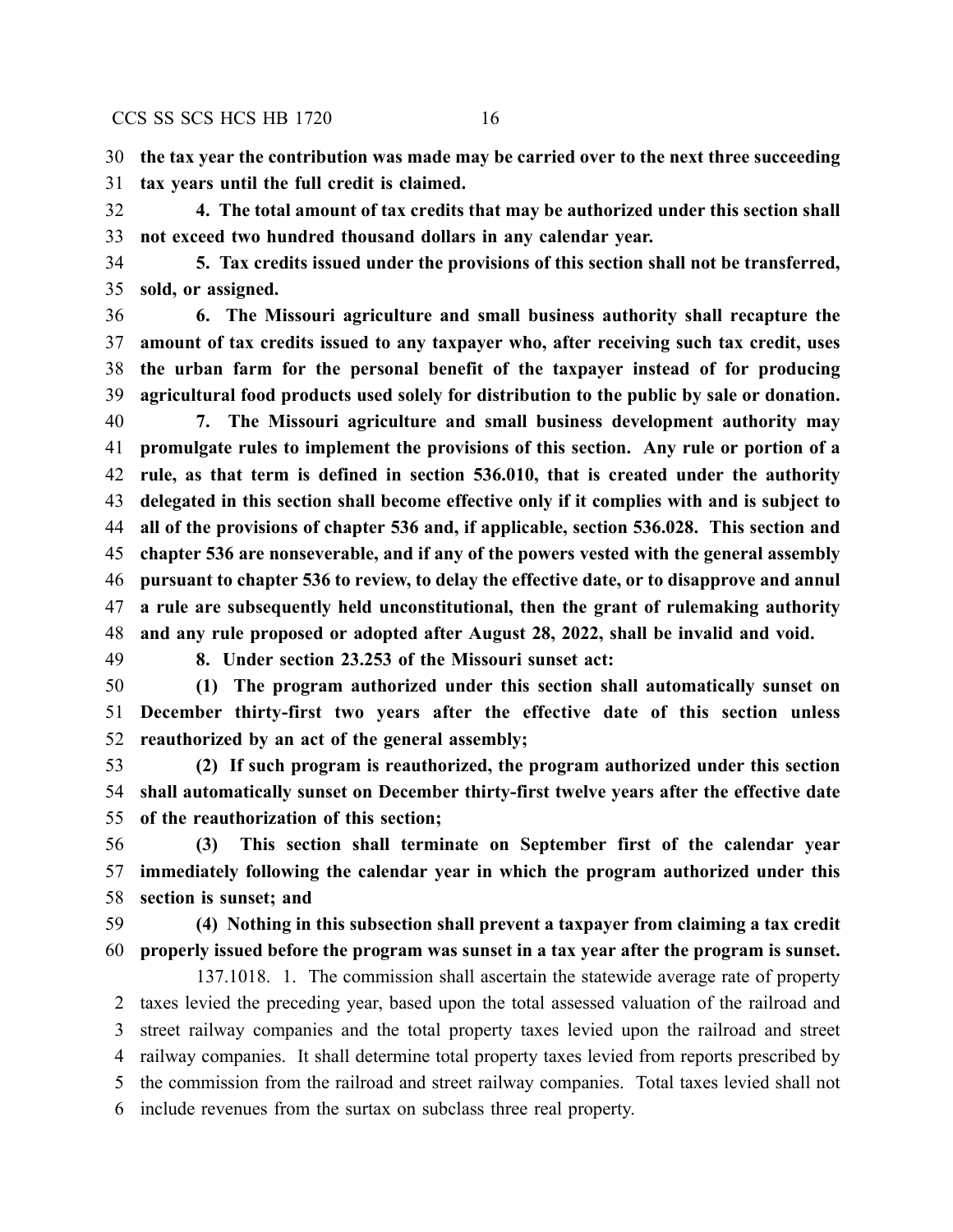2. The commission shall report its determination of average property tax rate for the preceding year, together with the taxable distributable assessed valuation of each freight line company for the current year to the director no later than October first of each year.

 3. Taxes on property of such freight line companies shall be collected at the state level by the director on behalf of the counties and other local public taxing entities and shall be distributed in accordance with sections 137.1021 and 137.1024. The director shall tax such property based upon the distributable assessed valuation attributable to Missouri of each freight line company, using the average tax rate for the preceding year of the railroad and street railway companies certified by the commission. Such tax shall be due and payable on or before December thirty-first of the year levied and, if it becomes delinquent, shall be subject to a penalty equal to that specified in section 140.100.

18 4. (1) As used in this subsection, the following terms mean:

 (a) "Eligible expenses", expenses incurred in this state to manufacture, maintain, or improve a freight line company's qualified rolling stock;

 (b) "Qualified rolling stock", any freight, stock, refrigerator, or other railcars subject to the tax levied under this section.

 (2) For all taxable years beginning on or after January 1, 2009, a freight line company shall, subject to appropriation, be allowed a credit against the tax levied under this section for the applicable tax year. The tax credit amount shall be equal to the amount of eligible expenses incurred during the calendar year immediately preceding the tax year for which the credit under this section is claimed. The amount of the tax credit issued shall not exceed the freight line company's liability for the tax levied under this section for the tax year for which the credit is claimed.

 (3) A freight line company may apply for the credit by submitting to the commission an application in the form prescribed by the state tax commission.

 (4) Subject to appropriation, the state shall reimburse, on an annual basis, any political subdivision of this state for any decrease in revenue due to the provisions of this subsection.

5. Pursuant to section 23.253 of the Missouri sunset act:

 (1) The program authorized under **subsection 4 of** this section shall expire on August 28, **[**2020**] 2024**; and

(2) **Subsection 4 of** this section shall terminate on September 1, **[**2021**] 2025**.

144.030. 1. There is hereby specifically exempted from the provisions of sections 144.010 to 144.525 and from the computation of the tax levied, assessed or payable pursuant to sections 144.010 to 144.525 such retail sales as may be made in commerce between this state and any other state of the United States, or between this state and any foreign country, and any retail sale which the state of Missouri is prohibited from taxing pursuant to the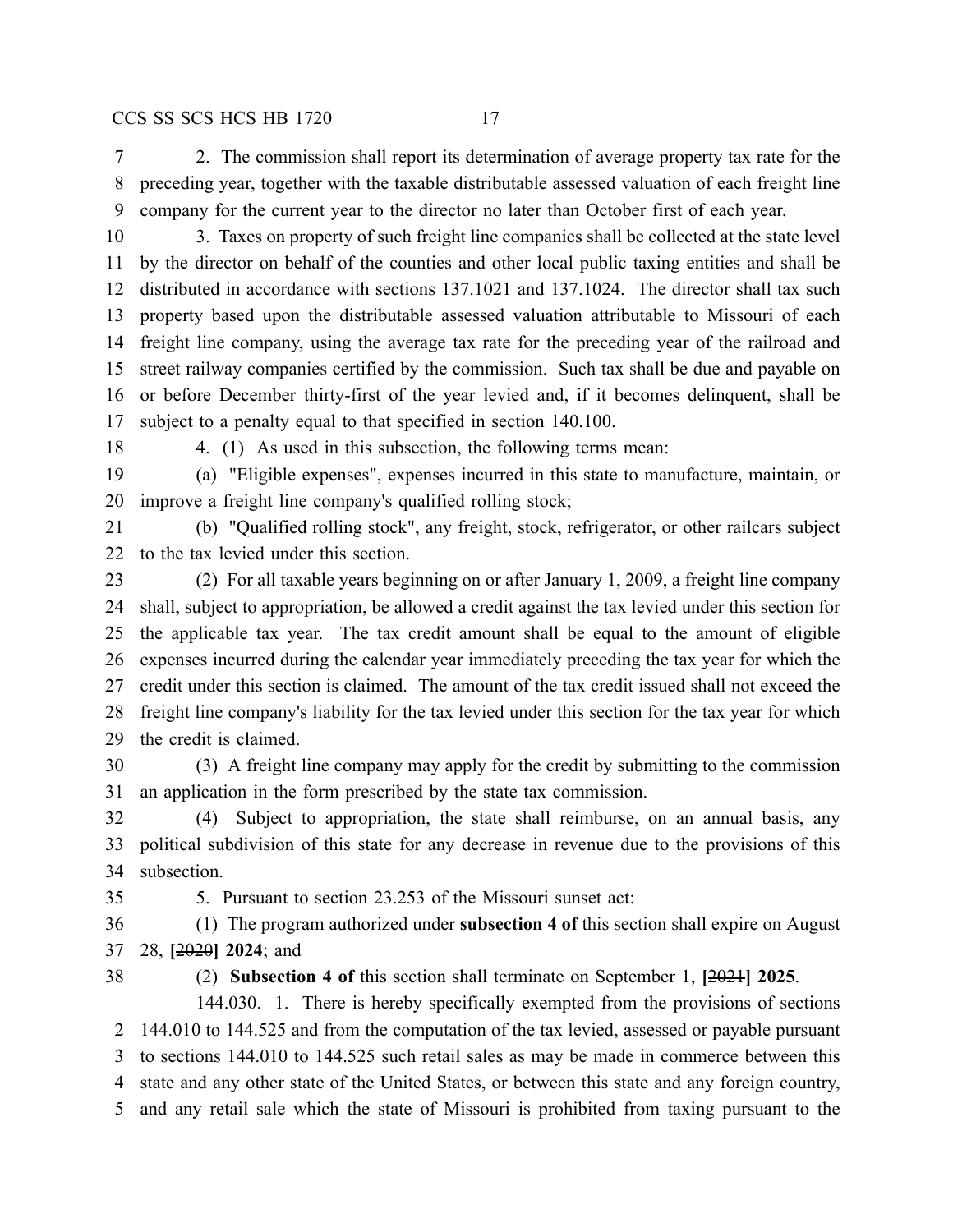Constitution or laws of the United States of America, and such retail sales of tangible personal property which the general assembly of the state of Missouri is prohibited from taxing or further taxing by the constitution of this state.

 2. There are also specifically exempted from the provisions of the local sales tax law as defined in section 32.085, section 238.235, and sections 144.010 to 144.525 and 144.600 to 144.761 and from the computation of the tax levied, assessed or payable pursuant to the local sales tax law as defined in section 32.085, section 238.235, and sections 144.010 to 144.525 and 144.600 to 144.745:

 (1) Motor fuel or special fuel subject to an excise tax of this state, unless all or part of such excise tax is refunded pursuant to section 142.824; or upon the sale at retail of fuel to be consumed in manufacturing or creating gas, power, steam, electrical current or in furnishing water to be sold ultimately at retail; or feed for livestock or poultry; or grain to be converted into foodstuffs which are to be sold ultimately in processed form at retail; or seed, limestone or fertilizer which is to be used for seeding, liming or fertilizing crops which when harvested will be sold at retail or will be fed to livestock or poultry to be sold ultimately in processed form at retail; economic poisons registered pursuant to the provisions of the Missouri pesticide registration law, sections 281.220 to 281.310, which are to be used in connection with the growth or production of crops, fruit trees or orchards applied before, during, or after planting, the crop of which when harvested will be sold at retail or will be converted into foodstuffs which are to be sold ultimately in processed form at retail;

 (2) Materials, manufactured goods, machinery and parts which when used in manufacturing, processing, compounding, mining, producing or fabricating become a component part or ingredient of the new personal property resulting from such manufacturing, processing, compounding, mining, producing or fabricating and which new personal property is intended to be sold ultimately for final use or consumption; and materials, including without limitation, gases and manufactured goods, including without limitation slagging materials and firebrick, which are ultimately consumed in the manufacturing process by blending, reacting or interacting with or by becoming, in whole or in part, component parts or ingredients of steel products intended to be sold ultimately for final use or consumption;

 (3) Materials, replacement parts and equipment purchased for use directly upon, and for the repair and maintenance or manufacture of, motor vehicles, watercraft, railroad rolling stock or aircraft engaged as common carriers of persons or property;

 (4) Replacement machinery, equipment, and parts and the materials and supplies solely required for the installation or construction of such replacement machinery, equipment, and parts, used directly in manufacturing, mining, fabricating or producing a product which is intended to be sold ultimately for final use or consumption; and machinery and equipment,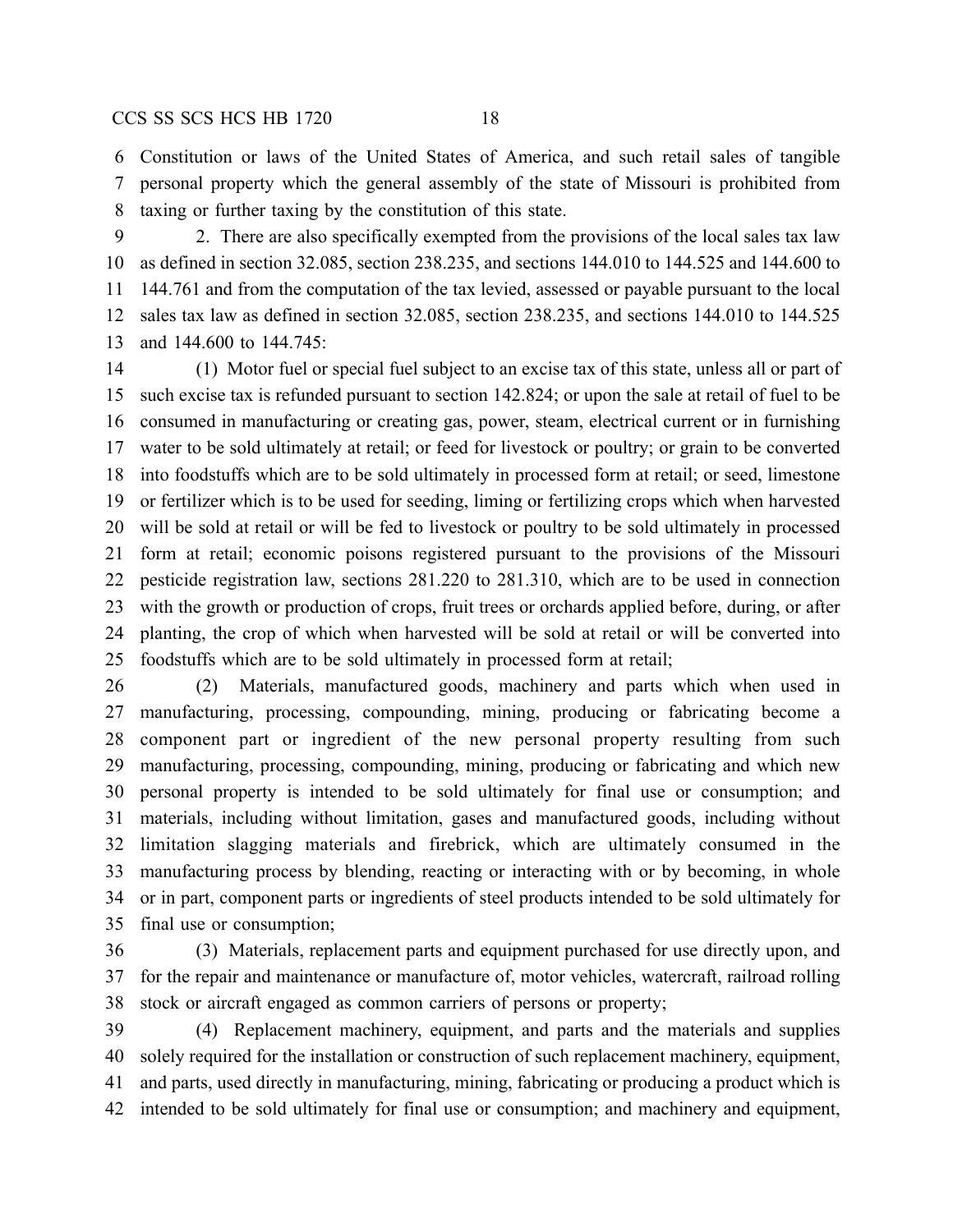and the materials and supplies required solely for the operation, installation or construction of such machinery and equipment, purchased and used to establish new, or to replace or expand existing, material recovery processing plants in this state. For the purposes of this subdivision, a "material recovery processing plant" means a facility that has as its primary purpose the recovery of materials into a usable product or a different form which is used in producing a new product and shall include a facility or equipment which are used exclusively for the collection of recovered materials for delivery to a material recovery processing plant but shall not include motor vehicles used on highways. For purposes of this section, the terms motor vehicle and highway shall have the same meaning pursuant to section 301.010. For the purposes of this subdivision, subdivision (5) of this subsection, and section 144.054, as well as the definition in subdivision (9) of subsection 1 of section 144.010, the term "product" includes telecommunications services and the term "manufacturing" shall include the production, or production and transmission, of telecommunications services. The preceding sentence does not make a substantive change in the law and is intended to clarify that the term "manufacturing" has included and continues to include the production and transmission of "telecommunications services", as enacted in this subdivision and subdivision (5) of this subsection, as well as the definition in subdivision (9) of subsection 1 of section 144.010. The preceding two sentences reaffirm legislative intent consistent with the interpretation of this subdivision and subdivision (5) of this subsection in *Southwestern Bell Tel. Co. v. Director of Revenue*, 78 S.W.3d 763 (Mo. banc 2002) and *Southwestern Bell Tel. Co. v. Director of Revenue*, 182 S.W.3d 226 (Mo. banc 2005), and accordingly abrogates the Missouri supreme court's interpretation of those exemptions in *IBM Corporation v. Director of Revenue*, 491 S.W.3d 535 (Mo. banc 2016) to the extent inconsistent with this section and *Southwestern Bell Tel. Co. v. Director of Revenue*, 78 S.W.3d 763 (Mo. banc 2002) and *Southwestern Bell Tel. Co. v. Director of Revenue*, 182 S.W.3d 226 (Mo. banc 2005). The construction and application of this subdivision as expressed by the Missouri supreme court in *DST Systems, Inc. v. Director of Revenue*, 43 S.W.3d 799 (Mo. banc 2001); *Southwestern Bell Tel. Co. v. Director of Revenue*, 78 S.W.3d 763 (Mo. banc 2002); and *Southwestern Bell Tel. Co. v. Director of Revenue*, 182 S.W.3d 226 (Mo. banc 2005), is hereby affirmed. Material recovery is not the reuse of materials within a manufacturing process or the use of a product previously recovered. The material recovery processing plant shall qualify under the provisions of this section regardless of ownership of the material being recovered;

 (5) Machinery and equipment, and parts and the materials and supplies solely required for the installation or construction of such machinery and equipment, purchased and used to establish new or to expand existing manufacturing, mining or fabricating plants in the state if such machinery and equipment is used directly in manufacturing, mining or fabricating a product which is intended to be sold ultimately for final use or consumption.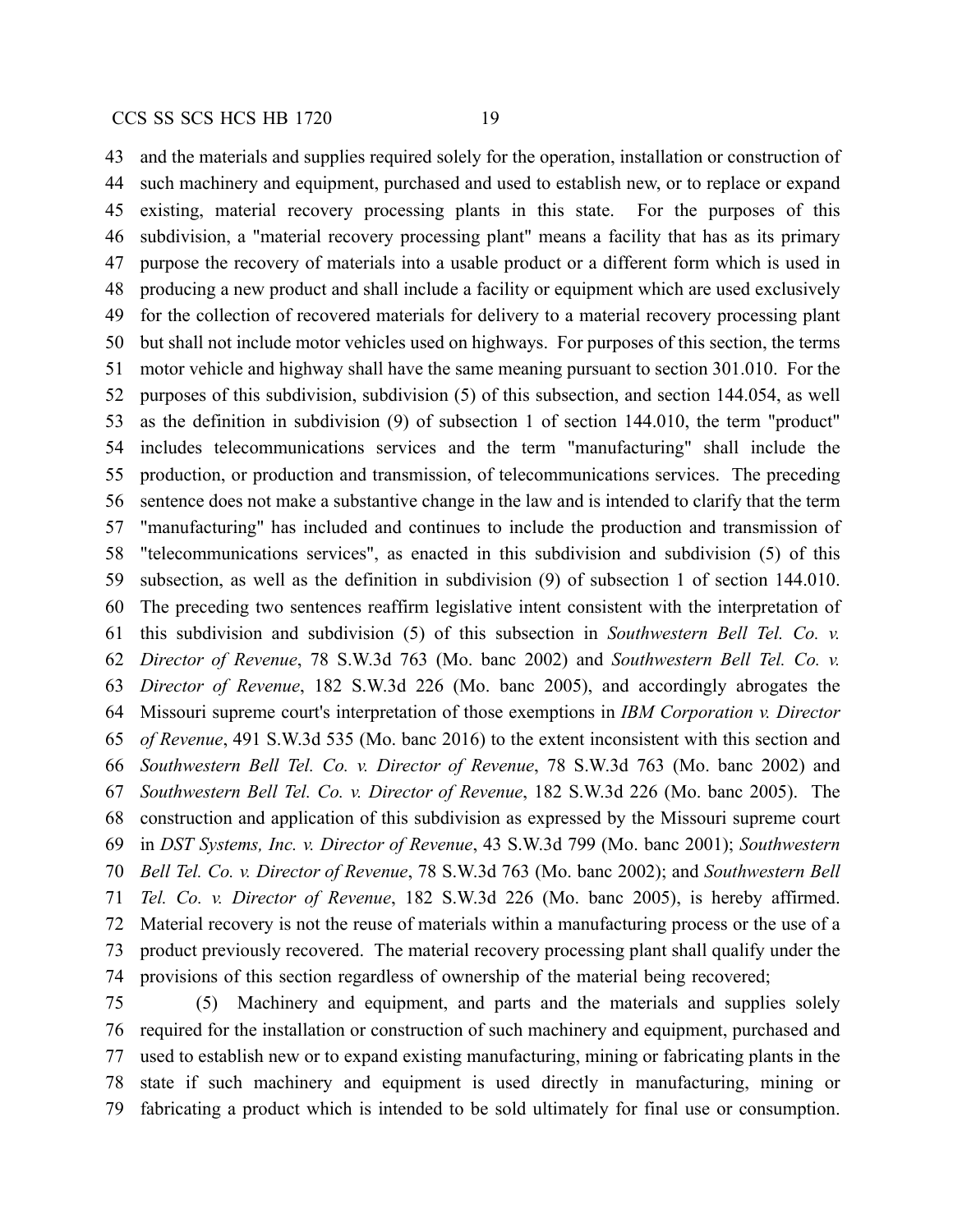The construction and application of this subdivision as expressed by the Missouri supreme court in *DST Systems, Inc. v. Director of Revenue*, 43 S.W.3d 799 (Mo. banc 2001); *Southwestern Bell Tel. Co. v. Director of Revenue*, 78 S.W.3d 763 (Mo. banc 2002); and *Southwestern Bell Tel. Co. v. Director of Revenue*, 182 S.W.3d 226 (Mo. banc 2005), is hereby affirmed;

 (6) Tangible personal property which is used exclusively in the manufacturing, processing, modification or assembling of products sold to the United States government or to any agency of the United States government;

(7) Animals or poultry used for breeding or feeding purposes, or captive wildlife;

 (8) Newsprint, ink, computers, photosensitive paper and film, toner, printing plates and other machinery, equipment, replacement parts and supplies used in producing newspapers published for dissemination of news to the general public;

 (9) The rentals of films, records or any type of sound or picture transcriptions for public commercial display;

 (10) Pumping machinery and equipment used to propel products delivered by pipelines engaged as common carriers;

 (11) Railroad rolling stock for use in transporting persons or property in interstate commerce and motor vehicles licensed for a gross weight of twenty-four thousand pounds or more or trailers used by common carriers, as defined in section 390.020, in the transportation of persons or property;

 (12) Electrical energy used in the actual primary manufacture, processing, compounding, mining or producing of a product, or electrical energy used in the actual secondary processing or fabricating of the product, or a material recovery processing plant as defined in subdivision (4) of this subsection, in facilities owned or leased by the taxpayer, if the total cost of electrical energy so used exceeds ten percent of the total cost of production, either primary or secondary, exclusive of the cost of electrical energy so used or if the raw materials used in such processing contain at least twenty-five percent recovered materials as defined in section 260.200. There shall be a rebuttable presumption that the raw materials used in the primary manufacture of automobiles contain at least twenty-five percent recovered materials. For purposes of this subdivision, "processing" means any mode of treatment, act or series of acts performed upon materials to transform and reduce them to a different state or thing, including treatment necessary to maintain or preserve such processing by the producer at the production facility;

 (13) Anodes which are used or consumed in manufacturing, processing, compounding, mining, producing or fabricating and which have a useful life of less than one year;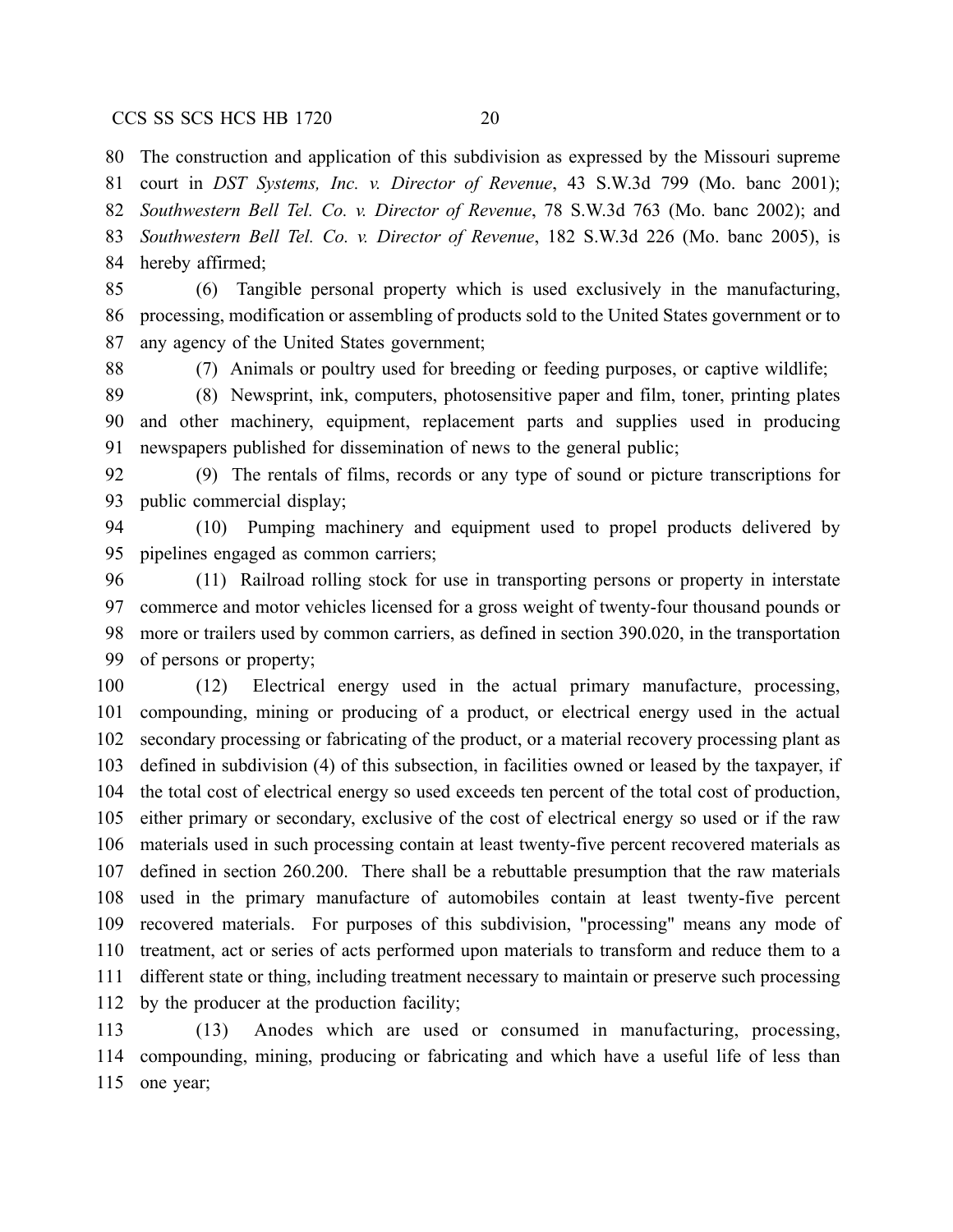(14) Machinery, equipment, appliances and devices purchased or leased and used solely for the purpose of preventing, abating or monitoring air pollution, and materials and supplies solely required for the installation, construction or reconstruction of such machinery, equipment, appliances and devices;

 (15) Machinery, equipment, appliances and devices purchased or leased and used solely for the purpose of preventing, abating or monitoring water pollution, and materials and supplies solely required for the installation, construction or reconstruction of such machinery, equipment, appliances and devices;

(16) Tangible personal property purchased by a rural water district;

 (17) All amounts paid or charged for admission or participation or other fees paid by or other charges to individuals in or for any place of amusement, entertainment or recreation, games or athletic events, including museums, fairs, zoos and planetariums, owned or operated by a municipality or other political subdivision where all the proceeds derived therefrom benefit the municipality or other political subdivision and do not inure to any private person, firm, or corporation, provided, however, that a municipality or other political subdivision may enter into revenue-sharing agreements with private persons, firms, or corporations providing goods or services, including management services, in or for the place of amusement, entertainment or recreation, games or athletic events, and provided further that nothing in this subdivision shall exempt from tax any amounts retained by any private person, firm, or corporation under such revenue-sharing agreement;

 (18) All sales of insulin, and all sales, rentals, repairs, and parts of durable medical equipment, prosthetic devices, and orthopedic devices as defined on January 1, 1980, by the federal Medicare program pursuant to Title XVIII of the Social Security Act of 1965, including the items specified in Section 1862(a)(12) of that act, and also specifically including hearing aids and hearing aid supplies and all sales of drugs which may be legally dispensed by a licensed pharmacist only upon a lawful prescription of a practitioner licensed to administer those items, including samples and materials used to manufacture samples which may be dispensed by a practitioner authorized to dispense such samples and all sales or rental of medical oxygen, home respiratory equipment and accessories including parts, and hospital beds and accessories and ambulatory aids including parts, and all sales or rental of manual and powered wheelchairs including parts, and stairway lifts, Braille writers, electronic Braille equipment and, if purchased or rented by or on behalf of a person with one or more physical or mental disabilities to enable them to function more independently, all sales or rental of scooters including parts, and reading machines, electronic print enlargers and magnifiers, electronic alternative and augmentative communication devices, and items used solely to modify motor vehicles to permit the use of such motor vehicles by individuals with disabilities or sales of over-the-counter or nonprescription drugs to individuals with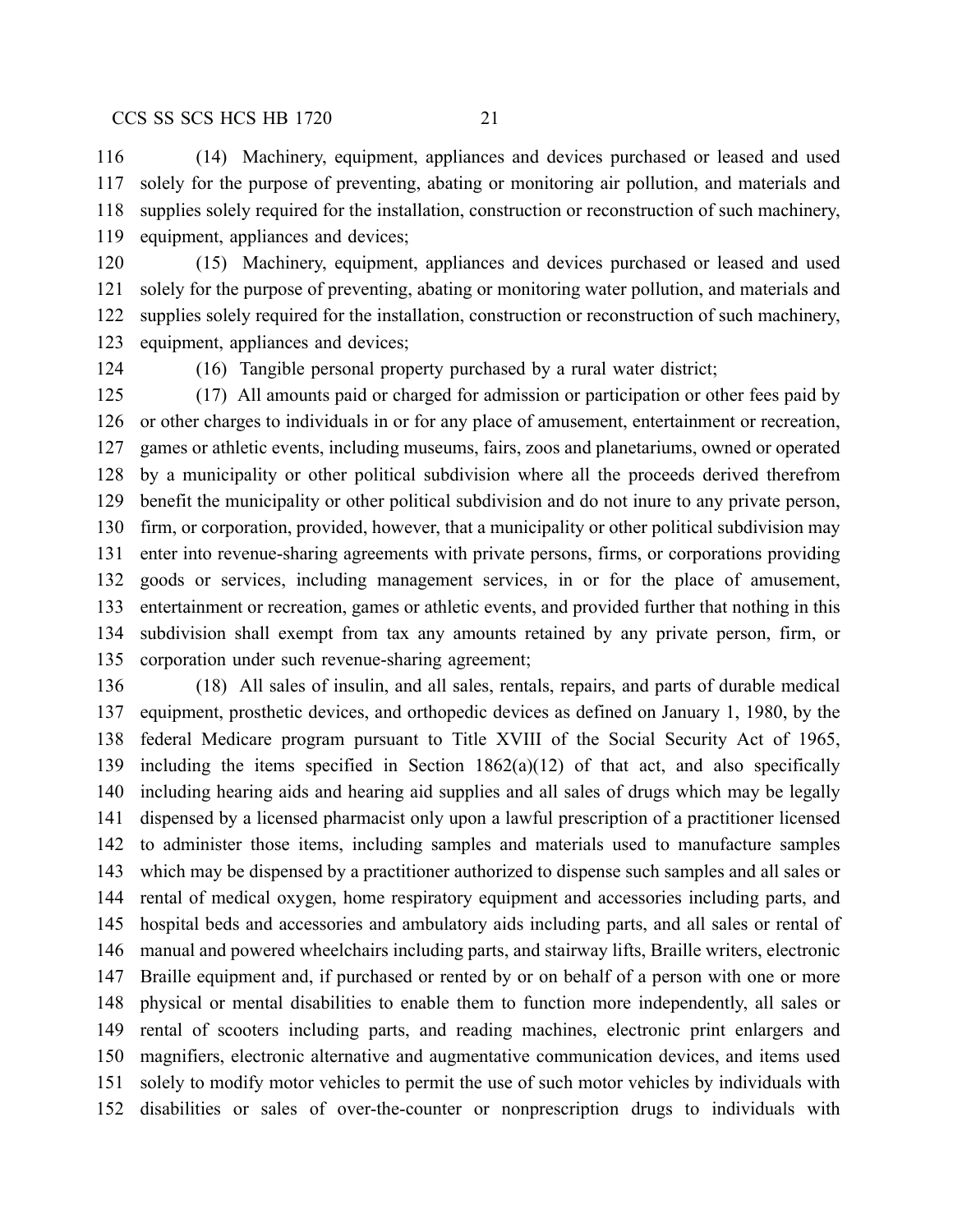disabilities, and drugs required by the Food and Drug Administration to meet the over-the- counter drug product labeling requirements in 21 CFR 201.66, or its successor, as prescribed by a health care practitioner licensed to prescribe;

 (19) All sales made by or to religious and charitable organizations and institutions in their religious, charitable or educational functions and activities and all sales made by or to all elementary and secondary schools operated at public expense in their educational functions and activities;

 (20) All sales of aircraft to common carriers for storage or for use in interstate commerce and all sales made by or to not-for-profit civic, social, service or fraternal organizations, including fraternal organizations which have been declared tax-exempt organizations pursuant to Section 501(c)(8) or (10) of the 1986 Internal Revenue Code, as amended, in their civic or charitable functions and activities and all sales made to eleemosynary and penal institutions and industries of the state, and all sales made to any private not-for-profit institution of higher education not otherwise excluded pursuant to subdivision (19) of this subsection or any institution of higher education supported by public funds, and all sales made to a state relief agency in the exercise of relief functions and activities;

 (21) All ticket sales made by benevolent, scientific and educational associations which are formed to foster, encourage, and promote progress and improvement in the science of agriculture and in the raising and breeding of animals, and by nonprofit summer theater organizations if such organizations are exempt from federal tax pursuant to the provisions of the Internal Revenue Code and all admission charges and entry fees to the Missouri state fair or any fair conducted by a county agricultural and mechanical society organized and operated pursuant to sections 262.290 to 262.530;

 (22) All sales made to any private not-for-profit elementary or secondary school, all sales of feed additives, medications or vaccines administered to livestock or poultry in the production of food or fiber, all sales of pesticides used in the production of crops, livestock or poultry for food or fiber, all sales of bedding used in the production of livestock or poultry for food or fiber, all sales of propane or natural gas, electricity or diesel fuel used exclusively for drying agricultural crops, natural gas used in the primary manufacture or processing of fuel ethanol as defined in section 142.028, natural gas, propane, and electricity used by an eligible new generation cooperative or an eligible new generation processing entity as defined in section 348.432, and all sales of farm machinery and equipment, other than airplanes, motor vehicles and trailers, and any freight charges on any exempt item. As used in this subdivision, the term "feed additives" means tangible personal property which, when mixed with feed for livestock or poultry, is to be used in the feeding of livestock or poultry. As used in this subdivision, the term "pesticides" includes adjuvants such as crop oils, surfactants,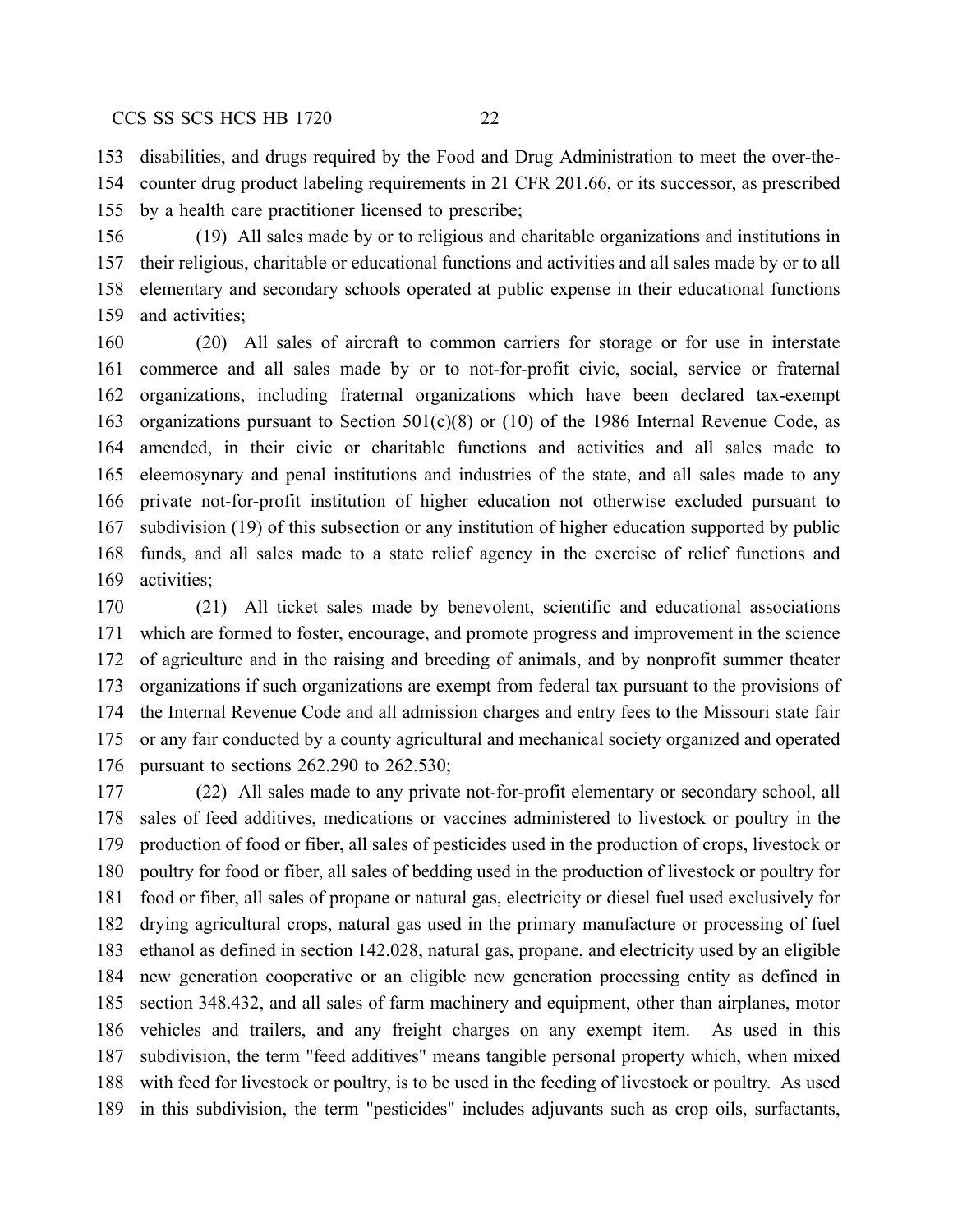wetting agents and other assorted pesticide carriers used to improve or enhance the effect of a pesticide and the foam used to mark the application of pesticides and herbicides for the production of crops, livestock or poultry. As used in this subdivision, the term "farm machinery and equipment" **[**means**] shall mean:**

 **(a)** New or used farm tractors and such other new or used farm machinery and equipment**, including utility vehicles used for any agricultural use,** and repair or replacement parts thereon and any accessories for and upgrades to such farm machinery and equipment**[**,**] and** rotary mowers used **[**exclusively**]** for **any** agricultural purposes**[**, and**];**

 **(b)** Supplies and lubricants used exclusively, solely, and directly for producing crops, raising and feeding livestock, fish, poultry, pheasants, chukar, quail, or for producing milk for ultimate sale at retail, including field drain tile**[**,**];** and

**(c)** One-half of each purchaser's purchase of diesel fuel therefor which is:

**[**(a)**] a.** Used exclusively for agricultural purposes;

 **[**(b)**] b.** Used on land owned or leased for the purpose of producing farm products; and

**[(e)] c.** Used directly in producing farm products to be sold ultimately in processed form or otherwise at retail or in producing farm products to be fed to livestock or poultry to be sold ultimately in processed form at retail**.**

 **For the purposes of this subdivision, "utility vehicle" shall mean any motorized vehicle manufactured and used exclusively for off-highway use which is more than fifty inches but no more than eighty inches in width, measured from outside of tire rim to outside of tire rim, with an unladen dry weight of three thousand five hundred pounds or less, traveling on four or six wheels**;

 (23) Except as otherwise provided in section 144.032, all sales of metered water service, electricity, electrical current, natural, artificial or propane gas, wood, coal or home heating oil for domestic use and in any city not within a county, all sales of metered or unmetered water service for domestic use:

 (a) "Domestic use" means that portion of metered water service, electricity, electrical current, natural, artificial or propane gas, wood, coal or home heating oil, and in any city not within a county, metered or unmetered water service, which an individual occupant of a residential premises uses for nonbusiness, noncommercial or nonindustrial purposes. Utility service through a single or master meter for residential apartments or condominiums, including service for common areas and facilities and vacant units, shall be deemed to be for domestic use. Each seller shall establish and maintain a system whereby individual purchases are determined as exempt or nonexempt;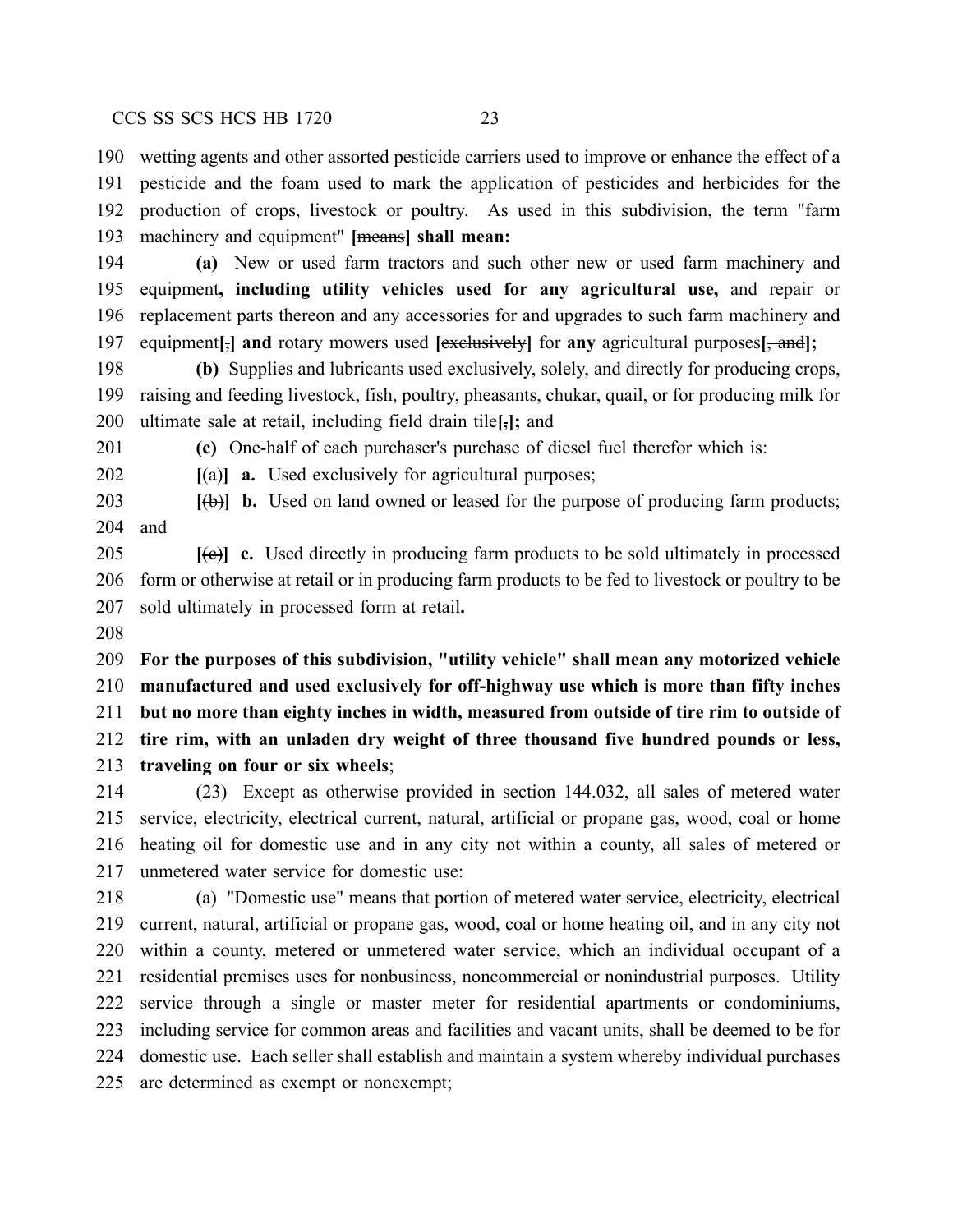(b) Regulated utility sellers shall determine whether individual purchases are exempt or nonexempt based upon the seller's utility service rate classifications as contained in tariffs on file with and approved by the Missouri public service commission. Sales and purchases made pursuant to the rate classification "residential" and sales to and purchases made by or on behalf of the occupants of residential apartments or condominiums through a single or master meter, including service for common areas and facilities and vacant units, shall be considered as sales made for domestic use and such sales shall be exempt from sales tax. Sellers shall charge sales tax upon the entire amount of purchases classified as nondomestic use. The seller's utility service rate classification and the provision of service thereunder shall be conclusive as to whether or not the utility must charge sales tax;

 (c) Each person making domestic use purchases of services or property and who uses any portion of the services or property so purchased for a nondomestic use shall, by the fifteenth day of the fourth month following the year of purchase, and without assessment, notice or demand, file a return and pay sales tax on that portion of nondomestic purchases. Each person making nondomestic purchases of services or property and who uses any portion of the services or property so purchased for domestic use, and each person making domestic purchases on behalf of occupants of residential apartments or condominiums through a single or master meter, including service for common areas and facilities and vacant units, under a nonresidential utility service rate classification may, between the first day of the first month and the fifteenth day of the fourth month following the year of purchase, apply for credit or refund to the director of revenue and the director shall give credit or make refund for taxes paid on the domestic use portion of the purchase. The person making such purchases on behalf of occupants of residential apartments or condominiums shall have standing to apply to the director of revenue for such credit or refund;

 (24) All sales of handicraft items made by the seller or the seller's spouse if the seller or the seller's spouse is at least sixty-five years of age, and if the total gross proceeds from such sales do not constitute a majority of the annual gross income of the seller;

 (25) Excise taxes, collected on sales at retail, imposed by Sections 4041, 4071, 4081, 4091, 4161, 4181, 4251, 4261 and 4271 of Title 26, United States Code. The director of revenue shall promulgate rules pursuant to chapter 536 to eliminate all state and local sales taxes on such excise taxes;

 (26) Sales of fuel consumed or used in the operation of ships, barges, or waterborne vessels which are used primarily in or for the transportation of property or cargo, or the conveyance of persons for hire, on navigable rivers bordering on or located in part in this state, if such fuel is delivered by the seller to the purchaser's barge, ship, or waterborne vessel while it is afloat upon such river;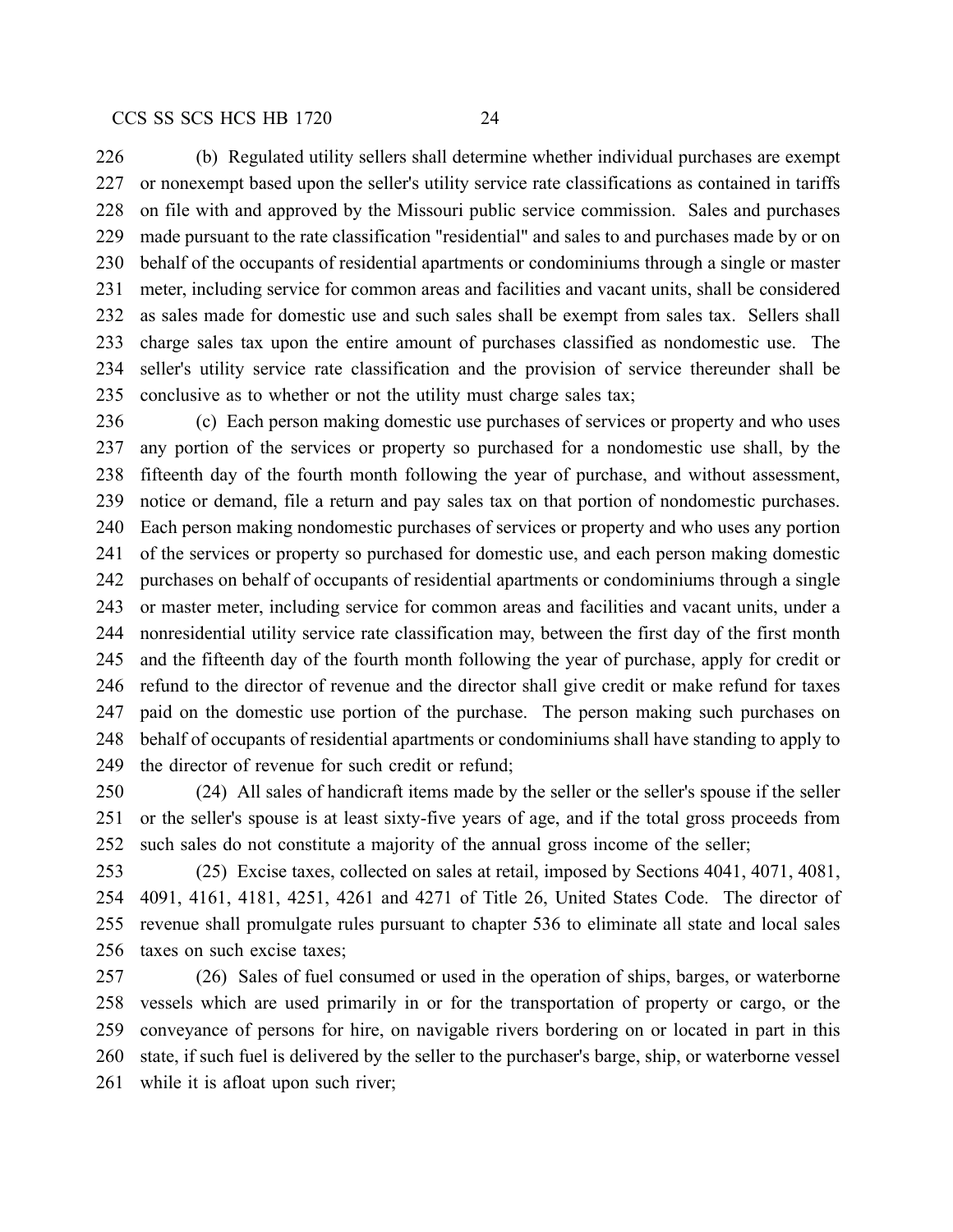(27) All sales made to an interstate compact agency created pursuant to sections 70.370 to 70.441 or sections 238.010 to 238.100 in the exercise of the functions and activities of such agency as provided pursuant to the compact;

 (28) Computers, computer software and computer security systems purchased for use by architectural or engineering firms headquartered in this state. For the purposes of this subdivision, "headquartered in this state" means the office for the administrative management of at least four integrated facilities operated by the taxpayer is located in the state of Missouri;

 (29) All livestock sales when either the seller is engaged in the growing, producing or feeding of such livestock, or the seller is engaged in the business of buying and selling, bartering or leasing of such livestock;

 (30) All sales of barges which are to be used primarily in the transportation of property or cargo on interstate waterways;

 (31) Electrical energy or gas, whether natural, artificial or propane, water, or other utilities which are ultimately consumed in connection with the manufacturing of cellular glass products or in any material recovery processing plant as defined in subdivision (4) of this subsection;

 (32) Notwithstanding other provisions of law to the contrary, all sales of pesticides or herbicides used in the production of crops, aquaculture, livestock or poultry;

 (33) Tangible personal property and utilities purchased for use or consumption directly or exclusively in the research and development of agricultural/biotechnology and plant genomics products and prescription pharmaceuticals consumed by humans or animals;

(34) All sales of grain bins for storage of grain for resale;

 (35) All sales of feed which are developed for and used in the feeding of pets owned by a commercial breeder when such sales are made to a commercial breeder, as defined in section 273.325, and licensed pursuant to sections 273.325 to 273.357;

 (36) All purchases by a contractor on behalf of an entity located in another state, provided that the entity is authorized to issue a certificate of exemption for purchases to a contractor under the provisions of that state's laws. For purposes of this subdivision, the term "certificate of exemption" shall mean any document evidencing that the entity is exempt from sales and use taxes on purchases pursuant to the laws of the state in which the entity is located. Any contractor making purchases on behalf of such entity shall maintain a copy of the entity's exemption certificate as evidence of the exemption. If the exemption certificate issued by the exempt entity to the contractor is later determined by the director of revenue to be invalid for any reason and the contractor has accepted the certificate in good faith, neither the contractor or the exempt entity shall be liable for the payment of any taxes, interest and penalty due as the result of use of the invalid exemption certificate. Materials shall be exempt from all state and local sales and use taxes when purchased by a contractor for the purpose of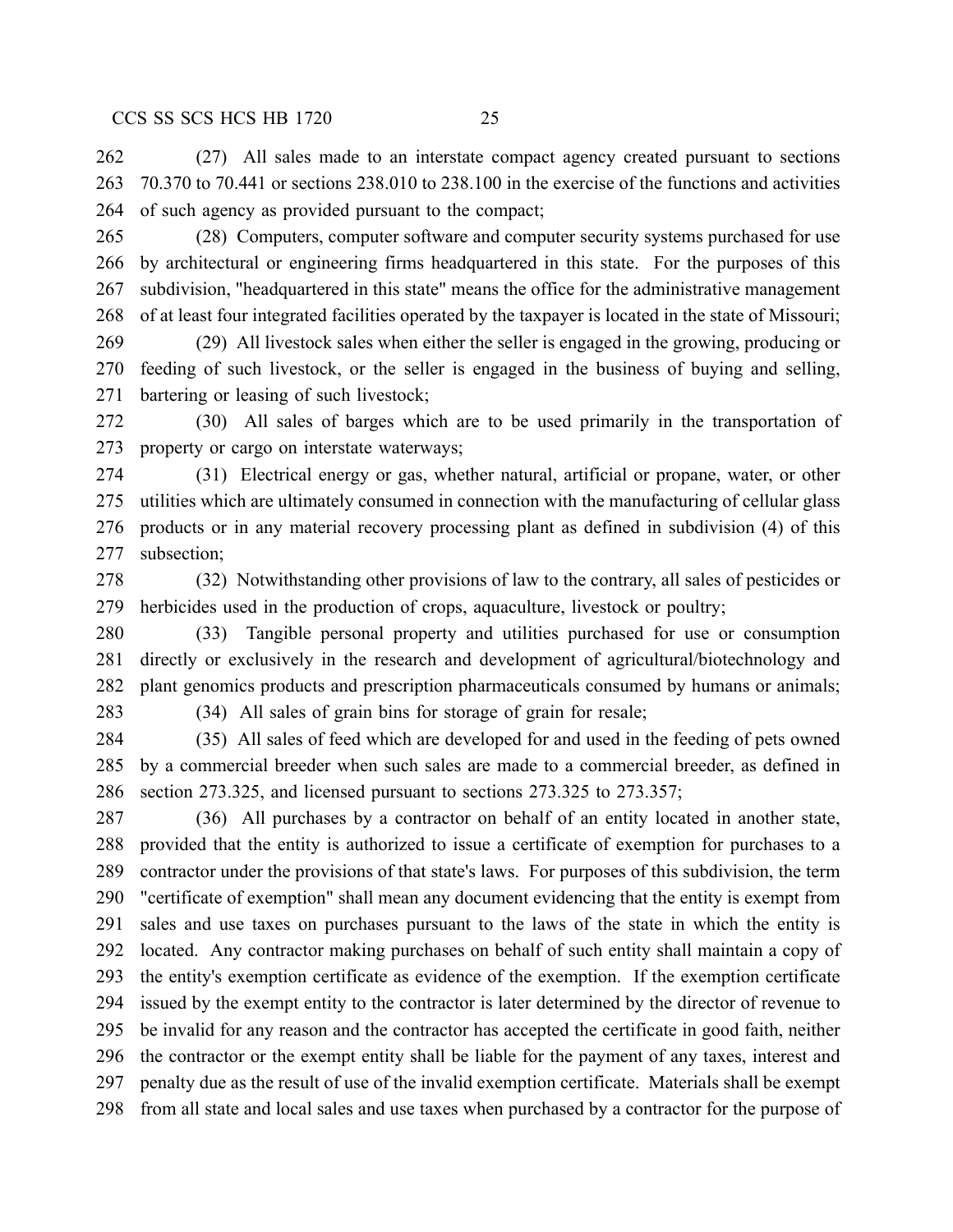fabricating tangible personal property which is used in fulfilling a contract for the purpose of constructing, repairing or remodeling facilities for the following:

 (a) An exempt entity located in this state, if the entity is one of those entities able to issue project exemption certificates in accordance with the provisions of section 144.062; or

 (b) An exempt entity located outside the state if the exempt entity is authorized to issue an exemption certificate to contractors in accordance with the provisions of that state's law and the applicable provisions of this section;

 (37) All sales or other transfers of tangible personal property to a lessor who leases the property under a lease of one year or longer executed or in effect at the time of the sale or other transfer to an interstate compact agency created pursuant to sections 70.370 to 70.441 or sections 238.010 to 238.100;

 (38) Sales of tickets to any collegiate athletic championship event that is held in a facility owned or operated by a governmental authority or commission, a quasi-governmental agency, a state university or college or by the state or any political subdivision thereof, including a municipality, and that is played on a neutral site and may reasonably be played at a site located outside the state of Missouri. For purposes of this subdivision, "neutral site" means any site that is not located on the campus of a conference member institution participating in the event;

 (39) All purchases by a sports complex authority created under section 64.920, and all sales of utilities by such authority at the authority's cost that are consumed in connection with the operation of a sports complex leased to a professional sports team;

 (40) All materials, replacement parts, and equipment purchased for use directly upon, and for the modification, replacement, repair, and maintenance of aircraft, aircraft power plants, and aircraft accessories;

 (41) Sales of sporting clays, wobble, skeet, and trap targets to any shooting range or similar places of business for use in the normal course of business and money received by a shooting range or similar places of business from patrons and held by a shooting range or similar place of business for redistribution to patrons at the conclusion of a shooting event; (42) All sales of motor fuel, as defined in section 142.800, used in any watercraft, as

defined in section 306.010;

 (43) Any new or used aircraft sold or delivered in this state to a person who is not a resident of this state or a corporation that is not incorporated in this state, and such aircraft is not to be based in this state and shall not remain in this state more than ten business days subsequent to the last to occur of:

 (a) The transfer of title to the aircraft to a person who is not a resident of this state or a corporation that is not incorporated in this state; or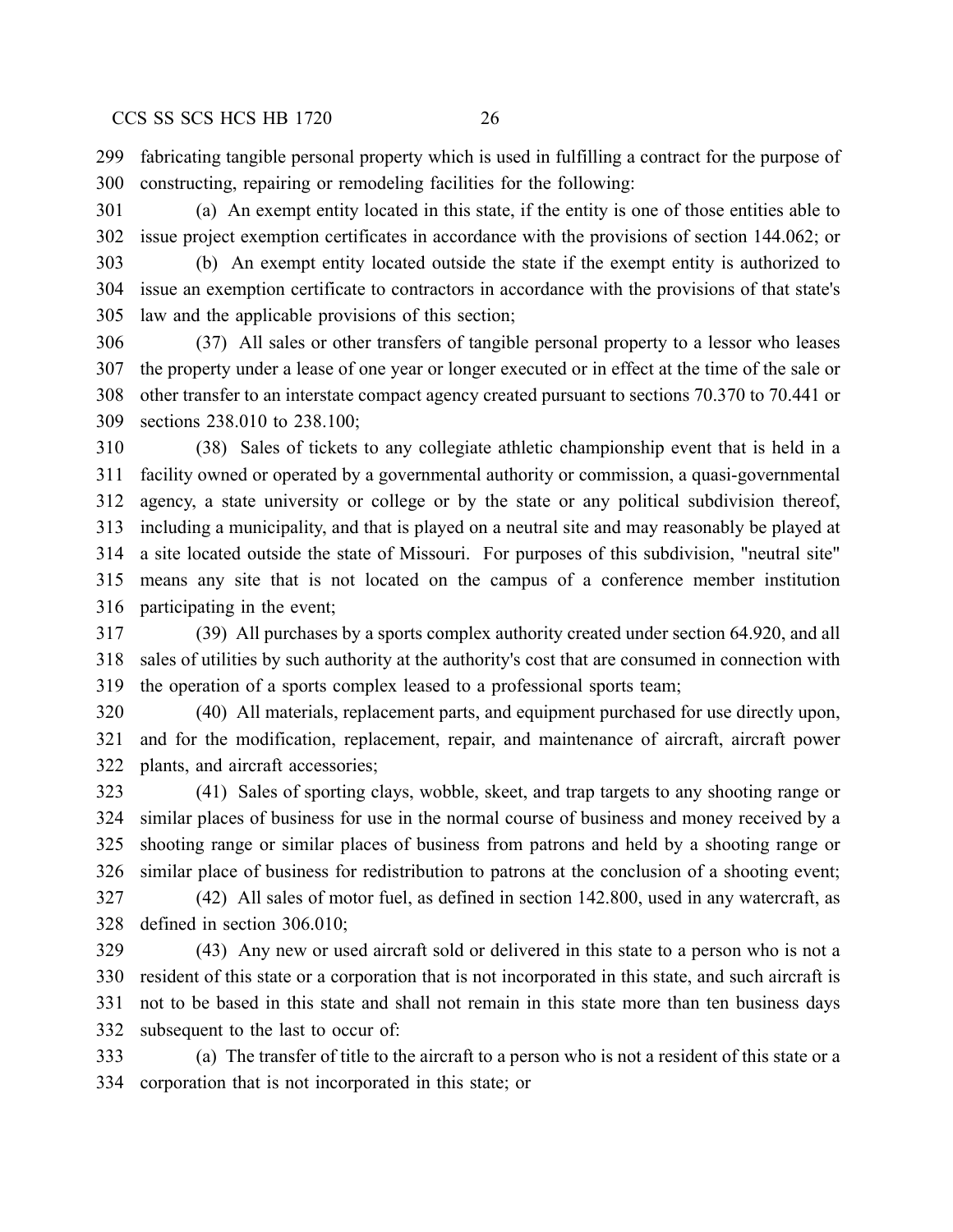(b) The date of the return to service of the aircraft in accordance with 14 CFR 91.407 for any maintenance, preventive maintenance, rebuilding, alterations, repairs, or installations that are completed contemporaneously with the transfer of title to the aircraft to a person who is not a resident of this state or a corporation that is not incorporated in this state;

 (44) Motor vehicles registered in excess of fifty-four thousand pounds, and the trailers pulled by such motor vehicles, that are actually used in the normal course of business to haul property on the public highways of the state, and that are capable of hauling loads commensurate with the motor vehicle's registered weight; and the materials, replacement parts, and equipment purchased for use directly upon, and for the repair and maintenance or manufacture of such vehicles. For purposes of this subdivision, "motor vehicle" and "public highway" shall have the meaning as ascribed in section 390.020;

 (45) All internet access or the use of internet access regardless of whether the tax is imposed on a provider of internet access or a buyer of internet access. For purposes of this subdivision, the following terms shall mean:

 (a) "Direct costs", costs incurred by a governmental authority solely because of an internet service provider's use of the public right-of-way. The term shall not include costs that the governmental authority would have incurred if the internet service provider did not make such use of the public right-of-way. Direct costs shall be determined in a manner consistent with generally accepted accounting principles;

 (b) "Internet", computer and telecommunications facilities, including equipment and operating software, that comprises the interconnected worldwide network that employ the transmission control protocol or internet protocol, or any predecessor or successor protocols to that protocol, to communicate information of all kinds by wire or radio;

 (c) "Internet access", a service that enables users to connect to the internet to access content, information, or other services without regard to whether the service is referred to as telecommunications, communications, transmission, or similar services, and without regard to whether a provider of the service is subject to regulation by the Federal Communications Commission as a common carrier under 47 U.S.C. Section 201, et seq. For purposes of this subdivision, internet access also includes: the purchase, use, or sale of communications services, including telecommunications services as defined in section 144.010, to the extent the communications services are purchased, used, or sold to provide the service described in this subdivision or to otherwise enable users to access content, information, or other services offered over the internet; services that are incidental to the provision of a service described in this subdivision, when furnished to users as part of such service, including a home page, electronic mail, and instant messaging, including voice-capable and video-capable electronic mail and instant messaging, video clips, and personal electronic storage capacity; a home page electronic mail and instant messaging, including voice-capable and video-capable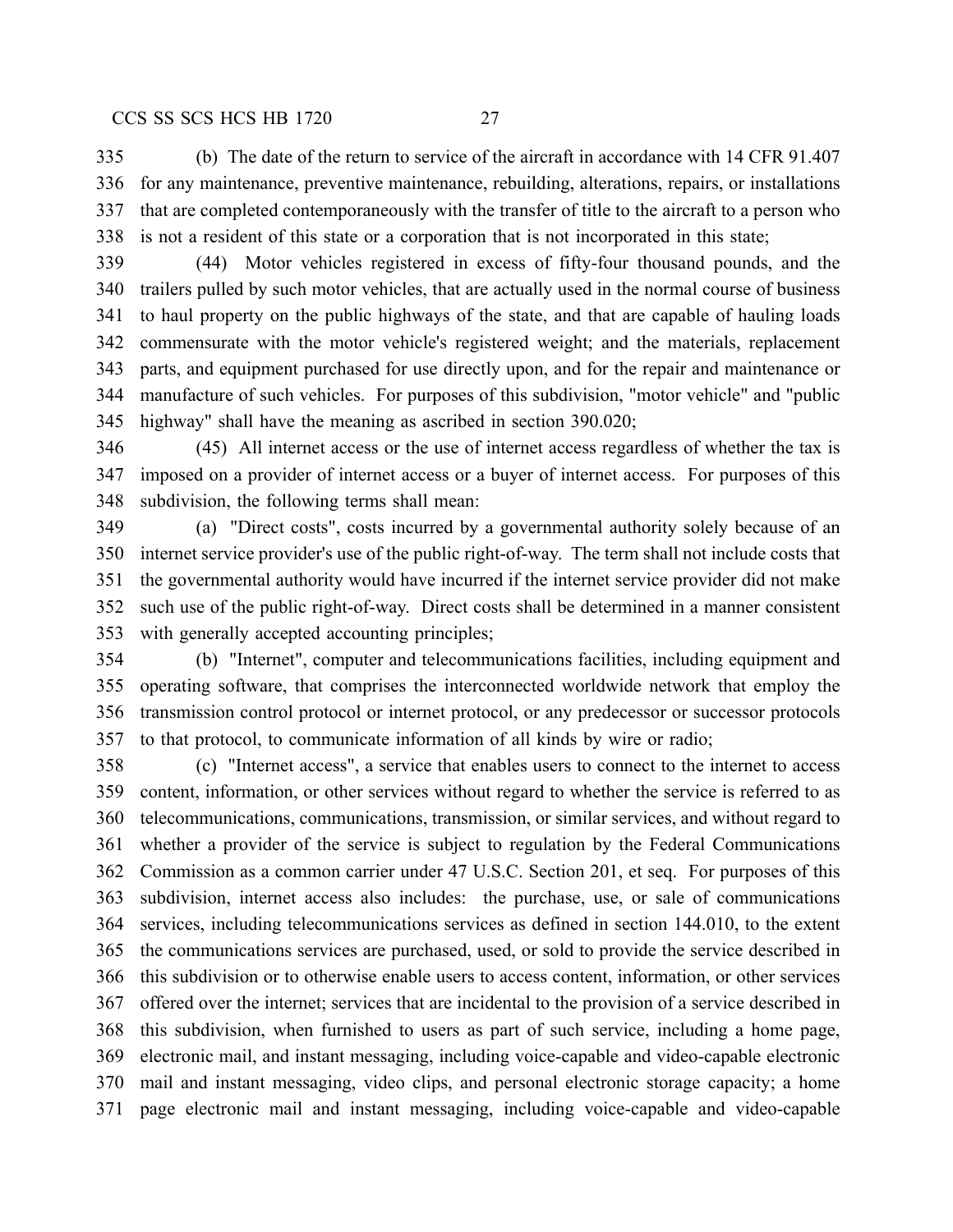electronic mail and instant messaging, video clips, and personal electronic storage capacity that are provided independently or that are not packed with internet access. As used in this subdivision, internet access does not include voice, audio, and video programming or other products and services, except services described in this paragraph or this subdivision, that use internet protocol or any successor protocol and for which there is a charge, regardless of whether the charge is separately stated or aggregated with the charge for services described in this paragraph or this subdivision;

 (d) "Tax", any charge imposed by the state or a political subdivision of the state for the purpose of generating revenues for governmental purposes and that is not a fee imposed for a specific privilege, service, or benefit conferred, except as described as otherwise under this subdivision, or any obligation imposed on a seller to collect and to remit to the state or a political subdivision of the state any gross retail tax, sales tax, or use tax imposed on a buyer by such a governmental entity. The term tax shall not include any franchise fee or similar fee imposed or authorized under section 67.1830 or 67.2689; Section 622 or 653 of the Communications Act of 1934, 47 U.S.C. Section 542 and 47 U.S.C. Section 573; or any other fee related to obligations of telecommunications carriers under the Communications Act of 1934, 47 U.S.C. Section 151, et seq., except to the extent that:

 a. The fee is not imposed for the purpose of recovering direct costs incurred by the franchising or other governmental authority from providing the specific privilege, service, or benefit conferred to the payer of the fee; or

 b. The fee is imposed for the use of a public right-of-way based on a percentage of the service revenue, and the fee exceeds the incremental direct costs incurred by the governmental authority associated with the provision of that right-of-way to the provider of internet access service.

 Nothing in this subdivision shall be interpreted as an exemption from taxes due on goods or services that were subject to tax on January 1, 2016.

 3. Any ruling, agreement, or contract, whether written or oral, express or implied, between a person and this state's executive branch, or any other state agency or department, stating, agreeing, or ruling that such person is not required to collect sales and use tax in this state despite the presence of a warehouse, distribution center, or fulfillment center in this state that is owned or operated by the person or an affiliated person shall be null and void unless it is specifically approved by a majority vote of each of the houses of the general assembly. For purposes of this subsection, an "affiliated person" means any person that is a member of the same controlled group of corporations as defined in Section 1563(a) of the Internal Revenue Code of 1986, as amended, as the vendor or any other entity that, notwithstanding its form of organization, bears the same ownership relationship to the vendor as a corporation that is a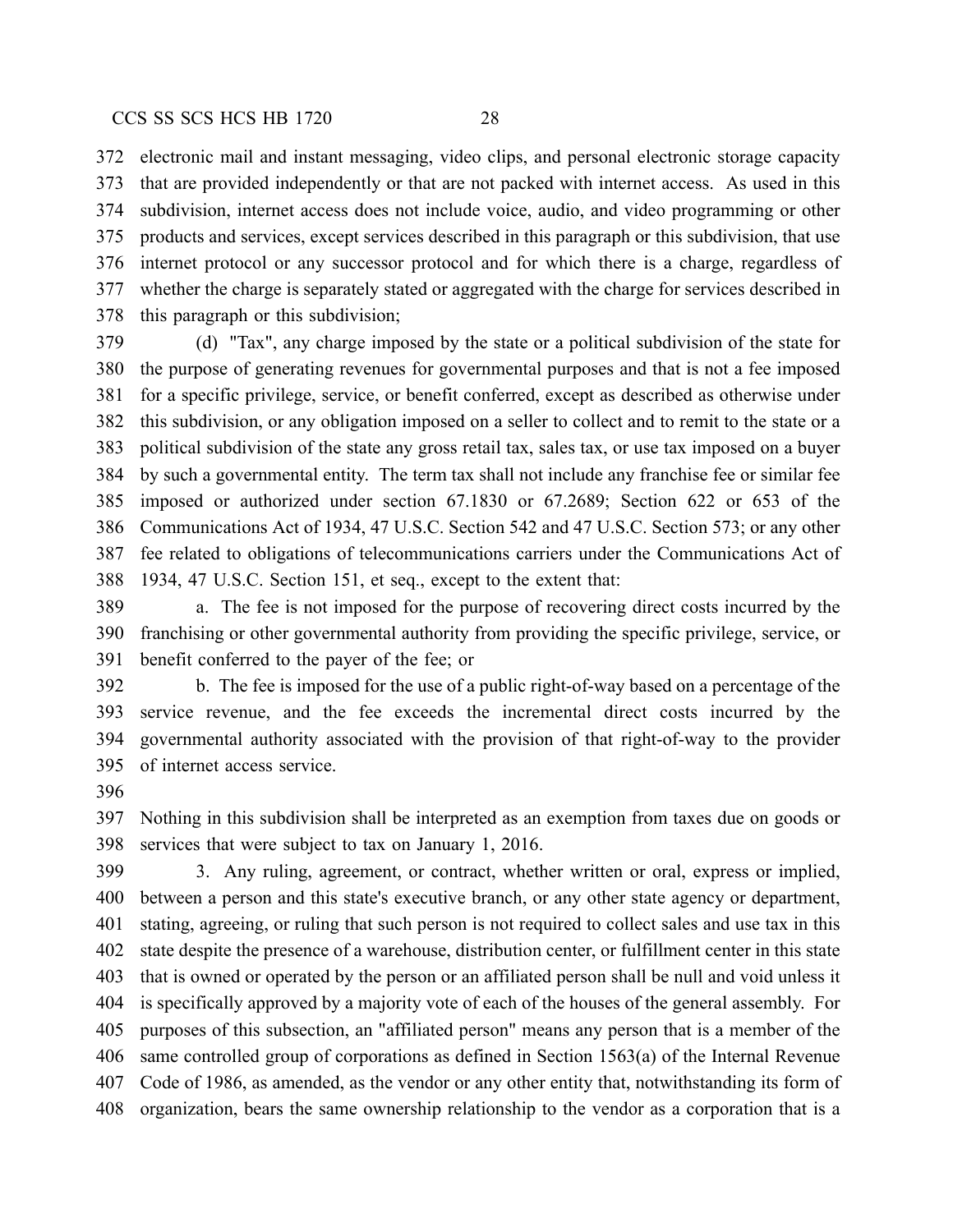member of the same controlled group of corporations as defined in Section 1563(a) of the Internal Revenue Code, as amended.

**260.221. 1. As used in this section, the following terms mean:**

 **(1) "Processed recycled asphalt shingles", recycled asphalt shingles that do not contain extraneous metals, glass, rubber, nails, soil, brick, tars, paper, wood, and plastics and that have been reduced in size to produce a commercially reasonable usable product. "Processed recycled asphalt shingles" shall also be considered clean fill, as such term is defined in section 260.200;**

 **(2) "Recycled asphalt shingles", manufacture waste scrap shingles and post- consumer, tear-off scrap shingles that are accumulated as products for commercial purposes related to recycling or reuse as processed recycled asphalt shingles.**

 **2. Processed recycled asphalt shingles may be used for fill, reclamation, and other beneficial purposes without a permit under sections 260.200 to 260.345 if such processed recycled asphalt shingles are inspected for toxic and hazardous substances in accordance with requirements established by the department of natural resources, provided that processed recycled asphalt shingles shall not be used for such purposes within five hundred feet of any lake, river, sink hole, perennial stream, or ephemeral stream, and shall not be used for such purposes below surface level and closer than fifty feet above the water table.**

 **3. This section shall not be construed to authorize the abandonment, accumulation, placement, or storage of recycled asphalt shingles or processed recycled asphalt shingles on any real property without the consent of the real property owner.**

**275.357. 1. As used in this section, the following terms mean:**

 **(1) "Commodity merchandising council" or "council", the same definition as in section 275.300 and for soybeans shall be, as provided under the federal act, the qualified state soybean board known as the Missouri Soybean Merchandising Council; (2) "Federal act", the Soybean Promotion, Research, and Consumer Information Act (7 U.S.C. Section 6301 et seq.), as amended;**

 **(3) "Handler", the same definition as in section 275.300 and for soybeans includes, but is not limited to, a commodity credit corporation for situations in which soybeans are pledged as collateral for a loan issued under any Commodity Credit Corporation price support loan program and the soybeans are forfeited by the producer in lieu of loan repayment;**

**(4) "Net market price":**

 **(a) Except as provided in paragraph (b) of this subdivision, the sales price or other value received by a producer for any soybeans after adjustments for any premium**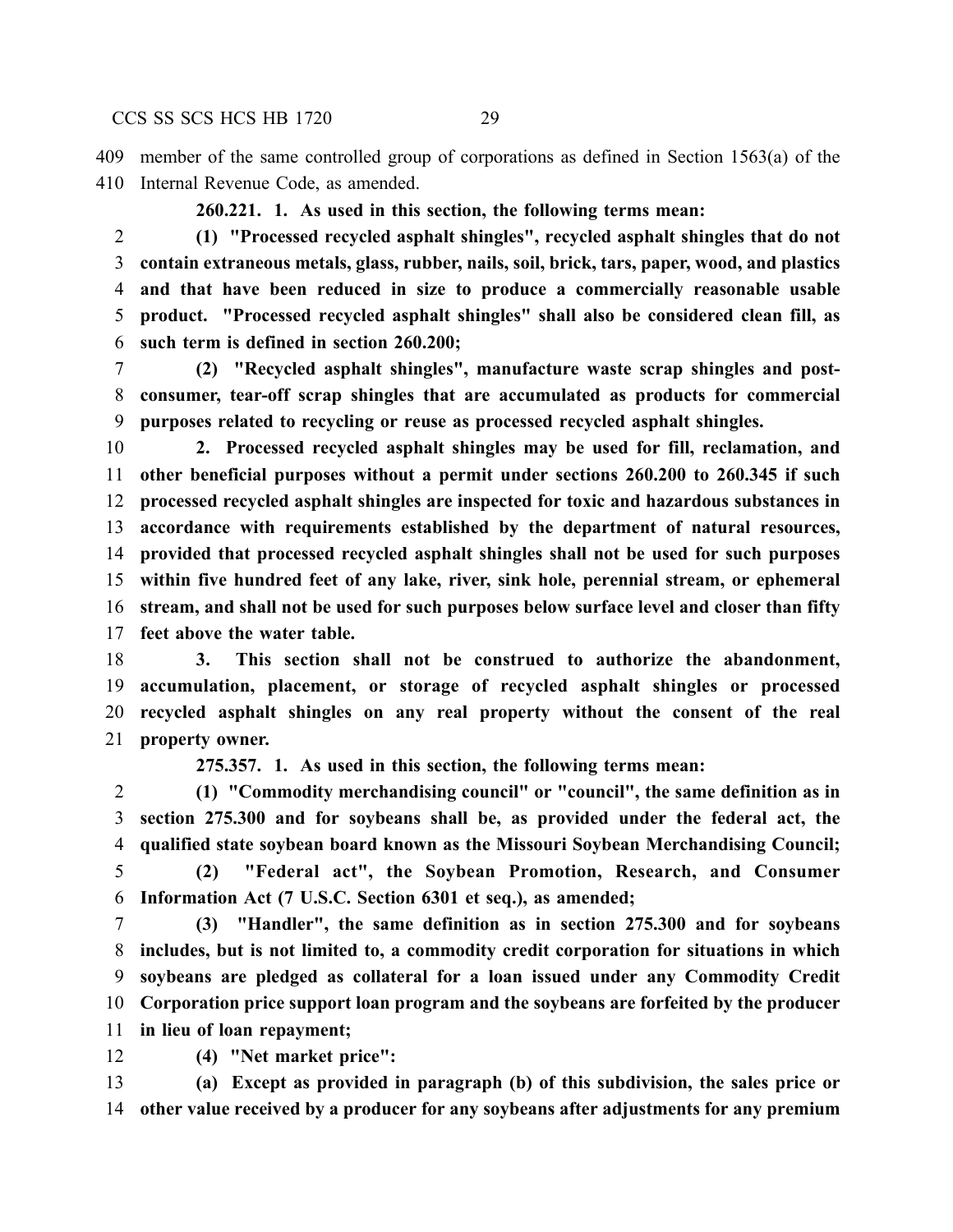**or discount based on grading or quality factors, as determined by the Secretary of Agriculture of the United States, the director, or both; or**

 **(b) For soybeans pledged as collateral for a loan issued under any Commodity Credit Corporation price support loan program and, when the soybeans are forfeited by the producer in lieu of loan repayment, the principal amount of the loan;**

 **(5) "Processor", the same definition as in section 275.300 and for soybeans includes, but is not limited to, a producer marketing processed soybeans or soybean products of such producer's own production.**

 **2. As long as an assessment made under the federal act is equal to one-half of one percent of the net market price of soybeans grown within this state, the assessment imposed and levied under section 275.350 shall be one-half of such national assessment. The state assessment shall not be in addition to the national assessment but shall correspond to the state credit or portion of the total assessment paid to the council.**

 **3. If the assessment under the federal act is reduced to less than one-half of one percent or ceases to be effective, the state assessment imposed and levied under this section shall, for as long as such assessment is reduced or no such assessment is made, be equal to one-half of one percent of the net market price of soybeans grown within this state less any assessment paid to the United Soybean Board under the federal act.**

**4. The total of such state assessment and federal assessment shall be:**

 **(1) Collected from a producer by the handler or processor first acquiring such producer's soybeans and be remitted to the council; or**

 **(2) Remitted by a producer marketing processed soybeans or soybean products of that producer-processor's own soybeans to the council.**

 **5. State fees collected under this section shall be subject to the refund provision provided under section 275.360.**

 **6. No provision of this section shall be construed as a change to the amount of any fee collected under section 275.350 or a major change for purposes of section 275.330.**

301.010. As used in this chapter and sections 304.010 to 304.040, 304.120 to 304.260, and sections 307.010 to 307.175, the following terms mean:

 (1) "All-terrain vehicle", any motorized vehicle manufactured and used exclusively for off-highway use, with an unladen dry weight of one thousand five hundred pounds or less, traveling on three, four or more nonhighway tires, with either:

 (a) A seat designed to be straddled by the operator, and handlebars for steering control, but excluding an electric bicycle; or

 (b) A width of fifty inches or less, measured from outside of tire rim to outside of tire rim, regardless of seating or steering arrangement;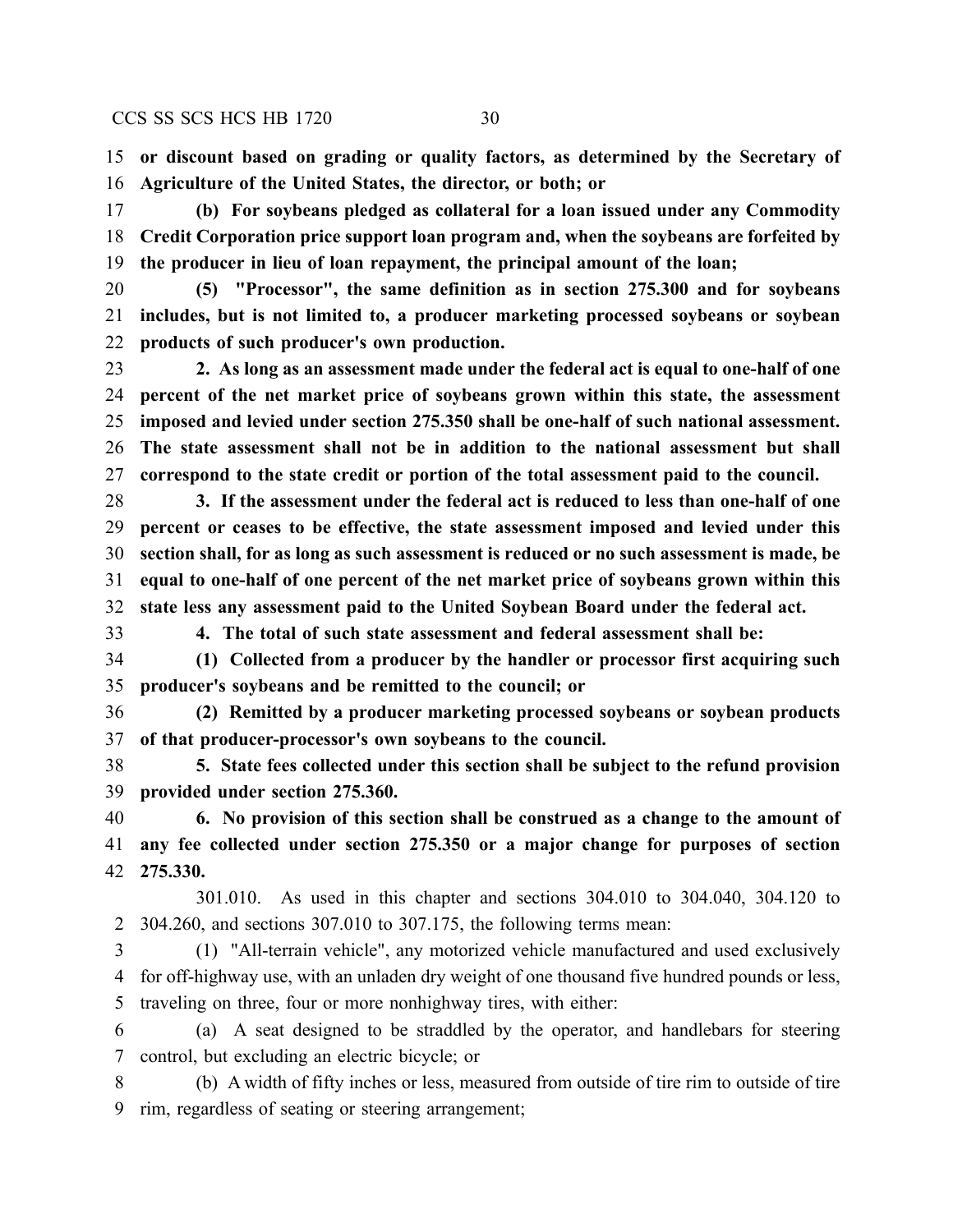(2) "Autocycle", a three-wheeled motor vehicle which the drivers and passengers ride in a partially or completely enclosed nonstraddle seating area, that is designed to be controlled with a steering wheel and pedals, and that has met applicable Department of Transportation National Highway Traffic Safety Administration requirements or federal motorcycle safety standards;

 (3) "Automobile transporter", any vehicle combination capable of carrying cargo on the power unit and designed and used for the transport of assembled motor vehicles, including truck camper units;

 (4) "Axle load", the total load transmitted to the road by all wheels whose centers are included between two parallel transverse vertical planes forty inches apart, extending across the full width of the vehicle;

 (5) "Backhaul", the return trip of a vehicle transporting cargo or general freight, especially when carrying goods back over all or part of the same route;

 (6) "Boat transporter", any vehicle combination capable of carrying cargo on the power unit and designed and used specifically to transport assembled boats and boat hulls. Boats may be partially disassembled to facilitate transporting;

 (7) "Body shop", a business that repairs physical damage on motor vehicles that are not owned by the shop or its officers or employees by mending, straightening, replacing body parts, or painting;

 (8) "Bus", a motor vehicle primarily for the transportation of a driver and eight or more passengers but not including shuttle buses;

 (9) "Commercial motor vehicle", a motor vehicle designed or regularly used for carrying freight and merchandise, or more than eight passengers but not including vanpools or shuttle buses;

 (10) "Cotton trailer", a trailer designed and used exclusively for transporting cotton at speeds less than forty miles per hour from field to field or from field to market and return; (11) "Dealer", any person, firm, corporation, association, agent or subagent engaged

in the sale or exchange of new, used or reconstructed motor vehicles or trailers;

 (12) "Director" or "director of revenue", the director of the department of revenue; (13) "Driveaway operation":

 (a) The movement of a motor vehicle or trailer by any person or motor carrier other than a dealer over any public highway, under its own power singly, or in a fixed combination of two or more vehicles, for the purpose of delivery for sale or for delivery either before or after sale;

 (b) The movement of any vehicle or vehicles, not owned by the transporter, constituting the commodity being transported, by a person engaged in the business of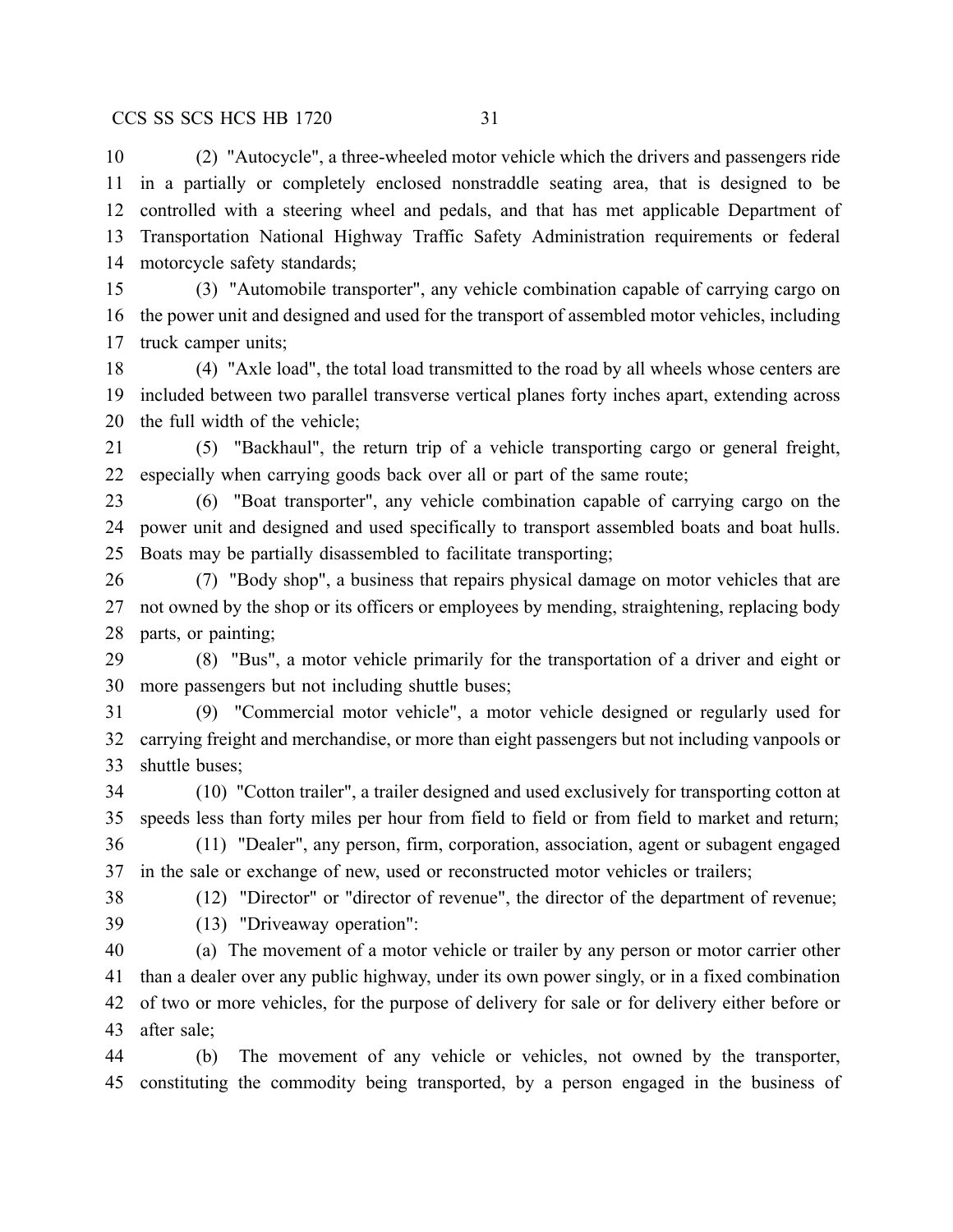furnishing drivers and operators for the purpose of transporting vehicles in transit from one place to another by the driveaway or towaway methods; or

 (c) The movement of a motor vehicle by any person who is lawfully engaged in the business of transporting or delivering vehicles that are not the person's own and vehicles of a type otherwise required to be registered, by the driveaway or towaway methods, from a point of manufacture, assembly or distribution or from the owner of the vehicles to a dealer or sales agent of a manufacturer or to any consignee designated by the shipper or consignor;

 (14) "Dromedary", a box, deck, or plate mounted behind the cab and forward of the fifth wheel on the frame of the power unit of a truck tractor-semitrailer combination. A truck tractor equipped with a dromedary may carry part of a load when operating independently or in a combination with a semitrailer;

 (15) "Electric bicycle", a bicycle equipped with fully operable pedals, a saddle or seat for the rider, and an electric motor of less than 750 watts that meets the requirements of one of the following three classes:

 (a) "Class 1 electric bicycle", an electric bicycle equipped with a motor that provides assistance only when the rider is pedaling and that ceases to provide assistance when the bicycle reaches the speed of twenty miles per hour;

 (b) "Class 2 electric bicycle", an electric bicycle equipped with a motor that may be used exclusively to propel the bicycle and that is not capable of providing assistance when the bicycle reaches the speed of twenty miles per hour; or

 (c) "Class 3 electric bicycle", an electric bicycle equipped with a motor that provides assistance only when the rider is pedaling and that ceases to provide assistance when the bicycle reaches the speed of twenty-eight miles per hour;

(16) "Farm tractor", a tractor used exclusively for agricultural purposes;

(17) "Fleet", any group of ten or more motor vehicles owned by the same owner;

(18) "Fleet vehicle", a motor vehicle which is included as part of a fleet;

 (19) "Fullmount", a vehicle mounted completely on the frame of either the first or last vehicle in a saddlemount combination;

 (20) "Gross weight", the weight of vehicle and/or vehicle combination without load, plus the weight of any load thereon;

 (21) "Hail-damaged vehicle", any vehicle, the body of which has become dented as the result of the impact of hail;

 (22) "Highway", any public thoroughfare for vehicles, including state roads, county roads and public streets, avenues, boulevards, parkways or alleys in any municipality;

 (23) "Improved highway", a highway which has been paved with gravel, macadam, concrete, brick or asphalt, or surfaced in such a manner that it shall have a hard, smooth surface;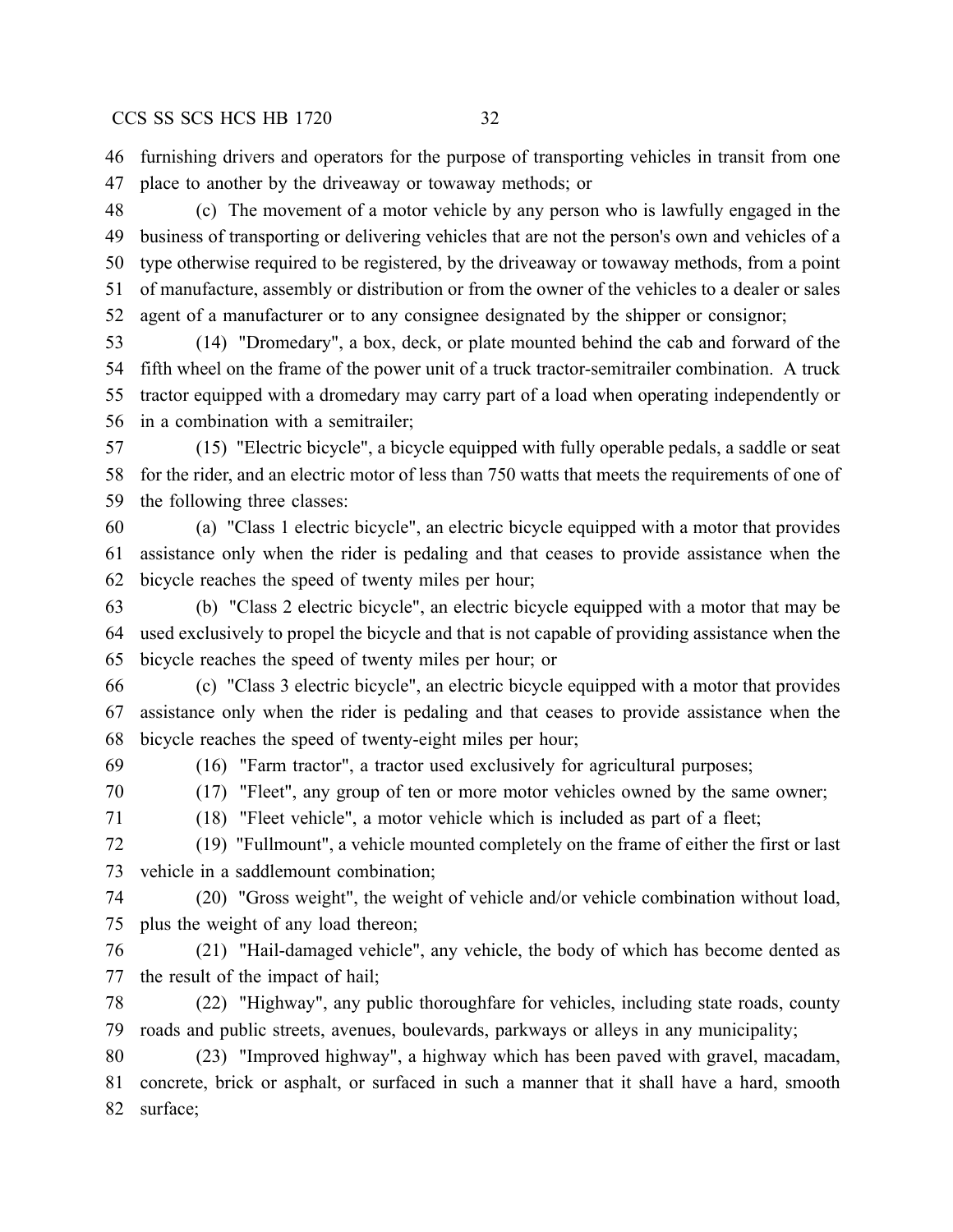(24) "Intersecting highway", any highway which joins another, whether or not it crosses the same;

(25) "Junk vehicle", a vehicle which:

 (a) Is incapable of operation or use upon the highways and has no resale value except as a source of parts or scrap; or

 (b) Has been designated as junk or a substantially equivalent designation by this state or any other state;

 (26) "Kit vehicle", a motor vehicle assembled by a person other than a generally recognized manufacturer of motor vehicles by the use of a glider kit or replica purchased from an authorized manufacturer and accompanied by a manufacturer's statement of origin;

 (27) "Land improvement contractors' commercial motor vehicle", any not-for-hire commercial motor vehicle the operation of which is confined to:

 (a) An area that extends not more than a radius of one hundred **fifty** miles from its home base of operations when transporting its owner's machinery, equipment, or auxiliary supplies to or from projects involving soil and water conservation, or to and from equipment dealers' maintenance facilities for maintenance purposes; or

 (b) An area that extends not more than a radius of fifty miles from its home base of operations when transporting its owner's machinery, equipment, or auxiliary supplies to or from projects not involving soil and water conservation.

 Nothing in this subdivision shall be construed to prevent any motor vehicle from being registered as a commercial motor vehicle or local commercial motor vehicle;

 (28) "Local commercial motor vehicle", a commercial motor vehicle whose operations are confined to a municipality and that area extending not more than fifty miles therefrom, or a commercial motor vehicle whose property-carrying operations are confined solely to the transportation of property owned by any person who is the owner or operator of such vehicle to or from a farm owned by such person or under the person's control by virtue of a landlord and tenant lease; provided that any such property transported to any such farm is for use in the operation of such farm;

 (29) "Local log truck", a commercial motor vehicle which is registered pursuant to this chapter to operate as a motor vehicle on the public highways of this state**[**,**];** used exclusively in this state**[**,**];** used to transport harvested forest products**[**,**];** operated solely at a forested site and in an area extending not more than a one hundred **fifty** mile radius from such site**[**, carries a load with dimensions not in excess of twenty-five cubic yards per two axles with dual wheels,**];** and when operated on the national system of interstate and defense highways described in 23 U.S.C. Section 103, as amended, or outside the one hundred **fifty** mile radius from such site with an extended distance local log truck permit, **[**such vehicle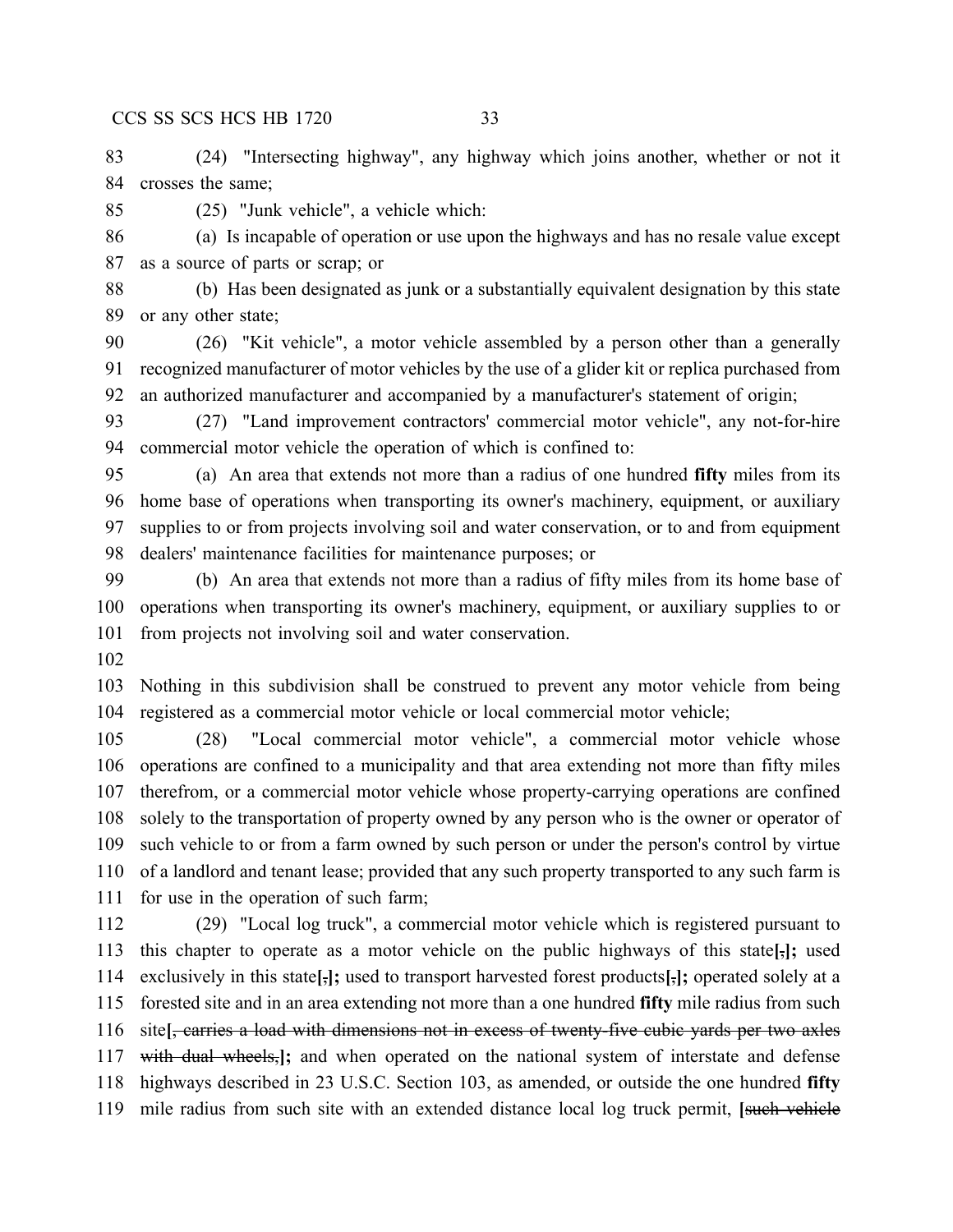shall not exceed the weight limits of section 304.180,**]** does not have more than four axles, and does not pull a trailer which has more than three axles. Harvesting equipment which is used specifically for cutting, felling, trimming, delimbing, debarking, chipping, skidding, loading, unloading, and stacking may be transported on a local log truck**[**. A local log truck 124 may not exceed the limits required by law, however, if the truck does exceed such limits as 125 determined by the inspecting officer, then notwithstanding any other provisions of law to the 126 contrary, such truck shall be subject to the weight limits required by such sections as licensed for eighty thousand pounds**]**;

 (30) "Local log truck tractor", a commercial motor vehicle which is registered under this chapter to operate as a motor vehicle on the public highways of this state**[**,**];** used exclusively in this state**[**,**];** used to transport harvested forest products, operated at a forested site and in an area extending not more than a one hundred **fifty** mile radius from such site**[**, 132 operates with a weight not exceeding twenty-two thousand four hundred pounds on one axle 133 or with a weight not exceeding forty four thousand eight hundred pounds on any tandem axle,**];** and when operated on the national system of interstate and defense highways described in 23 U.S.C. Section 103, as amended, or outside the one hundred **fifty** mile radius from such site with an extended distance local log truck permit, **[**such vehicle does not exceed the weight limits contained in section 304.180, and**]** does not have more than three axles and does not pull a trailer which has more than three axles**[**. Violations of axle weight limitations shall be subject to the load limit penalty as described for in sections 304.180 to 304.220**]**;

 (31) "Local transit bus", a bus whose operations are confined wholly within a municipal corporation, or wholly within a municipal corporation and a commercial zone, as defined in section 390.020, adjacent thereto, forming a part of a public transportation system within such municipal corporation and such municipal corporation and adjacent commercial zone;

 (32) "Log truck", a vehicle which is not a local log truck or local log truck tractor and is used exclusively to transport harvested forest products to and from forested sites which is registered pursuant to this chapter to operate as a motor vehicle on the public highways of this state for the transportation of harvested forest products;

 (33) "Major component parts", the rear clip, cowl, frame, body, cab, front-end assembly, and front clip, as those terms are defined by the director of revenue pursuant to rules and regulations or by illustrations;

 (34) "Manufacturer", any person, firm, corporation or association engaged in the business of manufacturing or assembling motor vehicles, trailers or vessels for sale;

 (35) "Motor change vehicle", a vehicle manufactured prior to August, 1957, which receives a new, rebuilt or used engine, and which used the number stamped on the original engine as the vehicle identification number;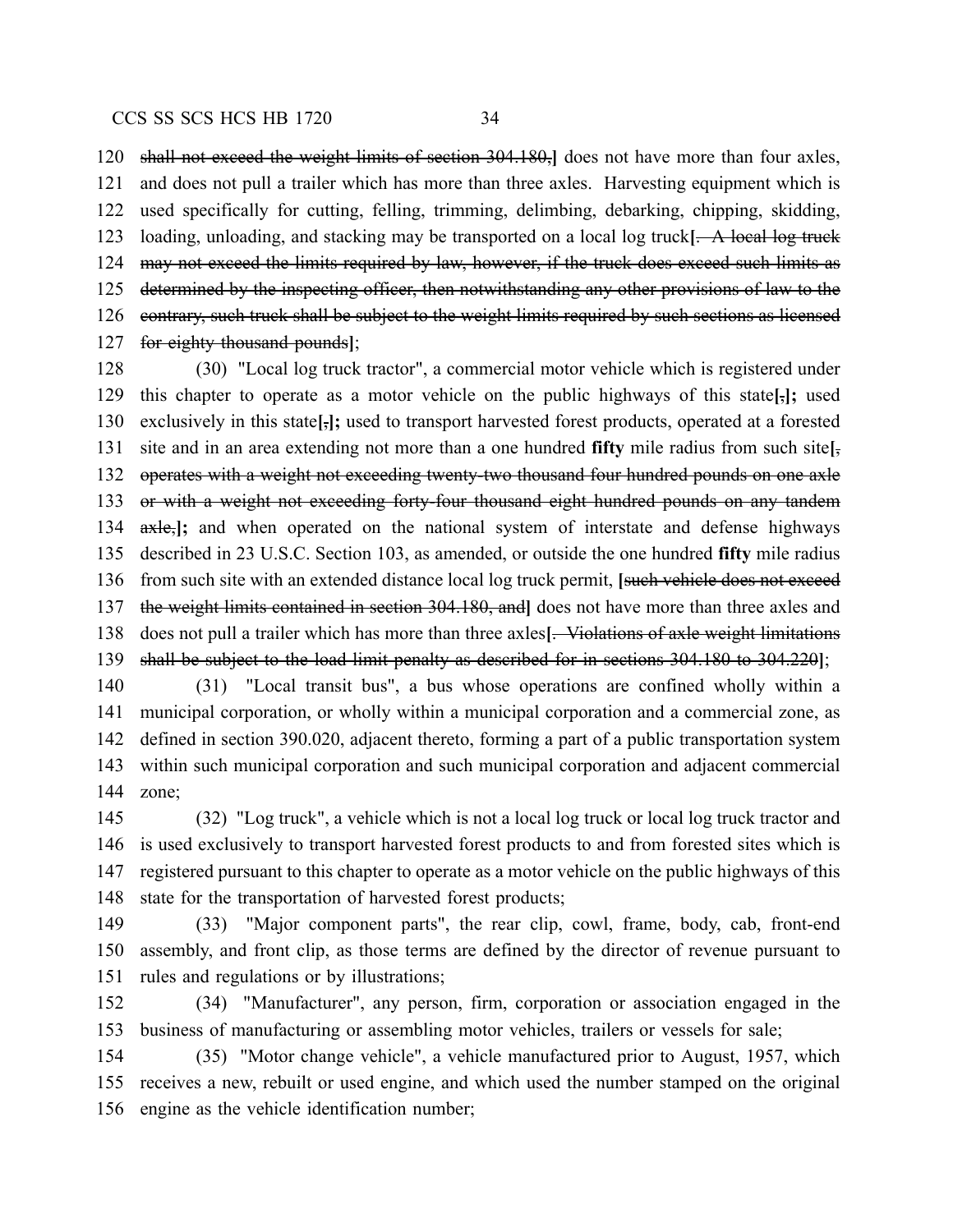(36) "Motor vehicle", any self-propelled vehicle not operated exclusively upon tracks, except farm tractors and electric bicycles;

 (37) "Motor vehicle primarily for business use", any vehicle other than a recreational motor vehicle, motorcycle, motortricycle, or any commercial motor vehicle licensed for over twelve thousand pounds:

(a) Offered for hire or lease; or

(b) The owner of which also owns ten or more such motor vehicles;

(38) "Motorcycle", a motor vehicle operated on two wheels;

 (39) "Motorized bicycle", any two-wheeled or three-wheeled device having an automatic transmission and a motor with a cylinder capacity of not more than fifty cubic centimeters, which produces less than three gross brake horsepower, and is capable of propelling the device at a maximum speed of not more than thirty miles per hour on level ground, but excluding an electric bicycle;

 (40) "Motortricycle", a motor vehicle upon which the operator straddles or sits astride that is designed to be controlled by handle bars and is operated on three wheels, including a motorcycle while operated with any conveyance, temporary or otherwise, requiring the use of a third wheel, but excluding an electric bicycle. A motortricycle shall not be included in the definition of all-terrain vehicle;

(41) "Municipality", any city, town or village, whether incorporated or not;

(42) "Nonresident", a resident of a state or country other than the state of Missouri;

- (43) "Non-USA-std motor vehicle", a motor vehicle not originally manufactured in compliance with United States emissions or safety standards;
- 

(44) "Operator", any person who operates or drives a motor vehicle;

 (45) "Owner", any person, firm, corporation or association, who holds the legal title to a vehicle or who has executed a buyer's order or retail installment sales contract with a motor vehicle dealer licensed under sections 301.550 to 301.580 for the purchase of a vehicle with an immediate right of possession vested in the transferee, or in the event a vehicle is the subject of an agreement for the conditional sale or lease thereof with the right of purchase upon performance of the conditions stated in the agreement and with an immediate right of possession vested in the conditional vendee or lessee, or in the event a mortgagor of a vehicle is entitled to possession, then such conditional vendee or lessee or mortgagor shall be deemed the owner;

 (46) "Public garage", a place of business where motor vehicles are housed, stored, repaired, reconstructed or repainted for persons other than the owners or operators of such place of business;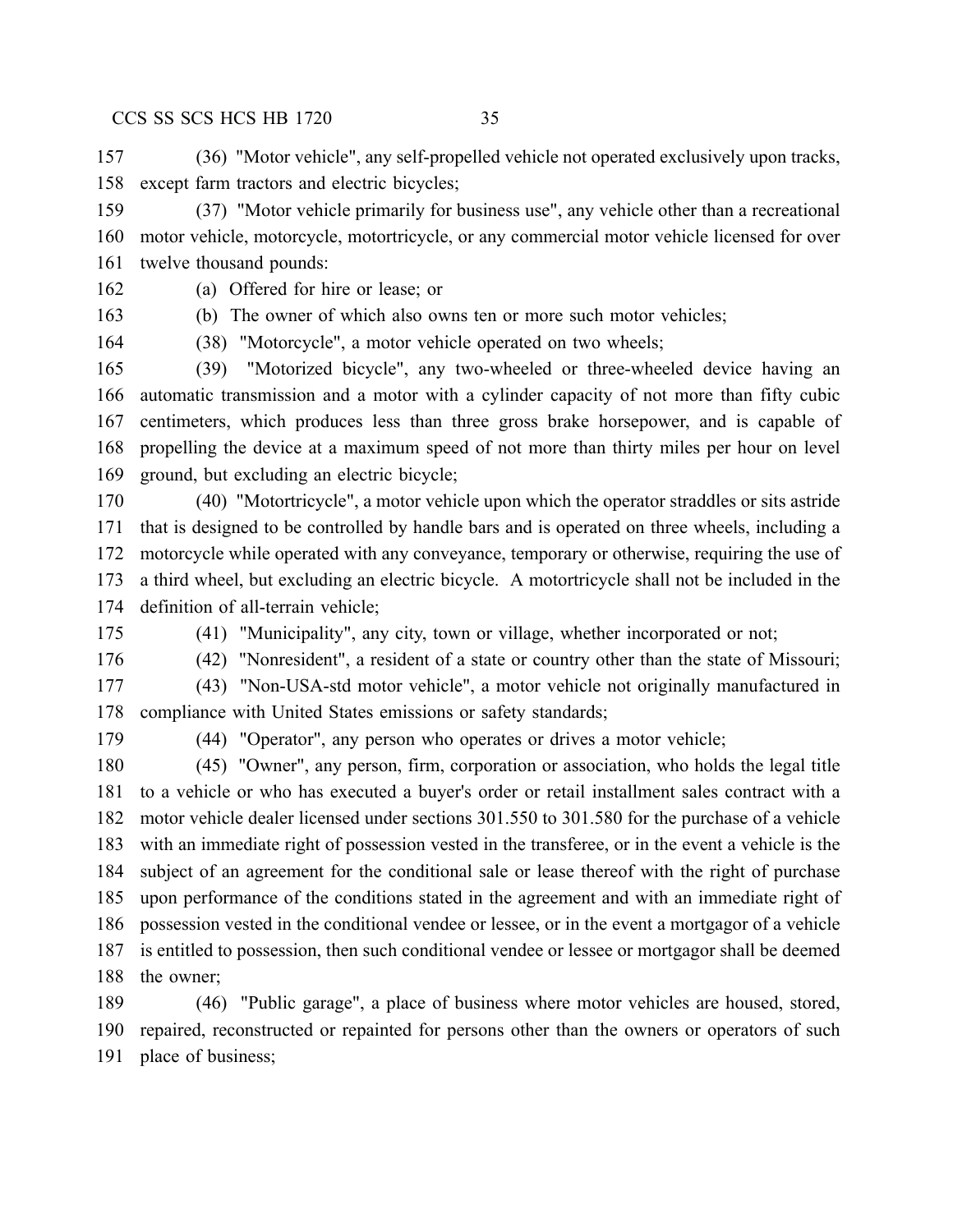(47) "Rebuilder", a business that repairs or rebuilds motor vehicles owned by the rebuilder, but does not include certificated common or contract carriers of persons or property;

 (48) "Reconstructed motor vehicle", a vehicle that is altered from its original construction by the addition or substitution of two or more new or used major component parts, excluding motor vehicles made from all new parts, and new multistage manufactured vehicles;

 (49) "Recreational motor vehicle", any motor vehicle designed, constructed or substantially modified so that it may be used and is used for the purposes of temporary housing quarters, including therein sleeping and eating facilities which are either permanently attached to the motor vehicle or attached to a unit which is securely attached to the motor vehicle. Nothing herein shall prevent any motor vehicle from being registered as a commercial motor vehicle if the motor vehicle could otherwise be so registered;

 (50) "Recreational off-highway vehicle", any motorized vehicle manufactured and used exclusively for off-highway use which is more than fifty inches but no more than eighty inches in width, measured from outside of tire rim to outside of tire rim, with an unladen dry weight of three thousand five hundred pounds or less, traveling on four or more nonhighway tires and which may have access to ATV trails;

 (51) "Recreational trailer", any trailer designed, constructed, or substantially modified so that it may be used and is used for the purpose of temporary housing quarters, including therein sleeping or eating facilities, which can be temporarily attached to a motor vehicle or attached to a unit which is securely attached to a motor vehicle;

 (52) "Rollback or car carrier", any vehicle specifically designed to transport wrecked, disabled or otherwise inoperable vehicles, when the transportation is directly connected to a wrecker or towing service;

 (53) "Saddlemount combination", a combination of vehicles in which a truck or truck tractor tows one or more trucks or truck tractors, each connected by a saddle to the frame or fifth wheel of the vehicle in front of it. The "saddle" is a mechanism that connects the front axle of the towed vehicle to the frame or fifth wheel of the vehicle in front and functions like a fifth wheel kingpin connection. When two vehicles are towed in this manner the combination is called a "double saddlemount combination". When three vehicles are towed in this manner, the combination is called a "triple saddlemount combination";

 (54) "Salvage dealer and dismantler", a business that dismantles used motor vehicles for the sale of the parts thereof, and buys and sells used motor vehicle parts and accessories;

(55) "Salvage vehicle", a motor vehicle, semitrailer, or house trailer which:

 (a) Was damaged during a year that is no more than six years after the manufacturer's model year designation for such vehicle to the extent that the total cost of repairs to rebuild or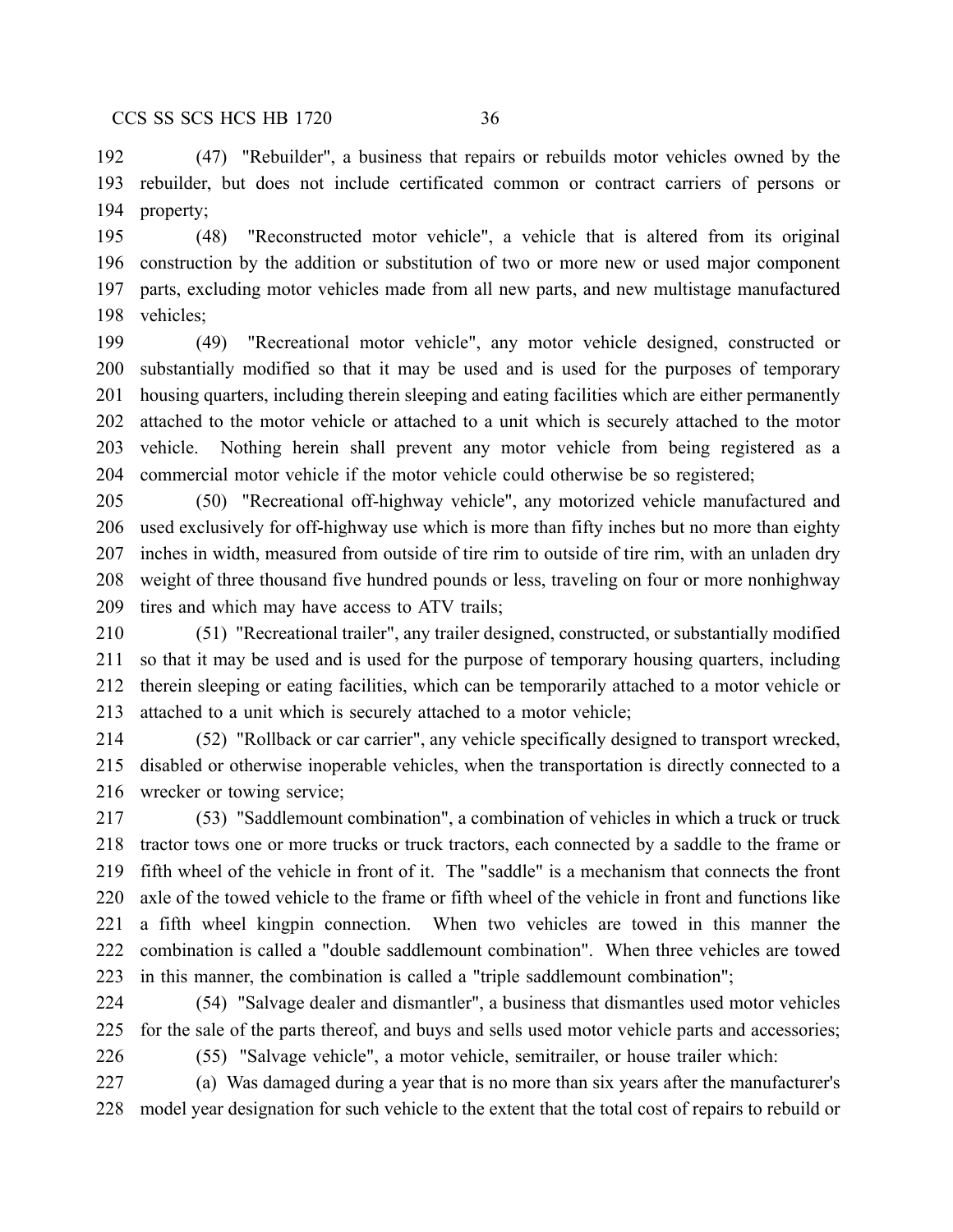reconstruct the vehicle to its condition immediately before it was damaged for legal operation on the roads or highways exceeds eighty percent of the fair market value of the vehicle immediately preceding the time it was damaged;

 (b) By reason of condition or circumstance, has been declared salvage, either by its owner, or by a person, firm, corporation, or other legal entity exercising the right of security interest in it;

 (c) Has been declared salvage by an insurance company as a result of settlement of a claim;

(d) Ownership of which is evidenced by a salvage title; or

 (e) Is abandoned property which is titled pursuant to section 304.155 or section 304.157 and designated with the words "salvage/abandoned property". The total cost of repairs to rebuild or reconstruct the vehicle shall not include the cost of repairing, replacing, or reinstalling inflatable safety restraints, tires, sound systems, or damage as a result of hail, or any sales tax on parts or materials to rebuild or reconstruct the vehicle. For purposes of this definition, "fair market value" means the retail value of a motor vehicle as:

 a. Set forth in a current edition of any nationally recognized compilation of retail values, including automated databases, or from publications commonly used by the automotive and insurance industries to establish the values of motor vehicles;

 b. Determined pursuant to a market survey of comparable vehicles with regard to condition and equipment; and

 c. Determined by an insurance company using any other procedure recognized by the insurance industry, including market surveys, that is applied by the company in a uniform manner;

 (56) "School bus", any motor vehicle used solely to transport students to or from school or to transport students to or from any place for educational purposes;

 (57) "Scrap processor", a business that, through the use of fixed or mobile equipment, flattens, crushes, or otherwise accepts motor vehicles and vehicle parts for processing or transportation to a shredder or scrap metal operator for recycling;

 (58) "Shuttle bus", a motor vehicle used or maintained by any person, firm, or corporation as an incidental service to transport patrons or customers of the regular business of such person, firm, or corporation to and from the place of business of the person, firm, or corporation providing the service at no fee or charge. Shuttle buses shall not be registered as buses or as commercial motor vehicles;

 (59) "Special mobile equipment", every self-propelled vehicle not designed or used primarily for the transportation of persons or property and incidentally operated or moved over the highways, including farm equipment, implements of husbandry, road construction or maintenance machinery, ditch-digging apparatus, stone crushers, air compressors, power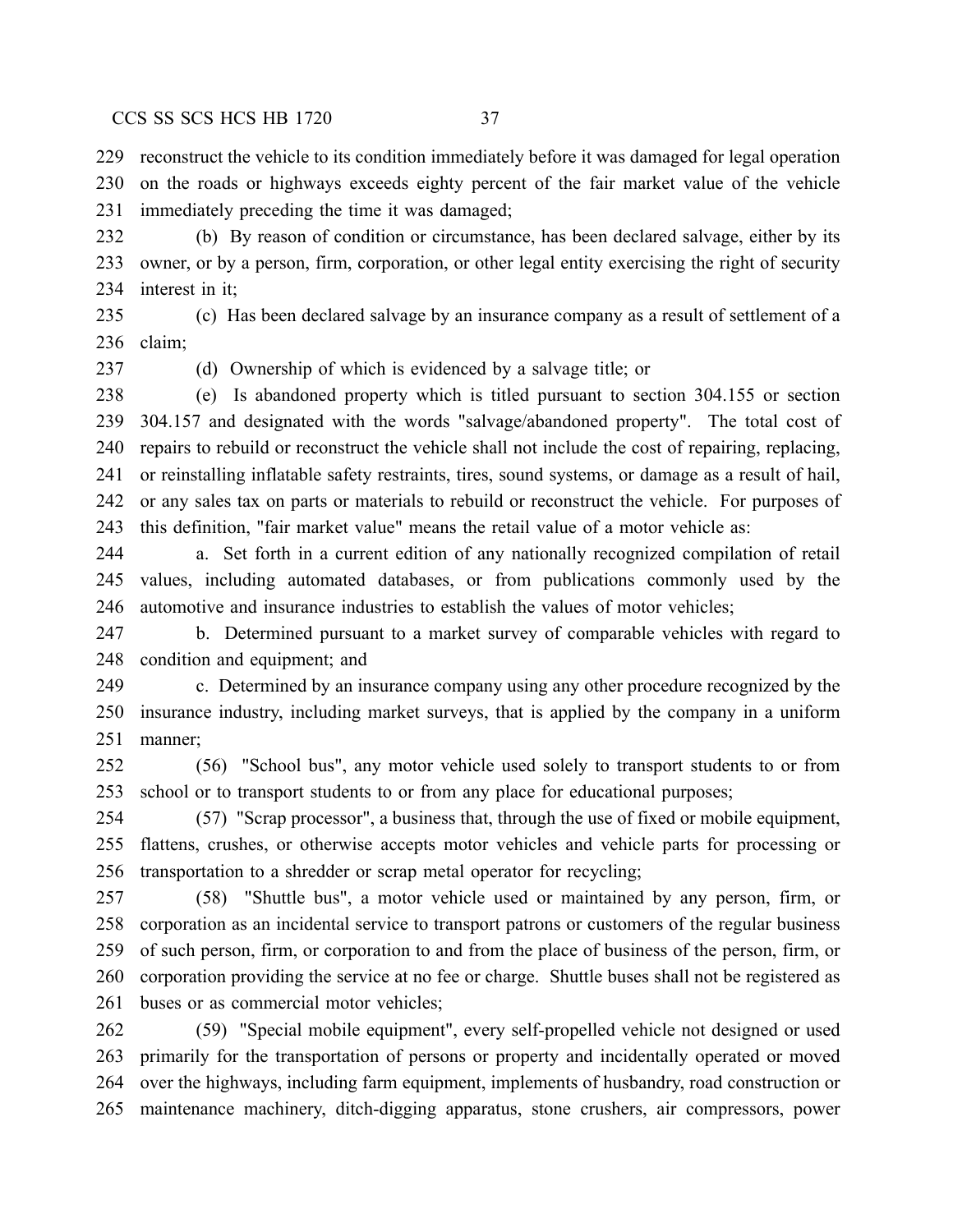shovels, cranes, graders, rollers, well-drillers and wood-sawing equipment used for hire, asphalt spreaders, bituminous mixers, bucket loaders, ditchers, leveling graders, finished machines, motor graders, road rollers, scarifiers, earth-moving carryalls, scrapers, drag lines, concrete pump trucks, rock-drilling and earth-moving equipment. This enumeration shall be deemed partial and shall not operate to exclude other such vehicles which are within the general terms of this section;

 (60) "Specially constructed motor vehicle", a motor vehicle which shall not have been originally constructed under a distinctive name, make, model or type by a manufacturer of motor vehicles. The term specially constructed motor vehicle includes kit vehicles;

 (61) "Stinger-steered combination", a truck tractor-semitrailer wherein the fifth wheel is located on a drop frame located behind and below the rearmost axle of the power unit;

 (62) "Tandem axle", a group of two or more axles, arranged one behind another, the distance between the extremes of which is more than forty inches and not more than ninety-six inches apart;

 (63) "Towaway trailer transporter combination", a combination of vehicles consisting of a trailer transporter towing unit and two trailers or semitrailers, with a total weight that does not exceed twenty-six thousand pounds; and in which the trailers or semitrailers carry no property and constitute inventory property of a manufacturer, distributer, or dealer of such trailers or semitrailers;

 (64) "Tractor", "truck tractor" or "truck-tractor", a self-propelled motor vehicle designed for drawing other vehicles, but not for the carriage of any load when operating independently. When attached to a semitrailer, it supports a part of the weight thereof;

 (65) "Trailer", any vehicle without motive power designed for carrying property or passengers on its own structure and for being drawn by a self-propelled vehicle, except those running exclusively on tracks, including a semitrailer or vehicle of the trailer type so designed and used in conjunction with a self-propelled vehicle that a considerable part of its own weight rests upon and is carried by the towing vehicle. The term trailer shall not include cotton trailers as defined in this section and shall not include manufactured homes as defined in section 700.010;

 (66) "Trailer transporter towing unit", a power unit that is not used to carry property when operating in a towaway trailer transporter combination;

 (67) "Truck", a motor vehicle designed, used, or maintained for the transportation of property;

 (68) "Truck-tractor semitrailer-semitrailer", a combination vehicle in which the two trailing units are connected with a B-train assembly which is a rigid frame extension attached to the rear frame of a first semitrailer which allows for a fifth-wheel connection point for the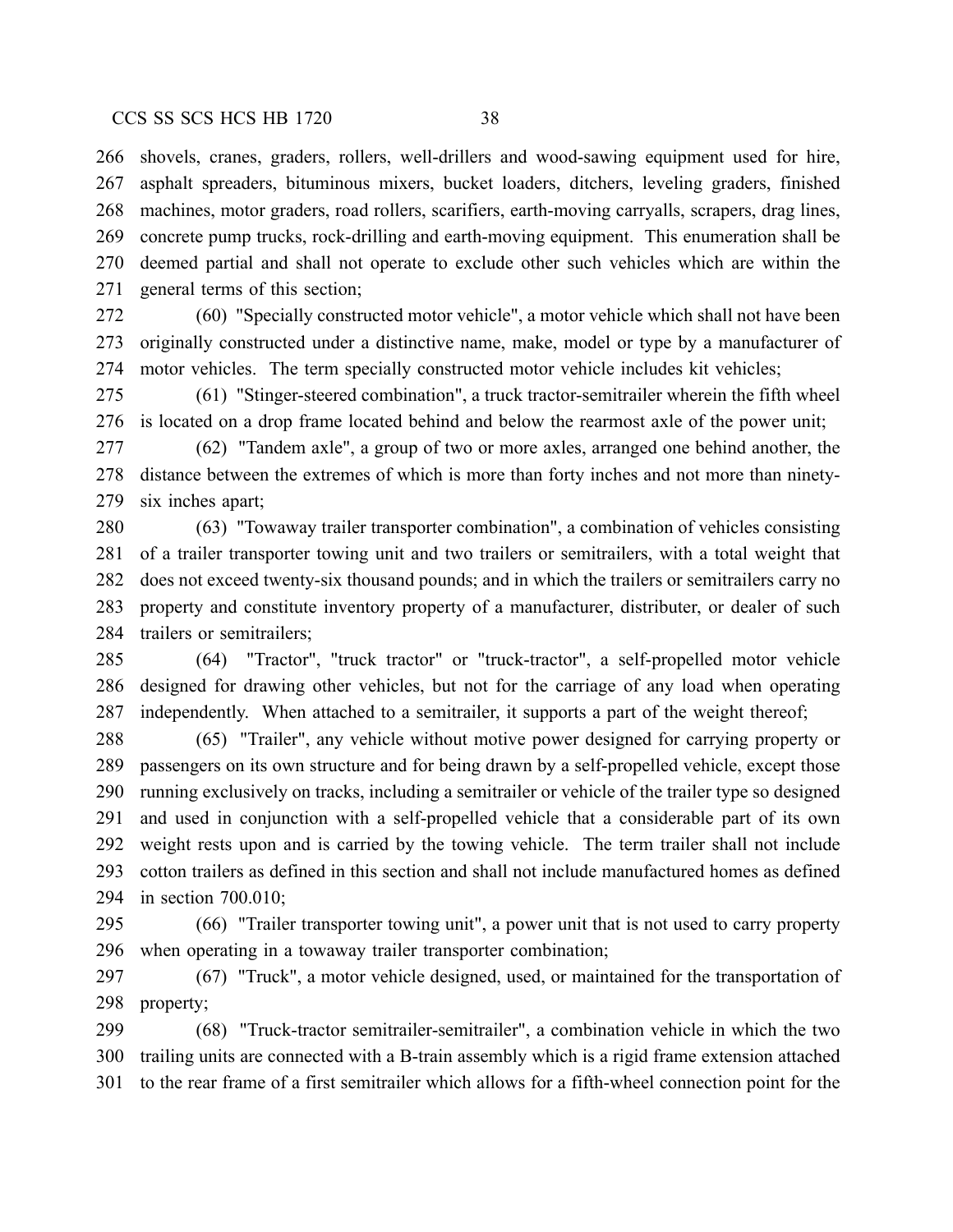second semitrailer and has one less articulation point than the conventional A-dolly connected truck-tractor semitrailer-trailer combination;

 (69) "Truck-trailer boat transporter combination", a boat transporter combination consisting of a straight truck towing a trailer using typically a ball and socket connection with the trailer axle located substantially at the trailer center of gravity rather than the rear of the trailer but so as to maintain a downward force on the trailer tongue;

 (70) "Used parts dealer", a business that buys and sells used motor vehicle parts or accessories, but not including a business that sells only new, remanufactured or rebuilt parts. Business does not include isolated sales at a swap meet of less than three days;

 (71) "Utility vehicle", any motorized vehicle manufactured and used exclusively for off-highway use which is more than fifty inches but no more than eighty inches in width, measured from outside of tire rim to outside of tire rim, with an unladen dry weight of three thousand five hundred pounds or less, traveling on four or six wheels, to be used primarily for landscaping, lawn care, or maintenance purposes;

 (72) "Vanpool", any van or other motor vehicle used or maintained by any person, group, firm, corporation, association, city, county or state agency, or any member thereof, for the transportation of not less than eight nor more than forty-eight employees, per motor vehicle, to and from their place of employment; however, a vanpool shall not be included in the definition of the term bus or commercial motor vehicle as defined in this section, nor shall a vanpool driver be deemed a chauffeur as that term is defined by section 303.020; nor shall use of a vanpool vehicle for ride-sharing arrangements, recreational, personal, or maintenance uses constitute an unlicensed use of the motor vehicle, unless used for monetary profit other than for use in a ride-sharing arrangement;

 (73) "Vehicle", any mechanical device on wheels, designed primarily for use, or used, on highways, except motorized bicycles, electric bicycles, vehicles propelled or drawn by horses or human power, or vehicles used exclusively on fixed rails or tracks, or cotton trailers or motorized wheelchairs operated by handicapped persons;

 (74) "Wrecker" or "tow truck", any emergency commercial vehicle equipped, designed and used to assist or render aid and transport or tow disabled or wrecked vehicles from a highway, road, street or highway rights-of-way to a point of storage or repair, including towing a replacement vehicle to replace a disabled or wrecked vehicle;

 (75) "Wrecker or towing service", the act of transporting, towing or recovering with a wrecker, tow truck, rollback or car carrier any vehicle not owned by the operator of the wrecker, tow truck, rollback or car carrier for which the operator directly or indirectly receives compensation or other personal gain.

301.062. 1. The annual registration fee for a local log truck, registered pursuant to this chapter, is three hundred dollars.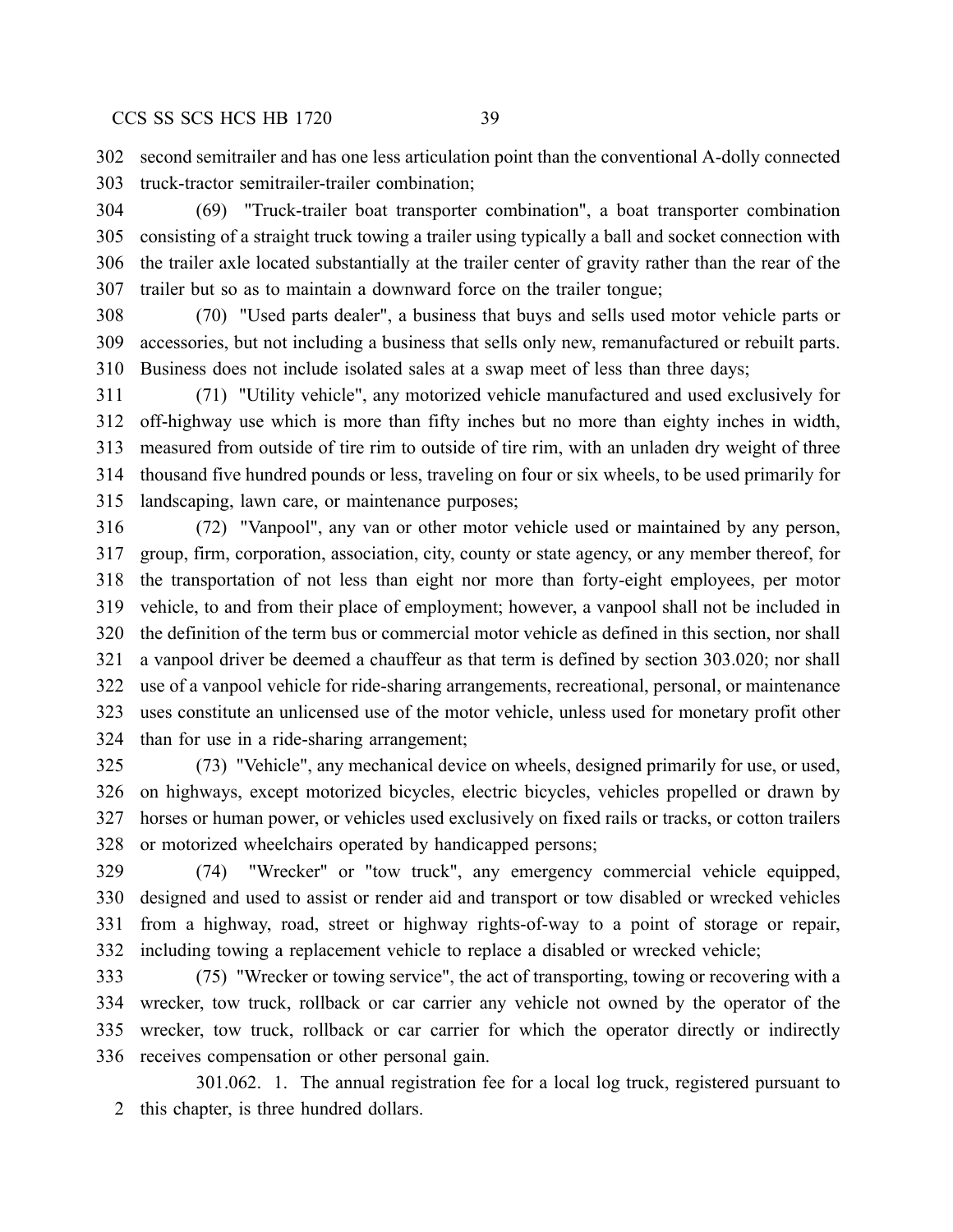2. A local log truck may receive an extended distance local log truck permit for an additional fee of three hundred dollars. A local log truck with an extended distance local log truck permit shall be allowed to transport harvested or processed forest products outside of the **[**one hundred mile**]** radius from the forested site **specified in section 301.010** at the weight limits for commercial vehicles specified in section 304.180. For the purposes of this section, "processed forest products" shall mean wood products that are produced from the initial processing of a round log and have received no additional manufacturing or packaging to prepare the material for any retail market including, but not limited to, sawdust, wood chips, bark, slabs, and green square edged lumber products.

304.180. 1. No vehicle or combination of vehicles shall be moved or operated on any highway in this state having a greater weight than twenty thousand pounds on one axle, no combination of vehicles operated by transporters of general freight over regular routes as defined in section 390.020 shall be moved or operated on any highway of this state having a greater weight than the vehicle manufacturer's rating on a steering axle with the maximum weight not to exceed twelve thousand pounds on a steering axle, and no vehicle shall be moved or operated on any state highway of this state having a greater weight than thirty-four thousand pounds on any tandem axle; the term "tandem axle" shall mean a group of two or more axles, arranged one behind another, the distance between the extremes of which is more than forty inches and not more than ninety-six inches apart.

 2. An "axle load" is defined as the total load transmitted to the road by all wheels whose centers are included between two parallel transverse vertical planes forty inches apart, extending across the full width of the vehicle.

14 3. Subject to the limit upon the weight imposed upon a highway of this state through any one axle or on any tandem axle, the total gross weight with load imposed by any group of two or more consecutive axles of any vehicle or combination of vehicles shall not exceed the maximum load in pounds as set forth in the following table:

| 18            | Distance in feet between the extremes of |                        |                                                                         |  |  |  |  |
|---------------|------------------------------------------|------------------------|-------------------------------------------------------------------------|--|--|--|--|
| 19            | any group of two or more consecutive     |                        |                                                                         |  |  |  |  |
| <sup>20</sup> | axles, measured to the nearest foot,     |                        |                                                                         |  |  |  |  |
| 21            | except where indicated otherwise         |                        |                                                                         |  |  |  |  |
| 22            |                                          | Maximum load in pounds |                                                                         |  |  |  |  |
| 23            | feet                                     |                        | 2 axles $\vert$ 3 axles $\vert$ 4 axles $\vert$ 5 axles $\vert$ 6 axles |  |  |  |  |
| 24            |                                          | 34,000                 |                                                                         |  |  |  |  |
| 25            |                                          | 34,000                 |                                                                         |  |  |  |  |
| 26            | 6                                        | 34,000                 |                                                                         |  |  |  |  |
| 27            |                                          | 34,000                 |                                                                         |  |  |  |  |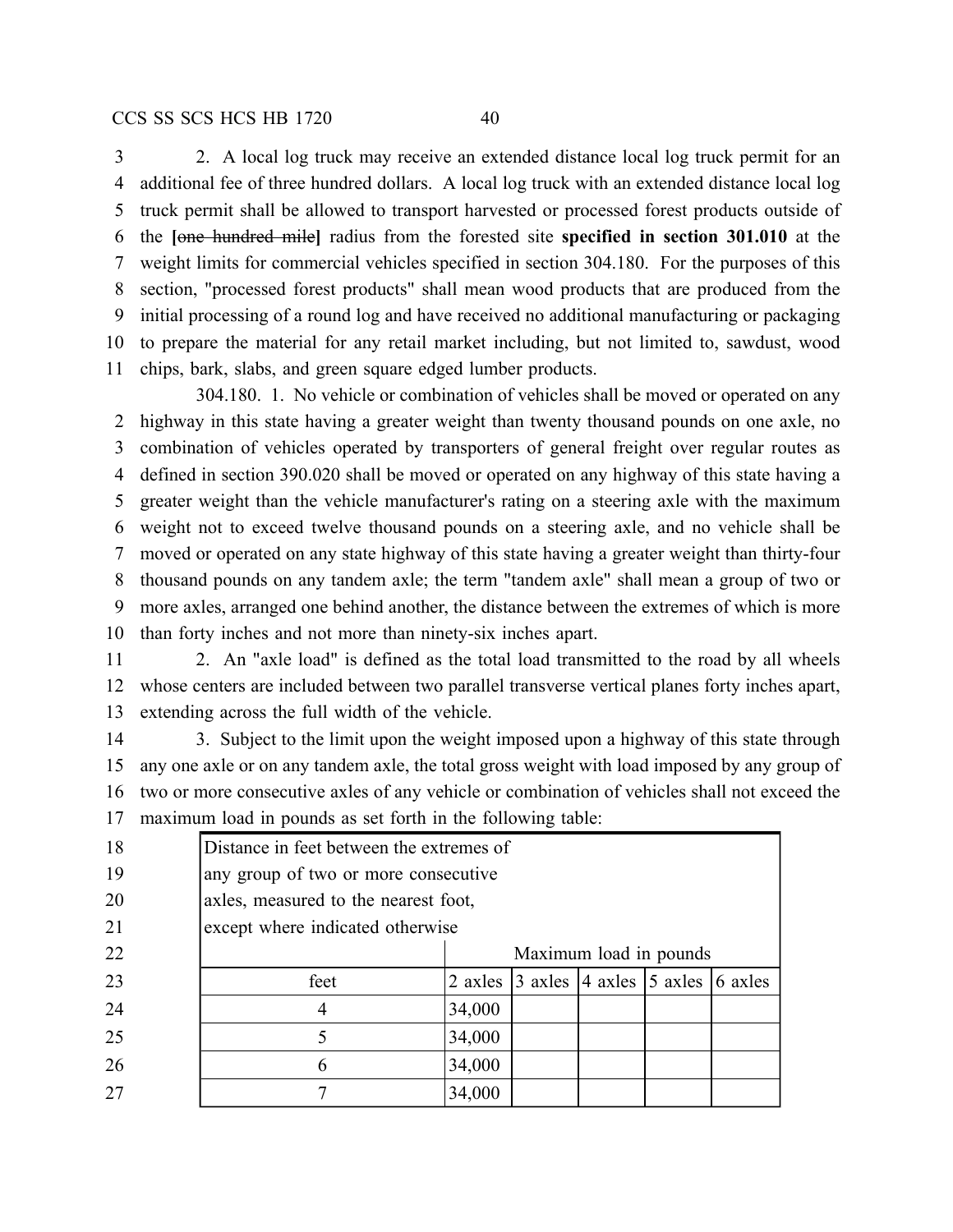| 28 | 8           | 34,000 | 34,000 |        |        |        |
|----|-------------|--------|--------|--------|--------|--------|
| 29 | More than 8 | 38,000 | 42,000 |        |        |        |
| 30 | 9           | 39,000 | 42,500 |        |        |        |
| 31 | 10          | 40,000 | 43,500 |        |        |        |
| 32 | 11          | 40,000 | 44,000 |        |        |        |
| 33 | 12          | 40,000 | 45,000 | 50,000 |        |        |
| 34 | 13          | 40,000 | 45,500 | 50,500 |        |        |
| 35 | 14          | 40,000 | 46,500 | 51,500 |        |        |
| 36 | 15          | 40,000 | 47,000 | 52,000 |        |        |
| 37 | 16          | 40,000 | 48,000 | 52,500 | 58,000 |        |
| 38 | 17          | 40,000 | 48,500 | 53,500 | 58,500 |        |
| 39 | 18          | 40,000 | 49,500 | 54,000 | 59,000 |        |
| 40 | 19          | 40,000 | 50,000 | 54,500 | 60,000 |        |
| 41 | 20          | 40,000 | 51,000 | 55,500 | 60,500 | 66,000 |
| 42 | 21          | 40,000 | 51,500 | 56,000 | 61,000 | 66,500 |
| 43 | 22          | 40,000 | 52,500 | 56,500 | 61,500 | 67,000 |
| 44 | 23          | 40,000 | 53,000 | 57,500 | 62,500 | 68,000 |
| 45 | 24          | 40,000 | 54,000 | 58,000 | 63,000 | 68,500 |
| 46 | 25          | 40,000 | 54,500 | 58,500 | 63,500 | 69,000 |
| 47 | 26          | 40,000 | 55,500 | 59,500 | 64,000 | 69,500 |
| 48 | 27          | 40,000 | 56,000 | 60,000 | 65,000 | 70,000 |
| 49 | 28          | 40,000 | 57,000 | 60,500 | 65,500 | 71,000 |
| 50 | 29          | 40,000 | 57,500 | 61,500 | 66,000 | 71,500 |
| 51 | 30          | 40,000 | 58,500 | 62,000 | 66,500 | 72,000 |
| 52 | 31          | 40,000 | 59,000 | 62,500 | 67,500 | 72,500 |
| 53 | 32          | 40,000 | 60,000 | 63,500 | 68,000 | 73,000 |
| 54 | 33          | 40,000 | 60,000 | 64,000 | 68,500 | 74,000 |
| 55 | 34          | 40,000 | 60,000 | 64,500 | 69,000 | 74,500 |
| 56 | 35          | 40,000 | 60,000 | 65,500 | 70,000 | 75,000 |
| 57 | 36          |        | 60,000 | 66,000 | 70,500 | 75,500 |
| 58 | 37          |        | 60,000 | 66,500 | 71,000 | 76,000 |
| 59 | 38          |        | 60,000 | 67,500 | 72,000 | 77,000 |
| 60 | 39          |        | 60,000 | 68,000 | 72,500 | 77,500 |
| 61 | 40          |        | 60,000 | 68,500 | 73,000 | 78,000 |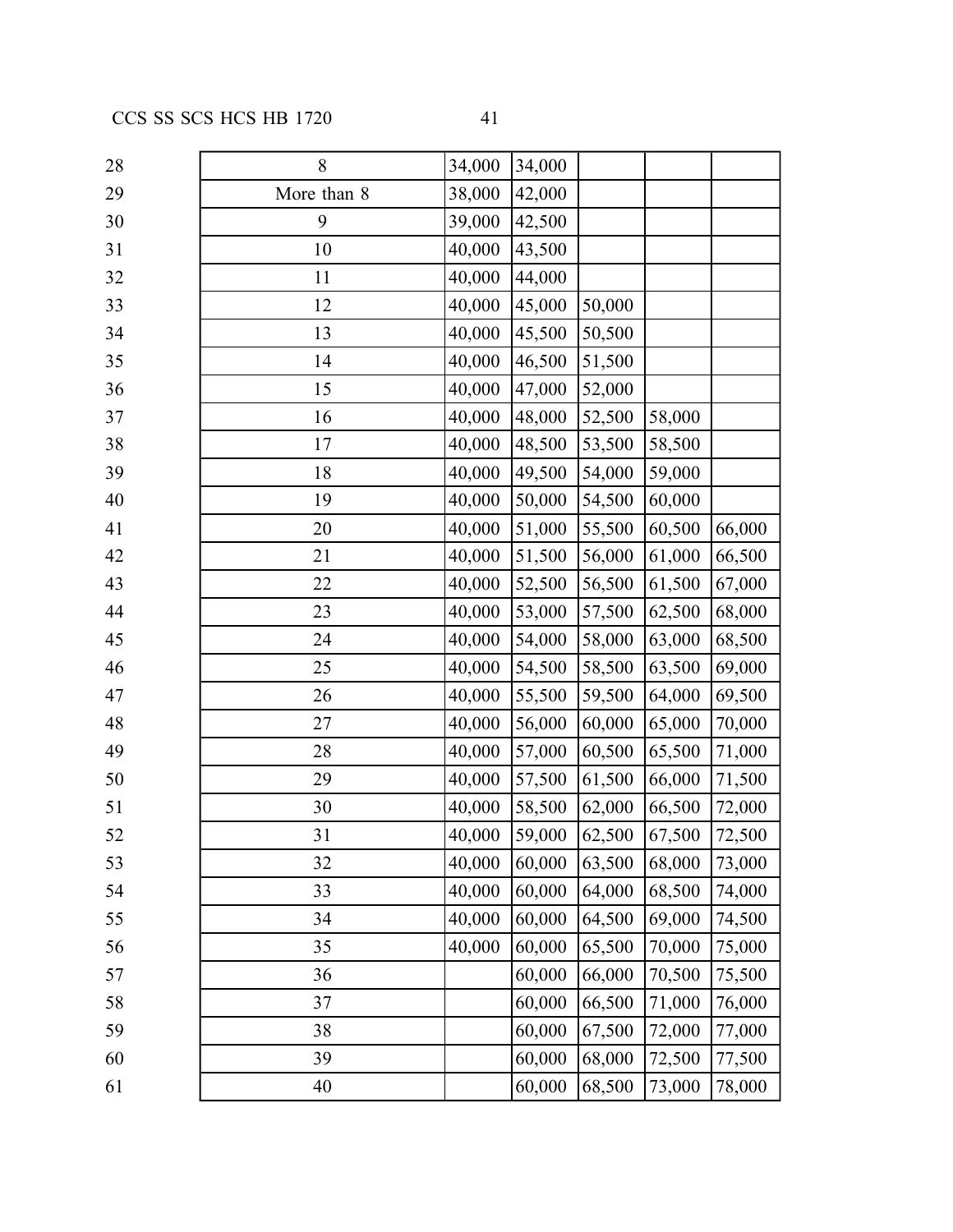| 62 | 41 | 60,000 | 69,500 | 73,500 | 78,500 |
|----|----|--------|--------|--------|--------|
| 63 | 42 | 60,000 | 70,000 | 74,000 | 79,000 |
| 64 | 43 | 60,000 | 70,500 | 75,000 | 80,000 |
| 65 | 44 | 60,000 | 71,500 | 75,500 | 80,000 |
| 66 | 45 | 60,000 | 72,000 | 76,000 | 80,000 |
| 67 | 46 | 60,000 | 72,500 | 76,500 | 80,000 |
| 68 | 47 | 60,000 | 73,500 | 77,500 | 80,000 |
| 69 | 48 | 60,000 | 74,000 | 78,000 | 80,000 |
| 70 | 49 | 60,000 | 74,500 | 78,500 | 80,000 |
| 71 | 50 | 60,000 | 75,500 | 79,000 | 80,000 |
| 72 | 51 | 60,000 | 76,000 | 80,000 | 80,000 |
| 73 | 52 | 60,000 | 76,500 | 80,000 | 80,000 |
| 74 | 53 | 60,000 | 77,500 | 80,000 | 80,000 |
| 75 | 54 | 60,000 | 78,000 | 80,000 | 80,000 |
| 76 | 55 | 60,000 | 78,500 | 80,000 | 80,000 |
| 77 | 56 | 60,000 | 79,500 | 80,000 | 80,000 |
| 78 | 57 | 60,000 | 80,000 | 80,000 | 80,000 |

 Notwithstanding the above table, two consecutive sets of tandem axles may carry a gross load of thirty-four thousand pounds each if the overall distance between the first and last axles of such consecutive sets of tandem axles is thirty-six feet or more.

 4. Whenever the state highways and transportation commission finds that any state highway bridge in the state is in such a condition that use of such bridge by vehicles of the weights specified in subsection 3 of this section will endanger the bridge, or the users of the bridge, the commission may establish maximum weight limits and speed limits for vehicles using such bridge. The governing body of any city or county may grant authority by act or ordinance to the commission to enact the limitations established in this section on those roadways within the purview of such city or county. Notice of the weight limits and speed limits established by the commission shall be given by posting signs at a conspicuous place at each end of any such bridge.

 5. Nothing in this section shall be construed as permitting lawful axle loads, tandem axle loads or gross loads in excess of those permitted under the provisions of P.L. 97-424 codified in Title 23 of the United States Code (23 U.S.C. Section 101, et al.), as amended.

 6. Notwithstanding the weight limitations contained in this section, any vehicle or combination of vehicles operating on highways other than the interstate highway system may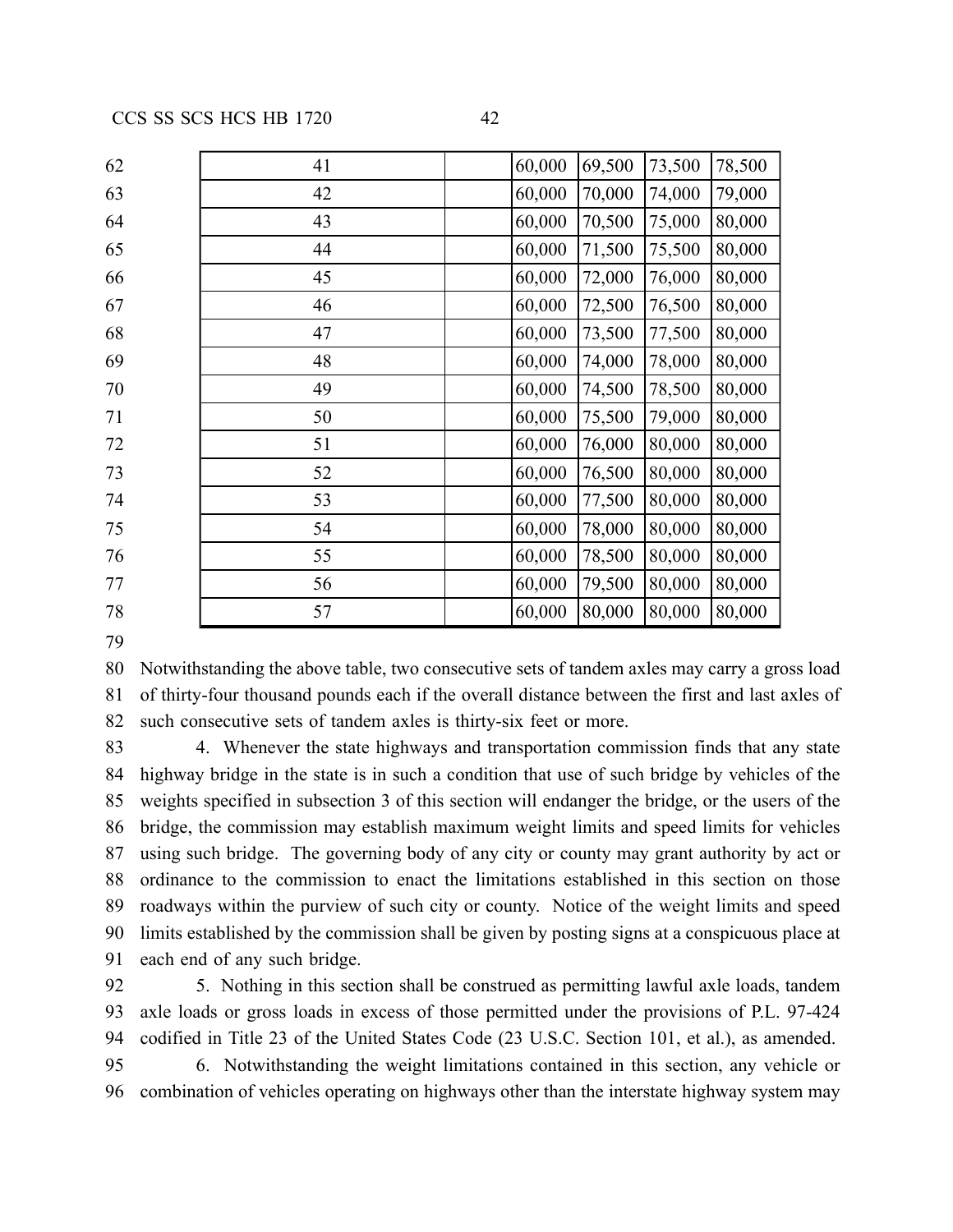exceed single axle, tandem axle and gross weight limitations in an amount not to exceed two thousand pounds. However, total gross weight shall not exceed eighty thousand pounds, except as provided in subsections 9, 10, 12, **[**and**]** 13**, and 14** of this section.

 7. Notwithstanding any provision of this section to the contrary, the commission shall issue a single-use special permit, or upon request of the owner of the truck or equipment shall issue an annual permit, for the transporting of any crane or concrete pump truck or well- drillers' equipment. The commission shall set fees for the issuance of permits and parameters for the transport of cranes pursuant to this subsection. Notwithstanding the provisions of section 301.133, cranes, concrete pump trucks, or well-drillers' equipment may be operated on state-maintained roads and highways at any time on any day.

 8. Notwithstanding the provision of this section to the contrary, the maximum gross vehicle limit and axle weight limit for any vehicle or combination of vehicles equipped with an idle reduction technology may be increased by a quantity necessary to compensate for the additional weight of the idle reduction system as provided for in 23 U.S.C. Section 127, as amended. In no case shall the additional weight increase allowed by this subsection be greater than five hundred fifty pounds. Upon request by an appropriate law enforcement officer, the vehicle operator shall provide proof that the idle reduction technology is fully functional at all times and that the gross weight increase is not used for any purpose other than for the use of idle reduction technology.

 9. Notwithstanding any provision of this section or any other law to the contrary, the total gross weight of any vehicle or combination of vehicles hauling milk from a farm to a processing facility or livestock may be as much as, but shall not exceed, eighty-five thousand five hundred pounds while operating on highways other than the interstate highway system. The provisions of this subsection shall not apply to vehicles operated and operating on the Dwight D. Eisenhower System of Interstate and Defense Highways.

122 10. Notwithstanding any provision of this section or any other law to the contrary, any vehicle or combination of vehicles hauling grain or grain coproducts during times of harvest may be as much as, but not exceeding, ten percent over the maximum weight limitation allowable under subsection 3 of this section while operating on highways other than the interstate highway system. The provisions of this subsection shall not apply to vehicles operated and operating on the Dwight D. Eisenhower System of Interstate and Defense Highways.

129 11. Notwithstanding any provision of this section or any other law to the contrary, the commission shall issue emergency utility response permits for the transporting of utility wires or cables, poles, and equipment needed for repair work immediately following a disaster where utility service has been disrupted. Under exigent circumstances, verbal approval of such operation may be made either by the department of transportation motor carrier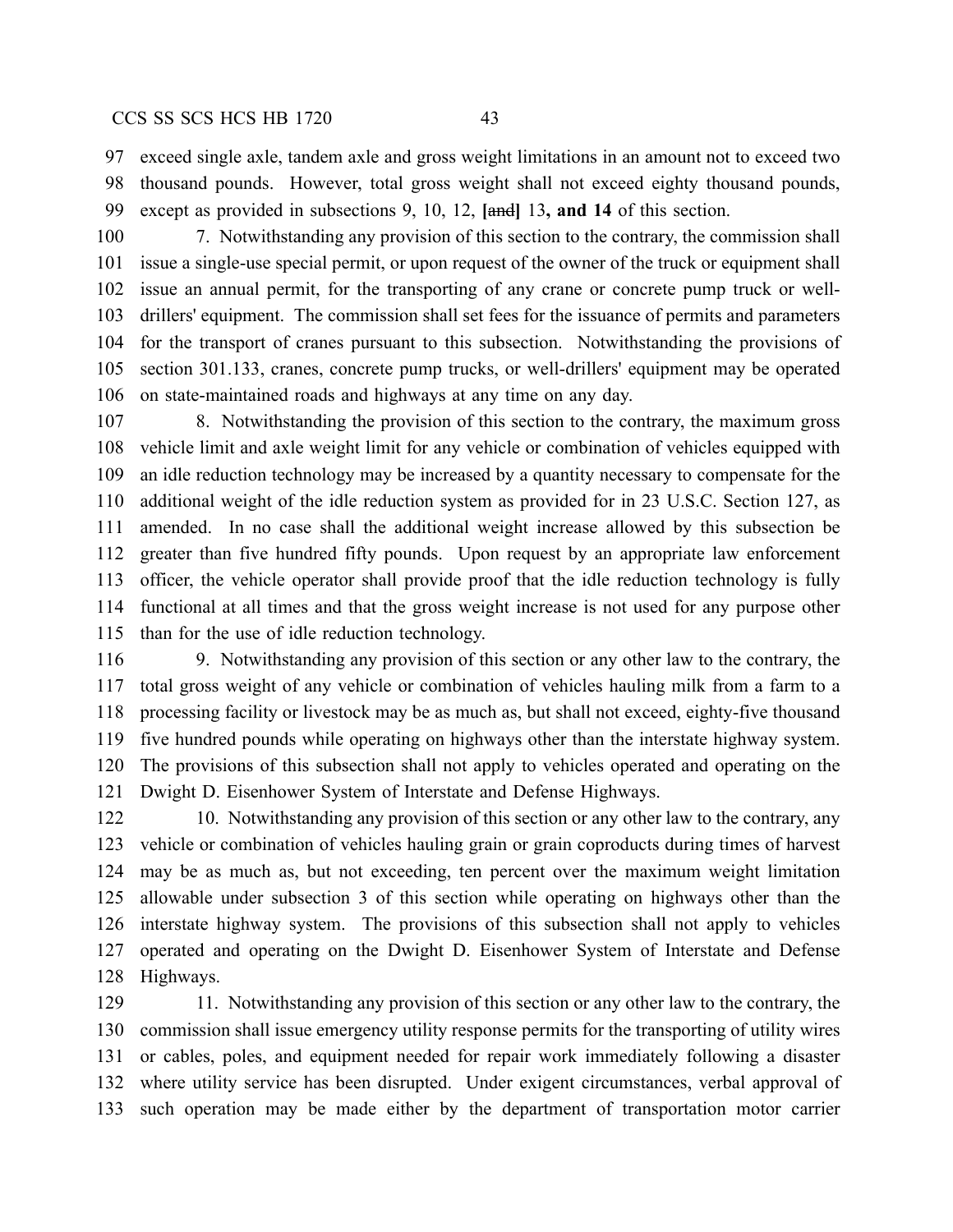compliance supervisor or other designated motor carrier services representative. Utility vehicles and equipment used to assist utility companies granted special permits under this subsection may be operated and transported on state-maintained roads and highways at any time on any day. The commission shall promulgate all necessary rules and regulations for the administration of this section. Any rule or portion of a rule, as that term is defined in section 536.010, that is created under the authority delegated in this section shall become effective only if it complies with and is subject to all of the provisions of chapter 536 and, if applicable, section 536.028. This section and chapter 536 are nonseverable and if any of the powers vested with the general assembly pursuant to chapter 536 to review, to delay the effective date, or to disapprove and annul a rule are subsequently held unconstitutional, then the grant of rulemaking authority and any rule proposed or adopted after August 28, 2014, shall be invalid and void.

 12. Notwithstanding any provision of this section to the contrary, emergency vehicles designed to be used under emergency conditions to transport personnel and equipment and to support the suppression of fires and mitigate hazardous situations may have a maximum gross vehicle weight of eighty-six thousand pounds inclusive of twenty-four thousand pounds on a single steering axle; thirty-three thousand five hundred pounds on a single drive axle; sixty- two thousand pounds on a tandem axle; or fifty-two thousand pounds on a tandem rear-drive steer axle; except that, such emergency vehicles shall only operate on the Dwight D. Eisenhower National System of Interstate and Defense Highways.

 13. Notwithstanding any provision of this section to the contrary, a vehicle operated by an engine fueled primarily by natural gas may operate upon the public highways of this state in excess of the vehicle weight limits set forth in this section by an amount that is equal to the difference between the weight of the vehicle attributable to the natural gas tank and fueling system carried by that vehicle and the weight of a comparable diesel tank and fueling system. In no event shall the maximum gross vehicle weight of the vehicle operating with a natural gas engine exceed eighty-two thousand pounds.

 **14. Notwithstanding any provision of law to the contrary, local log trucks and local log truck tractors, as defined in section 301.010, may be operated with a weight not exceeding twenty-two thousand four hundred pounds on one axle or a weight not exceeding forty-four thousand eight hundred pounds on any tandem axle, except the front steering axle shall not exceed fifteen thousand pounds or the gross vehicle weight rating set by the manufacturer, and may have a total weight of up to one hundred five thousand pounds. Provided however, when operating on the national system of interstate and defense highways described in 23 U.S.C. Section 103, as amended, or outside the radius from the forested site specified in section 301.010 with an extended**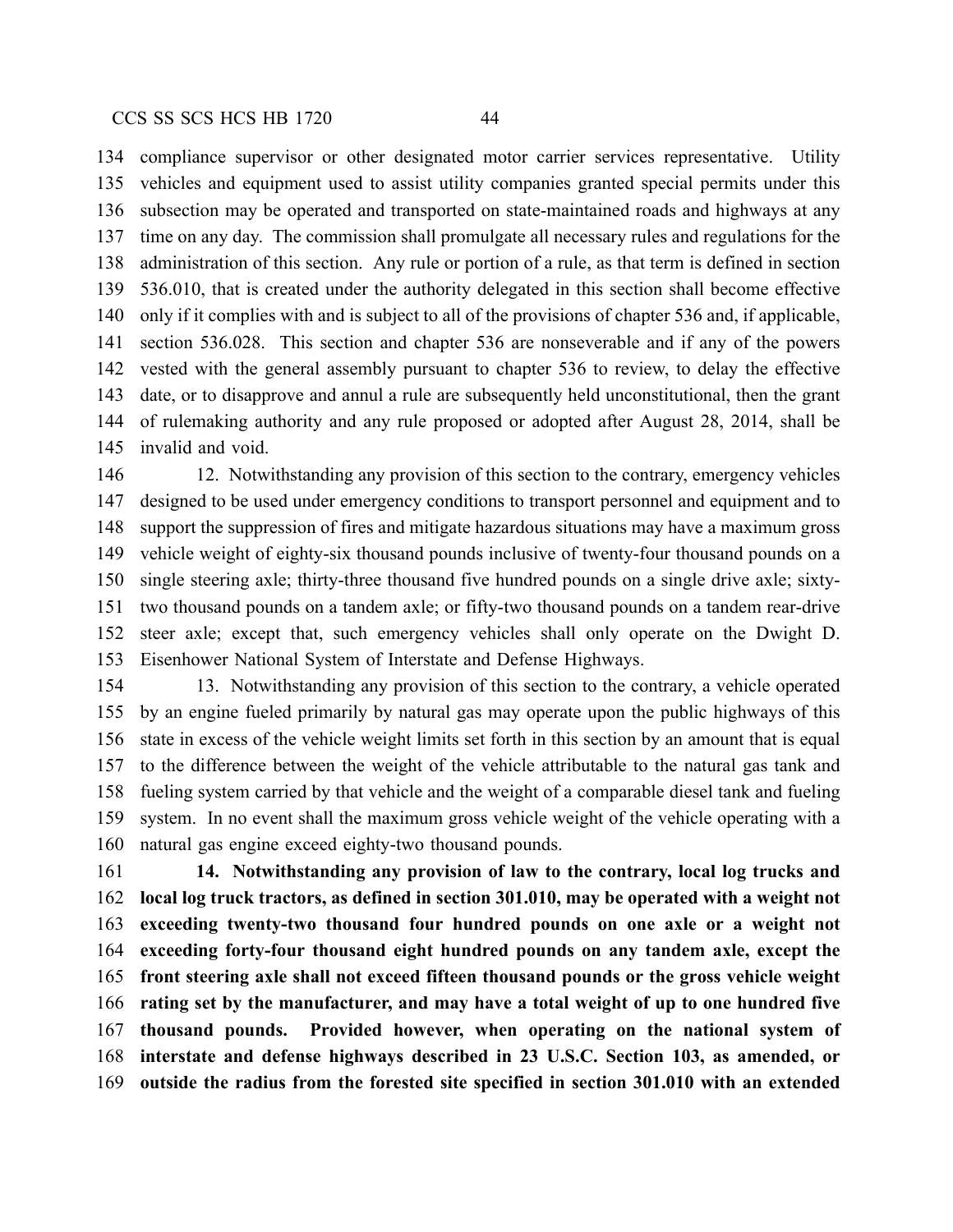## **distance local log truck permit, the vehicle shall not exceed the weight limits otherwise**

### **specified in this section.**

304.240. **1.** Any person, firm, corporation, partnership or association violating any of the provisions of sections 304.170 to 304.230 shall be deemed guilty of a misdemeanor and upon conviction thereof shall be punished by a fine of not less than five dollars or by confinement in a county jail for not more than twelve months, or by both the fine and confinement; provided, however, that where load limits as defined in sections 304.180 to 304.220 have been violated, the fine shall be two cents for each pound of excess weight up to and including five hundred, and five cents for each pound of excess weight above five hundred and not exceeding one thousand, and ten cents for each pound in excess weight above one thousand; provided that, when any vehicle is being operated under a special permit as provided in section 304.200, the term "excess weight" means only weight in excess of the amount permitted in the permit as issued. The court may, in its discretion, cause to be impounded the motor vehicle operated by any person violating the provisions of this section until such time as the fine and cost assessed by the court under this section is paid.

 **2. Notwithstanding subsection 1 of this section, the fine for a load-limit violation under sections 304.180 to 304.220 involving a local log truck or a local log truck tractor, as such terms are defined in section 301.010, shall be as follows:**

 **(1) If the weight exceeds the limit by one pound to four thousand nine hundred ninety-nine pounds, the fine shall be ten cents for each pound of excess weight;**

 **(2) If the weight exceeds the limit by five thousand pounds to nine thousand nine hundred ninety-nine pounds, the fine shall be twenty cents for each pound of excess weight; and**

 **(3) If the weight exceeds the limit by ten thousand pounds or more, the fine shall be fifty cents for each pound of excess weight.**

348.436. The provisions of sections 348.430 to 348.436 shall expire December 31, **[**2021**] 2024**.

**348.491. 1. This section shall be known and may be cited as the "Specialty Agricultural Crops Act".**

**2. As used in this section, the following terms mean:**

 **(1) "Authority", the Missouri agricultural and small business development authority created in section 348.020;**

 **(2) "Family farmer", a farmer who is a Missouri resident and who has less than one hundred thousand dollars in agricultural sales per year;**

**(3) "Lender", the same definition as in section 348.015;**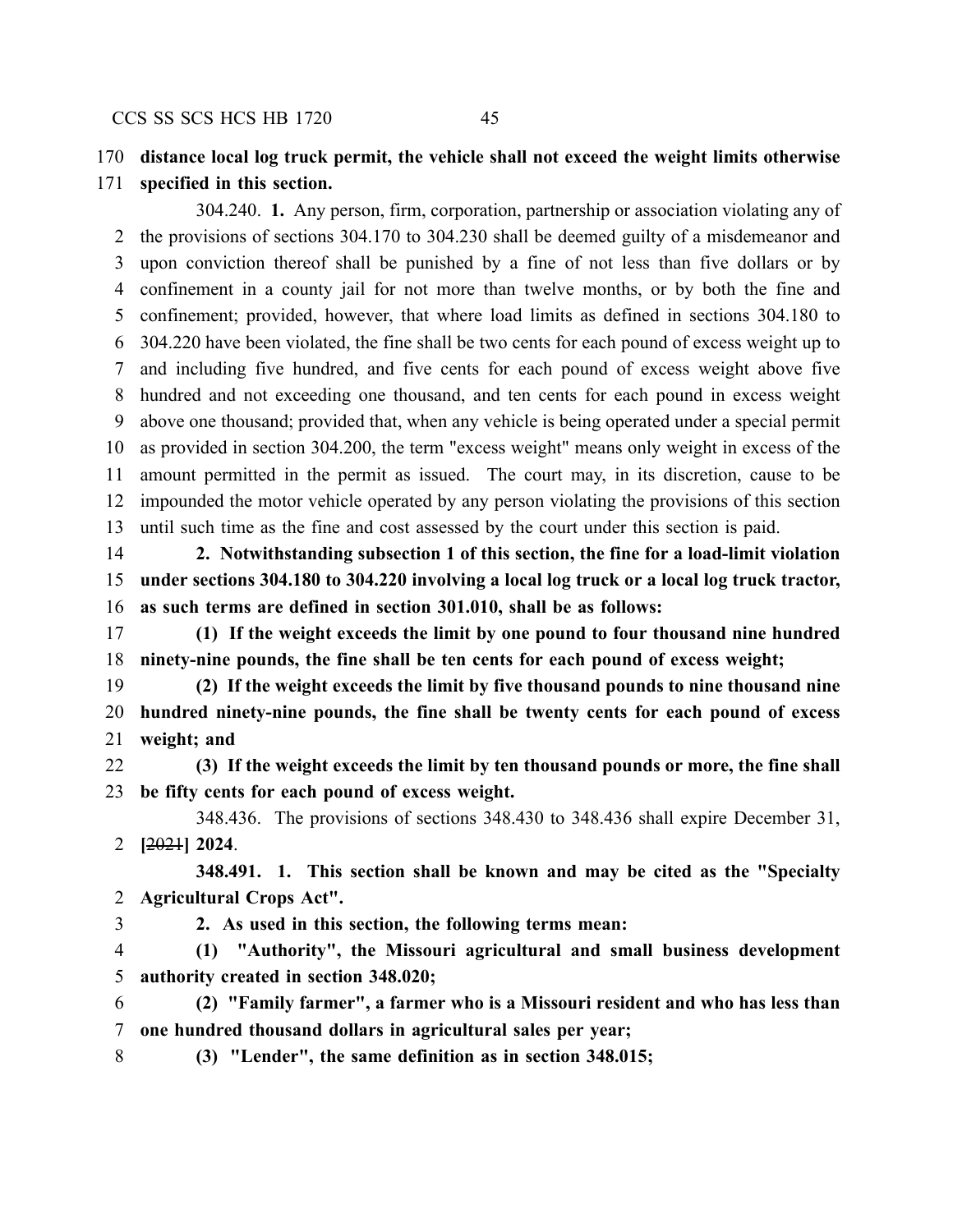**(4) "Specialty crop", fruits and vegetables, tree nuts, dried fruits, and horticulture and nursery crops including, but not limited to, floriculture. "Specialty crop" shall not include medical marijuana or industrial hemp.**

 **3. The authority shall establish a specialty agricultural crops loan program for family farmers for the purchase of specialty crop seeds, seedlings, or trees; soil amendments including compost; irrigation equipment; fencing; row covers; trellising; season extension equipment; refrigeration equipment; and equipment for planting and harvesting.**

 **4. To participate in the loan program, a family farmer shall first obtain approval for a specialty agricultural crops loan from a lender. Each family farmer shall be eligible for only one specialty agricultural crops loan per family.**

 **5. The maximum amount of the specialty agricultural crops loan for specialty crop producers shall be thirty-five thousand dollars.**

**6. Eligible borrowers under the program:**

 **(1) Shall use the proceeds of the specialty agricultural crops loan to acquire the farming resources described in subsection 3 of this section;**

 **(2) Shall not finance more than ninety percent of the anticipated cost of the purchase of such farming resources through the specialty agricultural crops loan; and**

 **(3) Shall not be charged interest by the lender for the first year of the qualified specialty agricultural crops loan.**

 **7. Upon approval of the specialty agricultural crops loan by a lender under subsection 4 of this section, the loan shall be submitted for approval by the authority. The authority shall promulgate rules establishing eligibility under this section, taking into consideration:**

**(1) The eligible borrower's ability to repay the specialty agricultural crops loan;**

**(2) The general economic conditions of the area in which the farm is located;**

 **(3) The prospect of a financial return for the family farmer for the type of farming resource for which the specialty agricultural crops loan is sought; and**

**(4) Such other factors as the authority may establish.**

 **8. For eligible borrowers participating in the program, the authority shall be responsible for reviewing the purchase price of any farming resources to be purchased by an eligible borrower under the program to determine whether the price to be paid is appropriate for the type of farming resources purchased. The authority may impose a one-time loan review fee of one percent, which shall be collected by the lender at the time of the loan and paid to the authority.**

 **9. Nothing in this section shall be construed to preclude a family farmer from participating in any other agricultural program.**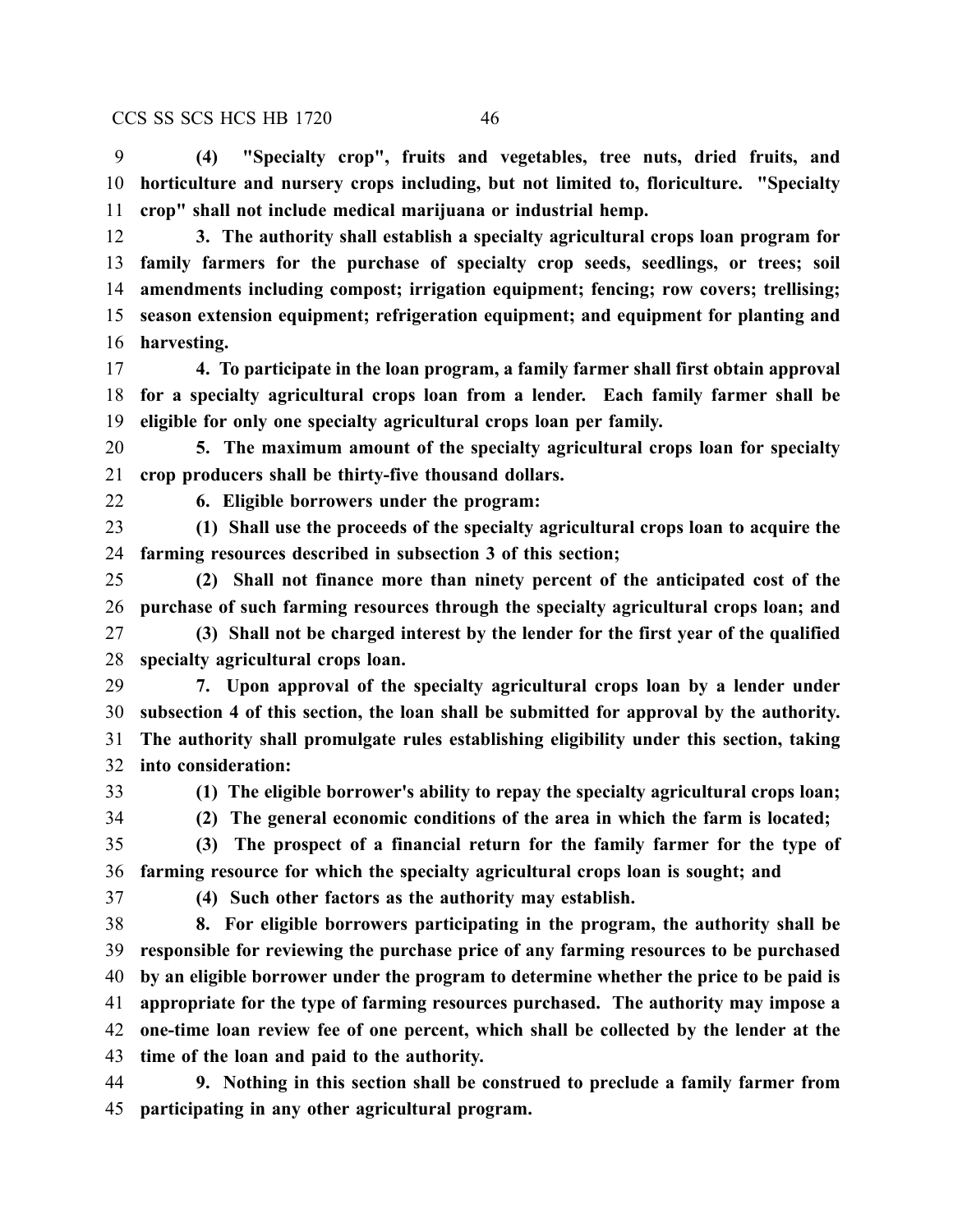**10. Any rule or portion of a rule, as that term is defined in section 536.010, that is created under the authority delegated in this section shall become effective only if it complies with and is subject to all of the provisions of chapter 536 and, if applicable, section 536.028. This section and chapter 536 are nonseverable, and if any of the powers vested with the general assembly pursuant to chapter 536 to review, to delay the effective date, or to disapprove and annul a rule are subsequently held unconstitutional, then the grant of rulemaking authority and any rule proposed or adopted after August 28, 2022, shall be invalid and void.**

**11. Under section 23.253 of the Missouri sunset act:**

 **(1) The provisions of the new program authorized under this section shall automatically sunset two years after the effective date of this section unless reauthorized by an act of the general assembly; and**

 **(2) If such program is reauthorized, the program authorized under this section shall automatically sunset twelve years after the effective date of the reauthorization of this section; and**

 **(3) This section shall terminate on September first of the calendar year immediately following the calendar year in which the program authorized under this section is sunset.**

**348.493. 1. As used in this section, "state tax liability" means any state tax liability incurred by a taxpayer under the provisions of chapters 143, 147, and 148, exclusive of the provisions relating to the withholding of tax as provided for in sections 143.191 to 143.265 and related provisions.**

 **2. Any eligible lender under the specialty agricultural crops loan program under section 348.491 shall be entitled to receive a tax credit equal to one hundred percent of the amount of interest waived by the lender under section 348.491 on a qualifying loan for the first year of the loan only. The tax credit shall be evidenced by a tax credit certificate issued by the Missouri agricultural and small business development authority and may be used to satisfy the state tax liability of the owner of such certificate that becomes due in the tax year in which the interest on a qualified loan is waived by the lender under section 348.491. No lender shall receive a tax credit under this section unless such lender presents a tax credit certificate to the department of revenue for payment of such state tax liability. The amount of the tax credits that may be issued to all eligible lenders claiming tax credits authorized in this section in a fiscal year shall not exceed three hundred thousand dollars.**

 **3. The Missouri agricultural and small business development authority shall be responsible for the administration and issuance of the certificate of tax credits authorized by this section. The authority shall issue a certificate of tax credit at the**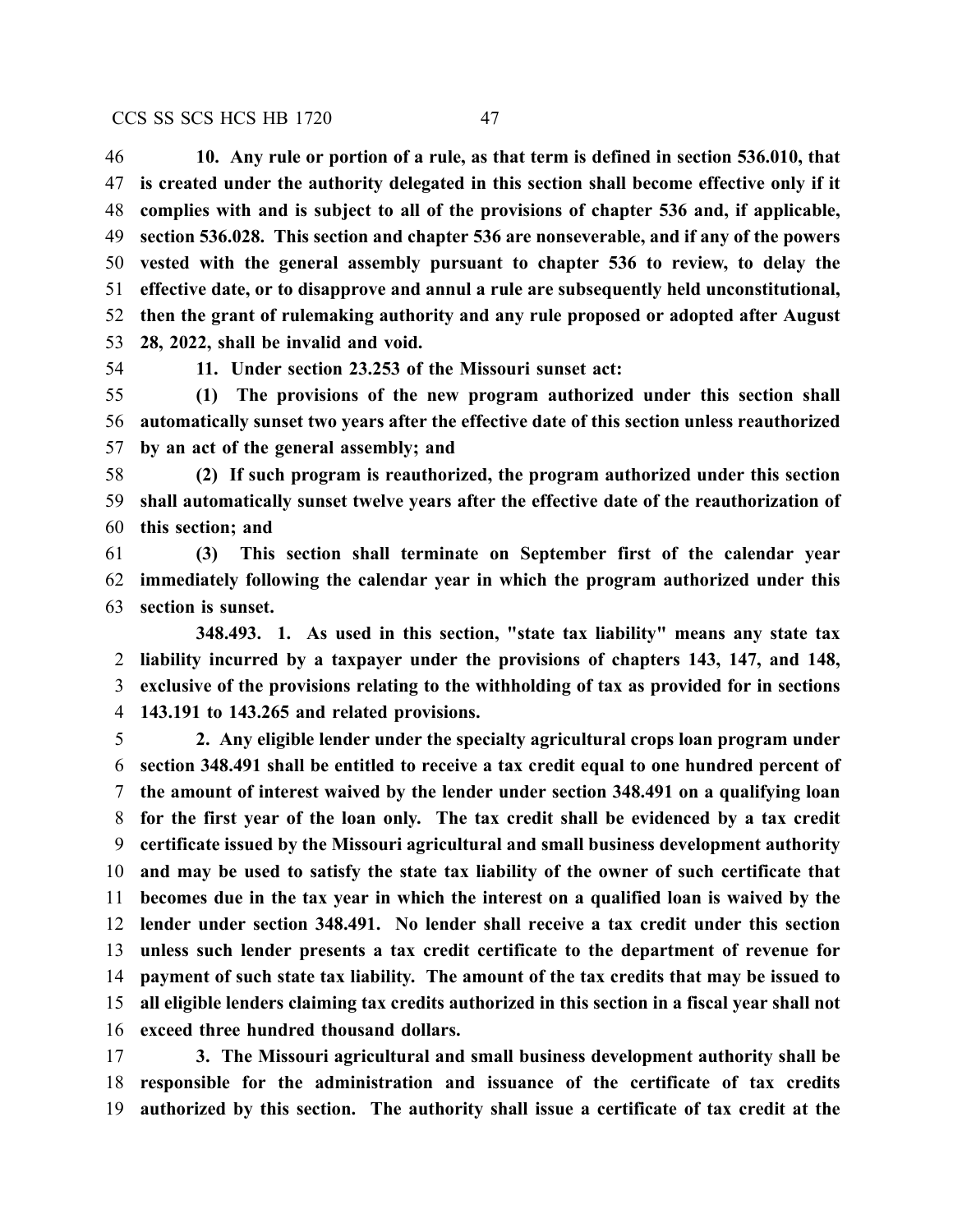**request of any lender. Each request shall include a true copy of the loan documents, the name of the lender who is to receive a certificate of tax credit, the type of state tax liability against which the tax credit is to be used, and the amount of the certificate of tax credit to be issued to the lender based on the interest waived by the lender under section 348.491 on the loan for the first year.**

 **4. The department of revenue shall accept a certificate of tax credit in lieu of other payment in such amount as is equal to the lesser of the amount of the tax or the remaining unused amount of the credit as indicated on the certificate of tax credit and shall indicate on the certificate of tax credit the amount of tax thereby paid and the date of such payment.**

 **5. The following provisions shall apply to tax credits authorized under this section:**

 **(1) Tax credits claimed in a tax year may be claimed on a quarterly basis and applied to the estimated quarterly tax of the lender;**

 **(2) Any amount of tax credit that exceeds the tax due, including any estimated quarterly taxes paid by the lender under subdivision (1) of this subsection that results in an overpayment of taxes for a tax year, shall not be refunded but may be carried over to any subsequent tax year, not to exceed a total of three years for which a tax credit may be taken for a qualified specialty agricultural crops loan;**

 **(3) Notwithstanding any provision of law to the contrary, a lender may assign, transfer, sell, or otherwise convey tax credits authorized under this section, with the new owner of the tax credit receiving the same rights in the tax credit as the lender. For any tax credits assigned, transferred, sold, or otherwise conveyed, a notarized endorsement shall be filed by the lender with the authority specifying the name and address of the new owner of the tax credit and the value of such tax credit; and**

 **(4) Notwithstanding any other provision of this section to the contrary, any commercial bank may use tax credits created under this section as provided in section 148.064 and receive a net tax credit against taxes actually paid in the amount of the first year's interest on loans made under this section. If such first year tax credits reduce taxes due as provided in section 148.064 to zero, the remaining tax credits may be carried over as otherwise provided in this section and used as provided in section 148.064 in subsequent years.**

**6. Under section 23.253 of the Missouri sunset act:**

 **(1) The provisions of the new program authorized under this section shall automatically sunset two years after the effective date of this section unless reauthorized by an act of the general assembly; and**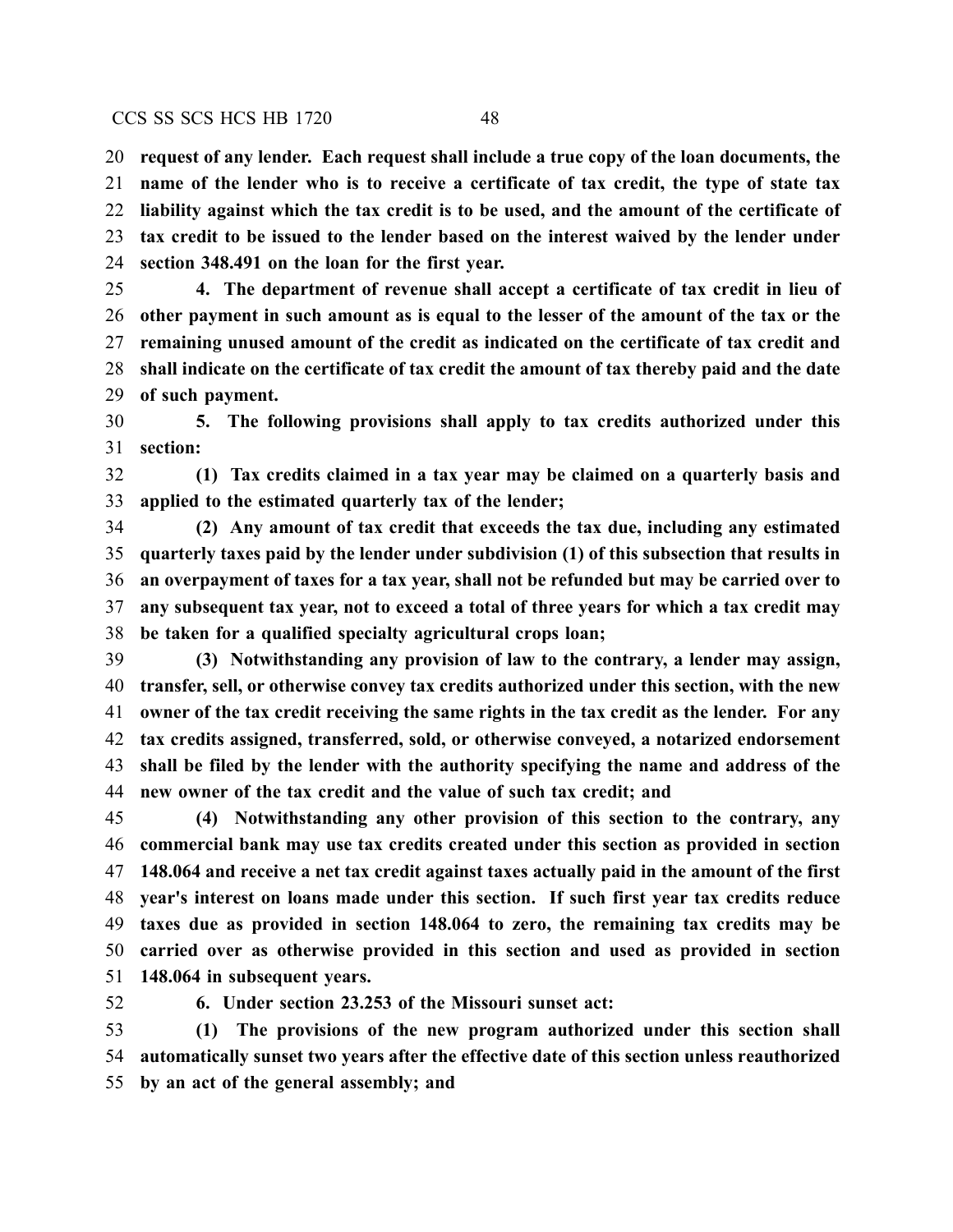**(2) If such program is reauthorized, the program authorized under this section shall automatically sunset twelve years after the effective date of the reauthorization of this section; and**

 **(3) This section shall terminate on September first of the calendar year immediately following the calendar year in which the program authorized under this section is sunset.**

348.500. 1. This section shall be known and may be cited as the "Family Farms Act".

 2. As used in this section, "small farmer" means a farmer who is a Missouri resident and who has less than **[**two hundred fifty**] five hundred** thousand dollars in gross sales per year.

 3. The agricultural and small business development authority shall establish a family farm breeding livestock loan program for small farmers for the purchase of beef cattle, dairy cattle, sheep and goats, and swine only.

 4. To participate in the loan program, a small farmer shall first obtain approval for a family farm livestock loan from a lender as defined in section 348.015. **[**Each small farmer

shall be eligible for only one family farm livestock loan per family and for only one type of

livestock.**]**

 5. The maximum amount of the family farm livestock loan for each type of livestock shall be as follows:

(1) **[**Seventy-five**] One hundred fifty** thousand dollars for beef cattle;

(2) **[**Seventy-five**] One hundred fifty** thousand dollars for dairy cattle;

(3) **[**Thirty-five**] Seventy** thousand dollars for swine; and

- (4) **[**Thirty**] Sixty** thousand dollars for sheep and goats.
- 6. Eligible borrowers under the program:
- (1) Shall use the proceeds of the family farm loan to acquire breeding livestock;

 (2) Shall not finance more than ninety percent of the anticipated cost of the purchase of such livestock through the family farm livestock loan; and

 (3) Shall not be charged interest by the lender, as defined in section 348.015, for the first year of the qualified family farm livestock loan.

 7. Upon approval of the family farm livestock loan by a lender under subsection 4 of this section, the loan shall be submitted for approval by the agricultural and small business development authority. The authority shall promulgate rules establishing eligibility under this section, taking into consideration:

(1) The eligible borrower's ability to repay the family farm livestock loan;

(2) The general economic conditions of the area in which the farm is located;

 (3) The prospect of a financial return for the small farmer for the type of livestock for which the family farm livestock loan is sought; and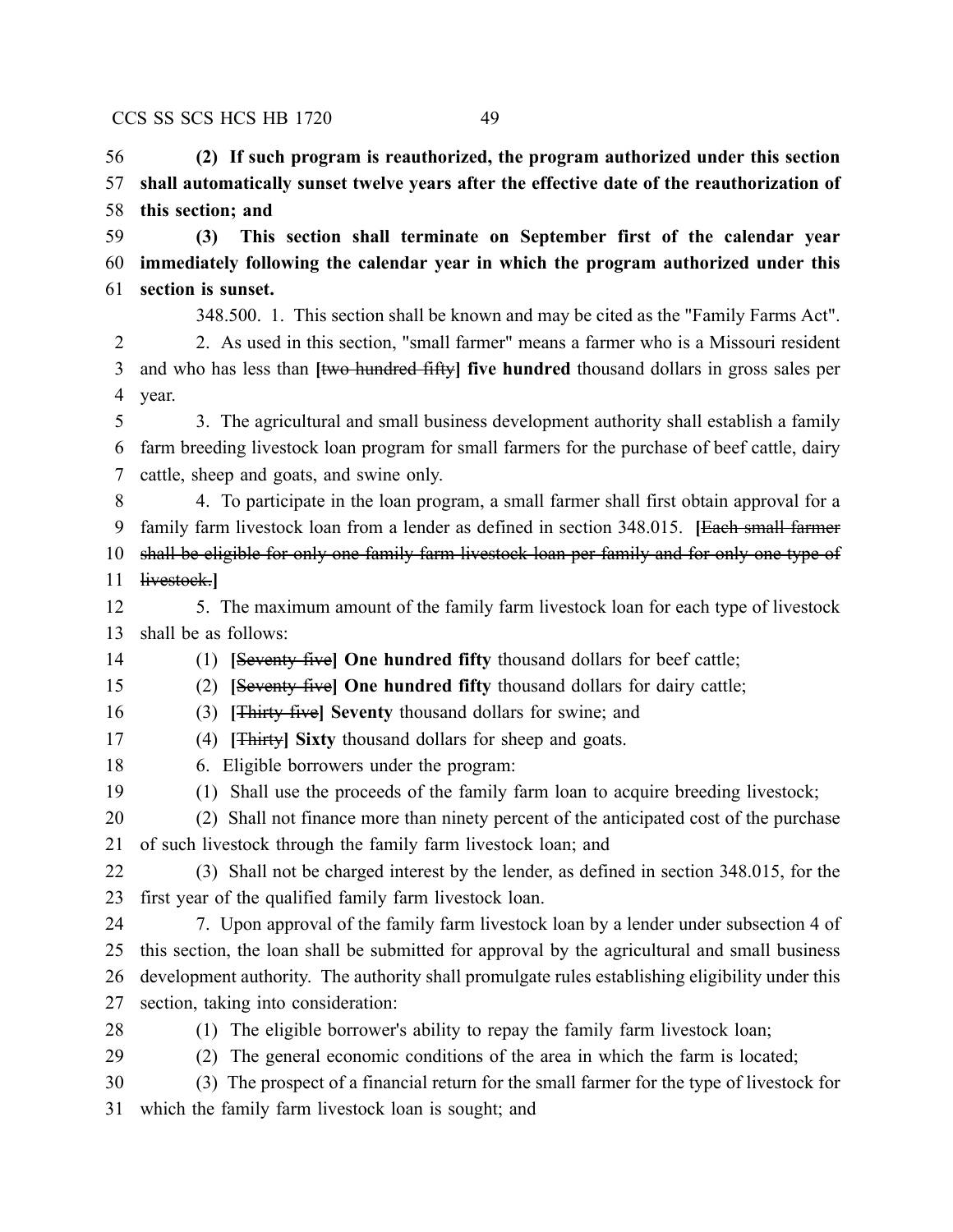(4) Such other factors as the authority may establish.

 8. For eligible borrowers participating in the program, the authority shall be responsible for reviewing the purchase price of any livestock to be purchased by an eligible borrower under the program to determine whether the price to be paid is appropriate for the type of livestock purchased. The authority may impose a one-time loan review fee of one percent which shall be collected by the lender at the time of the loan and paid to the authority.

 9. Nothing in this section shall preclude a small farmer from participating in any other agricultural program.

40 10. Any rule or portion of a rule, as that term is defined in section 536.010, that is created under the authority delegated in this section shall become effective only if it complies with and is subject to all of the provisions of chapter 536 and, if applicable, section 536.028. This section and chapter 536 are nonseverable and if any of the powers vested with the general assembly pursuant to chapter 536 to review, to delay the effective date, or to disapprove and annul a rule are subsequently held unconstitutional, then the grant of rulemaking authority and any rule proposed or adopted after August 28, 2006, shall be invalid and void.

643.050. 1. In addition to any other powers vested in it by law the commission shall have the following powers:

 (1) Adopt, promulgate, amend and repeal rules and regulations consistent with the general intent and purposes of sections 643.010 to 643.355, chapter 536, **[**and**]** Titles Vand VI of the federal Clean Air Act, as amended, 42 U.S.C. 7661**[**,**]** et seq., **and 42 U.S.C. Section 7412(r), as amended, for covered processes of agricultural stationary sources that use, store, or sell anhydrous ammonia,** including**,** but not limited to:

(a) Regulation of use of equipment known to be a source of air contamination;

 (b) Establishment of maximum quantities of air contaminants that may be emitted from any air contaminant source; **[**and**]**

 (c) Regulations necessary to enforce the provisions of Title VI of the Clean Air Act, as amended, 42 U.S.C. 7671**[**,**]** et seq., regarding any Class I or Class II substances as defined therein; **and**

 **(d) Regulations necessary to implement and enforce the risk management plans under 42 U.S.C. Section 7412(r), as amended, for agricultural facilities that use, store, or sell anhydrous ammonia;**

 (2) After holding public hearings in accordance with section 643.070, establish areas of the state and prescribe air quality standards for such areas giving due recognition to variations, if any, in the characteristics of different areas of the state which may be deemed by the commission to be relevant;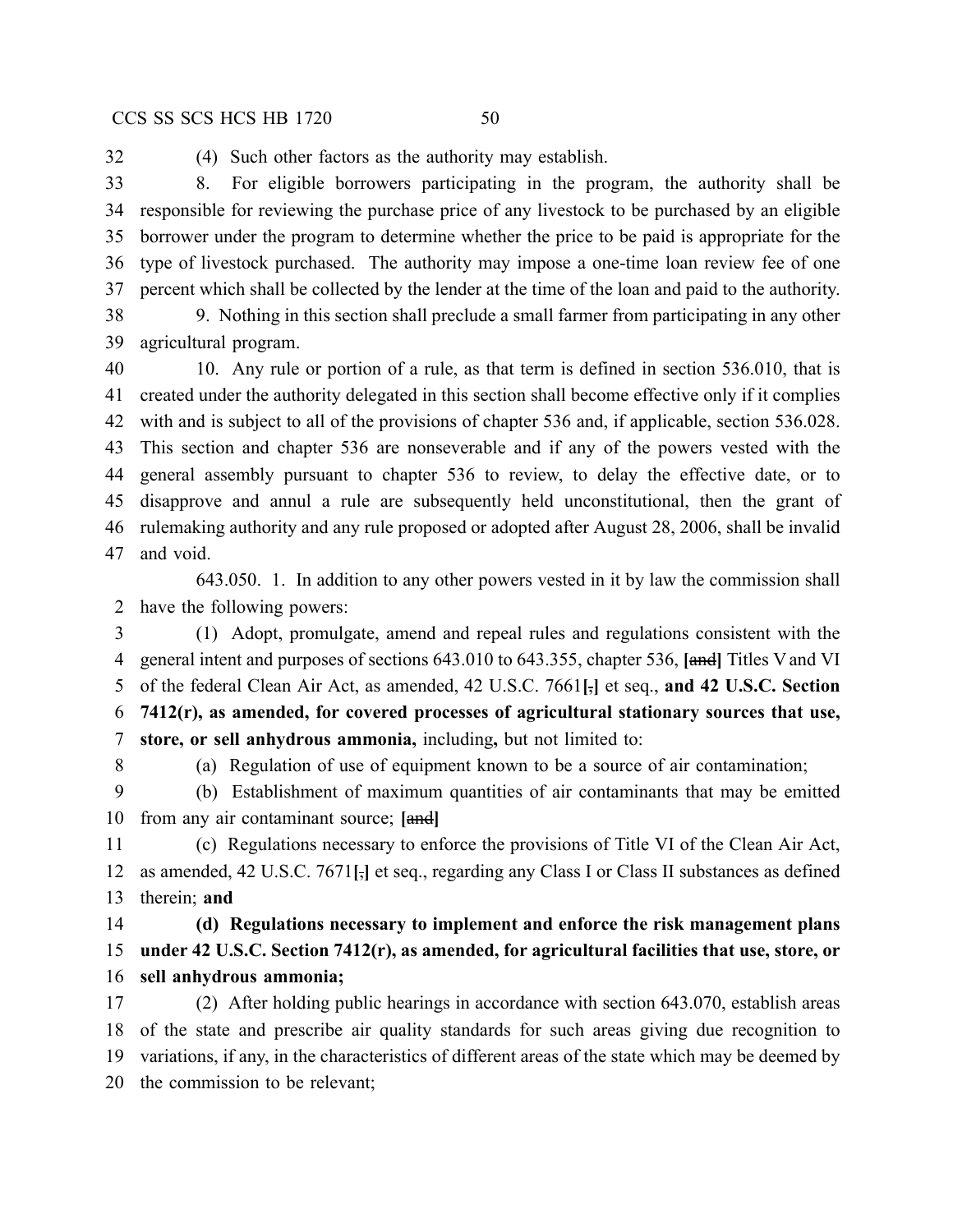(3) (a) To require persons engaged in operations which result in air pollution to monitor or test emissions and to file reports containing information relating to rate, period of emission and composition of effluent;

 (b) Require submission to the director for approval of plans and specifications for any article, machine, equipment, device, or other contrivance specified by regulation the use of which may cause or control the issuance of air contaminants; but any person responsible for complying with the standards established under sections 643.010 to 643.355 shall determine, unless found by the director to be inadequate, the means, methods, processes, equipment and operation to meet the established standards;

 (4) Hold hearings upon appeals from orders of the director or from any other actions or determinations of the director hereunder for which provision is made for appeal, and in connection therewith, issue subpoenas requiring the attendance of witnesses and the production of evidence reasonably relating to the hearing;

 (5) Enter such order or determination as may be necessary to effectuate the purposes of sections 643.010 to 643.355. In making its orders and determinations hereunder, the commission shall exercise a sound discretion in weighing the equities involved and the advantages and disadvantages to the person involved and to those affected by air contaminants emitted by such person as set out in section 643.030. If any small business, as defined by section 643.020, requests information on what would constitute compliance with the requirements of sections 643.010 to 643.355 or any order or determination of the department or commission, the department shall respond with written criteria to inform the small business of the actions necessary for compliance. No enforcement action shall be undertaken by the department or commission until the small business has had a period of time, negotiated with the department, to achieve compliance;

 (6) Cause to be instituted in a court of competent jurisdiction legal proceedings to compel compliance with any final order or determination entered by the commission or the director;

 (7) Settle or compromise in its discretion, as it may deem advantageous to the state, any suit for recovery of any penalty or for compelling compliance with the provisions of any rule;

 (8) Develop such facts and make such investigations as are consistent with the purposes of sections 643.010 to 643.355, and, in connection therewith, to enter or authorize any representative of the department to enter at all reasonable times and upon reasonable notice in or upon any private or public property for the purpose of inspecting or investigating any condition which the commission or director shall have probable cause to believe to be an air contaminant source or upon any private or public property having material information relevant to said air contaminant source. The results of any such investigation shall be reduced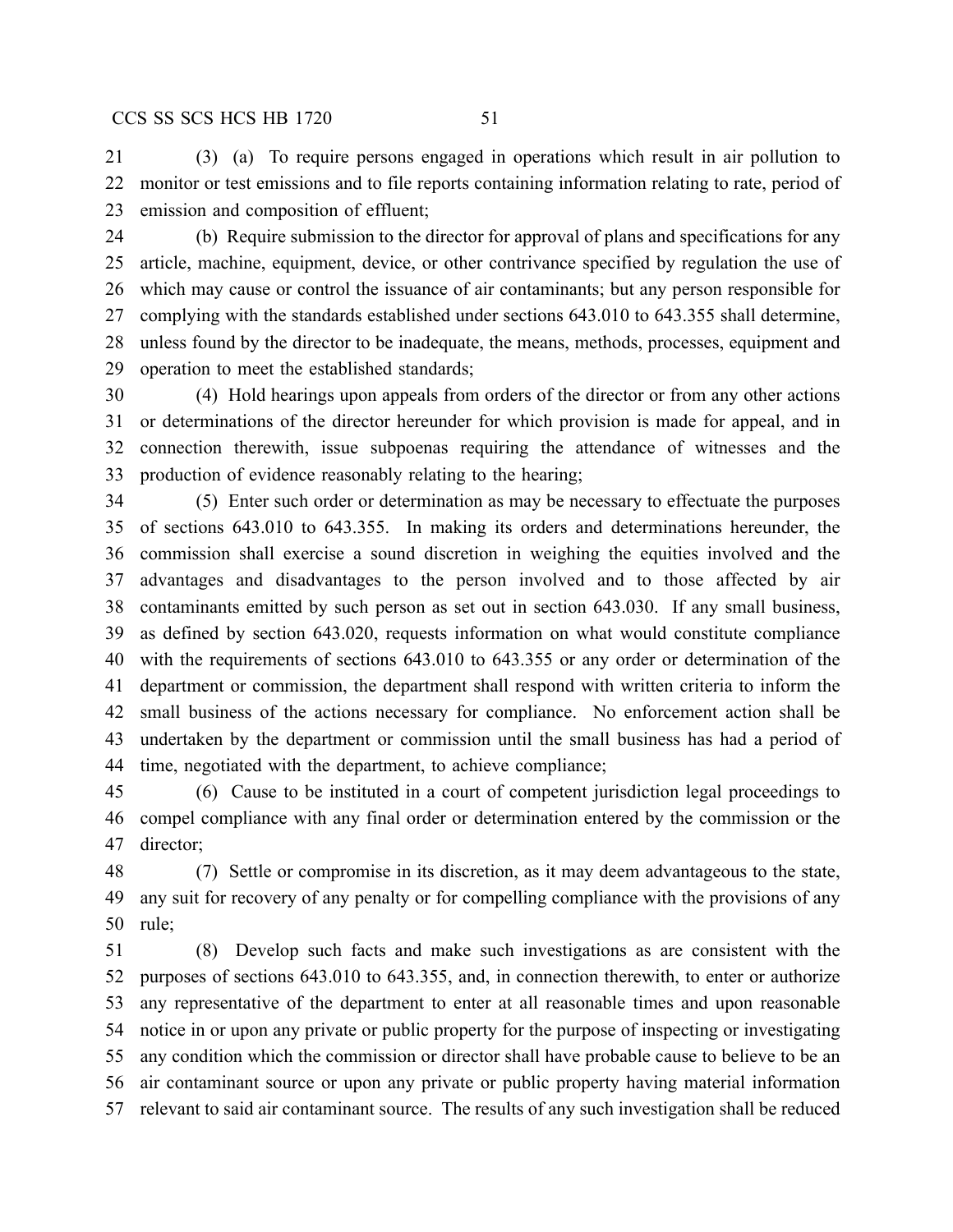to writing, and a copy thereof shall be furnished to the owner or operator of the property. No person shall refuse entry or access, requested for purposes of inspection under this provision, to an authorized representative of the department who presents appropriate credentials, nor obstruct or hamper the representative in carrying out the inspection. A suitably restricted search warrant, upon a showing of probable cause in writing and upon oath, shall be issued by any judge having jurisdiction to any such representative for the purpose of enabling him to make such inspection;

 (9) Secure necessary scientific, technical, administrative and operational services, including laboratory facilities, by contract or otherwise, with any educational institution, experiment station, or any board, department, or other agency of any political subdivision or state or the federal government;

(10) Classify and identify air contaminants; and

(11) Hold public hearings as required by sections 643.010 to 643.355.

 2. No rule or portion of a rule promulgated under the authority of this chapter shall become effective unless it has been promulgated pursuant to the provisions of section 536.024.

 3. The commission shall have the following duties with respect to the prevention, abatement and control of air pollution:

 (1) Prepare and develop a general comprehensive plan for the prevention, abatement and control of air pollution;

 (2) Encourage voluntary cooperation by persons or affected groups to achieve the purposes of sections 643.010 to 643.355;

 (3) Encourage political subdivisions to handle air pollution problems within their respective jurisdictions to the extent possible and practicable and provide assistance to political subdivisions;

(4) Encourage and conduct studies, investigations and research;

 (5) Collect and disseminate information and conduct education and training programs;

 (6) Advise, consult and cooperate with other agencies of the state, political subdivisions, industries, other states and the federal government, and with interested persons or groups;

 (7) Represent the state of Missouri in all matters pertaining to interstate air pollution including the negotiations of interstate compacts or agreements.

 4. Nothing contained in sections 643.010 to 643.355 shall be deemed to grant to the commission or department any jurisdiction or authority with respect to air pollution existing solely within commercial and industrial plants, works, or shops or to affect any aspect of employer-employee relationships as to health and safety hazards.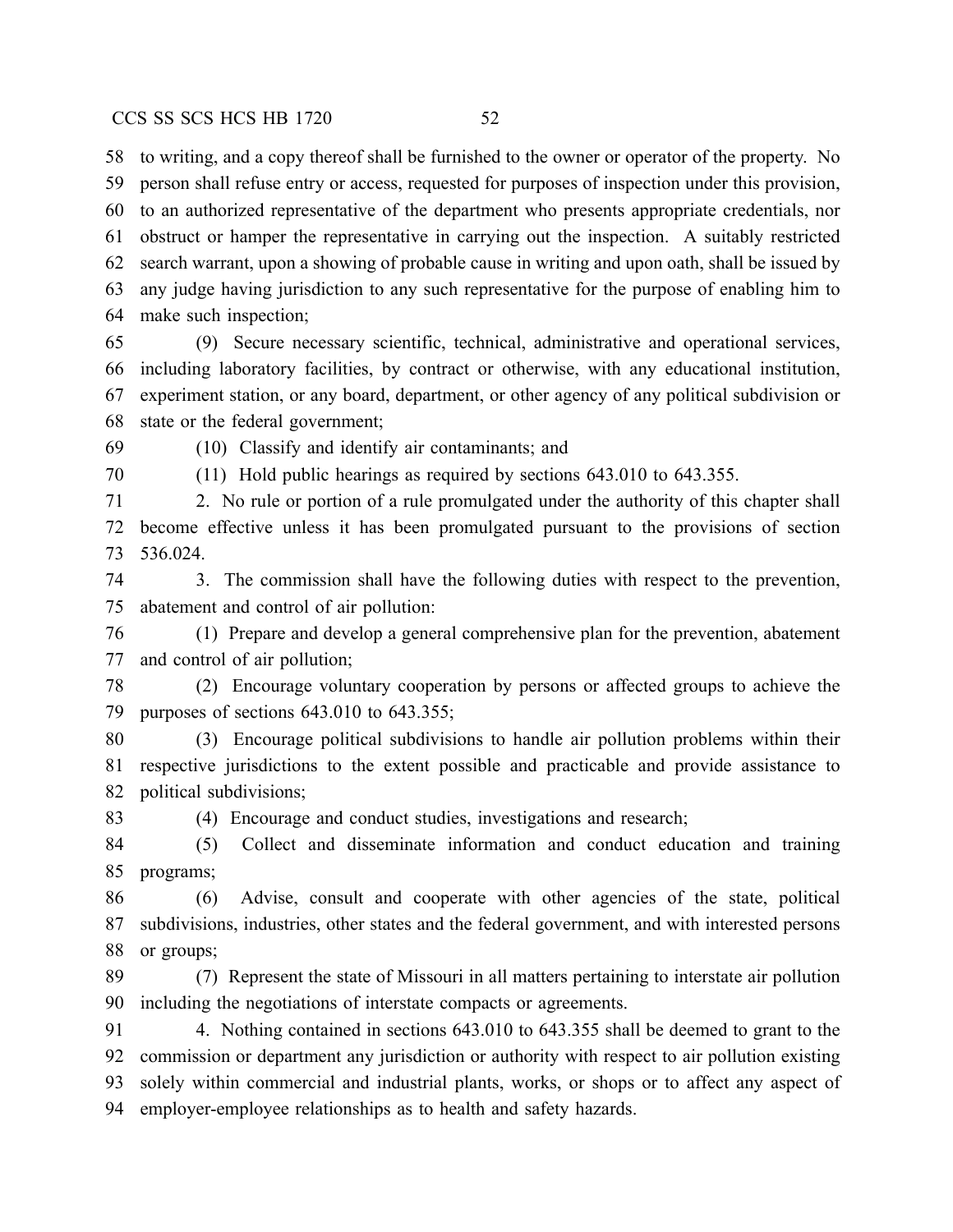5. Any information relating to secret processes or methods of manufacture or production discovered through any communication required under this section shall be kept confidential.

643.079. 1. Any air contaminant source required to obtain a permit issued under sections 643.010 to 643.355 shall pay annually beginning April 1, 1993, a fee as provided herein. For the first year the fee shall be twenty-five dollars per ton of each regulated air contaminant emitted. Thereafter, the fee shall be set every three years by the commission by rule and shall be at least twenty-five dollars per ton of regulated air contaminant emitted but not more than forty dollars per ton of regulated air contaminant emitted in the previous calendar year. If necessary, the commission may make annual adjustments to the fee by rule. The fee shall be set at an amount consistent with the need to fund the reasonable cost of administering sections 643.010 to 643.355, taking into account other moneys received pursuant to sections 643.010 to 643.355. For the purpose of determining the amount of air contaminant emissions on which the fees authorized under this section are assessed, a facility shall be considered one source **[**under the definition of**] as described in** subsection 2 of section 643.078, except that a facility with multiple operating permits shall pay the emission fees authorized under this section separately for air contaminants emitted under each individual permit.

 2. A source which produces charcoal from wood shall pay an annual emission fee under this subsection in lieu of the fee established in subsection 1 of this section. The fee shall be based upon a maximum fee of twenty-five dollars per ton and applied upon each ton of regulated air contaminant emitted for the first four thousand tons of each contaminant emitted in the amount established by the commission pursuant to subsection 1 of this section, reduced according to the following schedule:

 (1) For fees payable under this subsection in the years 1993 and 1994, the fee shall be reduced by one hundred percent;

 (2) For fees payable under this subsection in the years 1995, 1996 and 1997, the fee shall be reduced by eighty percent;

 (3) For fees payable under this subsection in the years 1998, 1999 and 2000, the fee shall be reduced by sixty percent.

28 3. The fees imposed in subsection 2 of this section shall not be imposed or collected after the year 2000 unless the general assembly reimposes the fee.

 4. Each air contaminant source with a permit issued under sections 643.010 to 643.355 shall pay the fee for the first four thousand tons of each regulated air contaminant emitted each year but no air contaminant source shall pay fees on total emissions of regulated air contaminants in excess of twelve thousand tons in any calendar year. A permitted air contaminant source which emitted less than one ton of all regulated pollutants shall pay a fee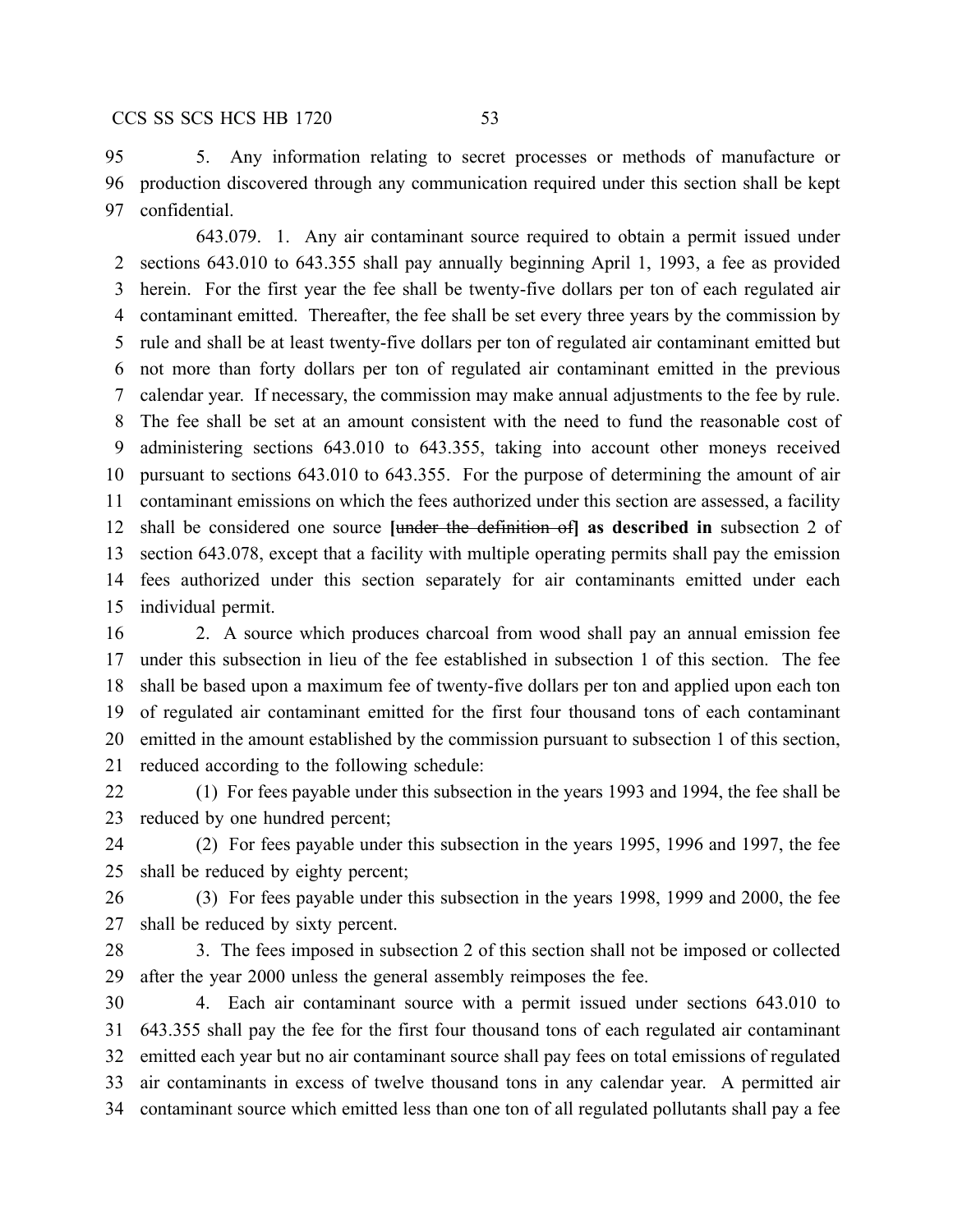equal to the amount per ton set by the commission. An air contaminant source which pays emission fees to a holder of a certificate of authority issued pursuant to section 643.140 may deduct such fees from any amount due under this section. The fees imposed in this section shall not be applied to carbon oxide emissions. The fees imposed in subsection 1 **of this section** and this subsection shall not be applied to sulfur dioxide emissions from any Phase I affected unit subject to the requirements of Title IV, Section 404, of the federal Clean Air Act, as amended, 42 U.S.C. Section 7651**[**,**]** et seq., any sooner than January 1, 2000. The fees imposed on emissions from Phase I affected units shall be consistent with and shall not exceed the provisions of the federal Clean Air Act, as amended, and the regulations promulgated thereunder. Any such fee on emissions from any Phase I affected unit shall be reduced by the amount of the service fee paid by that Phase I affected unit pursuant to subsection 8 of this section in that year. Any fees that may be imposed on Phase I sources shall follow the procedures set forth in subsection 1 **of this section** and this subsection and shall not be applied retroactively.

 5. Moneys collected under this section shall be transmitted to the director of revenue for deposit in appropriate subaccounts of the natural resources protection fund created in section 640.220. A subaccount shall be maintained for fees paid by air contaminant sources which are required to be permitted under Title Vof the federal Clean Air Act, as amended, 42 U.S.C. Section 7661**[**,**]** et seq., and used, upon appropriation, to fund activities by the department to implement the operating permits program authorized by Title V of the federal Clean Air Act, as amended. Another subaccount shall be maintained for fees paid by air contaminant sources which are not required to be permitted under Title Vof the federal Clean Air Act as amended, and used, upon appropriation, to fund other air pollution control program activities. Another subaccount shall be maintained for service fees paid under subsection 8 of this section by Phase I affected units which are subject to the requirements of Title IV, Section 404, of the federal Clean Air Act Amendments of 1990 **(42 U.S.C. Section 7651c)**, as amended, **[**42 U.S.C. Section 7651,**]** and used, upon appropriation, to fund air pollution control program activities. The provisions of section 33.080 to the contrary notwithstanding, moneys in the fund shall not revert to general revenue at the end of each biennium. Interest earned by moneys in the subaccounts shall be retained in the subaccounts. The per-ton fees established under subsection 1 of this section may be adjusted annually, consistent with the need to fund the reasonable costs of the program, but shall not be less than twenty-five dollars per ton of regulated air contaminant nor more than forty dollars per ton of regulated air contaminant. The first adjustment shall apply to moneys payable on April 1, 1994, and shall be based upon the general price level for the twelve-month period ending on August thirty-first of the previous calendar year.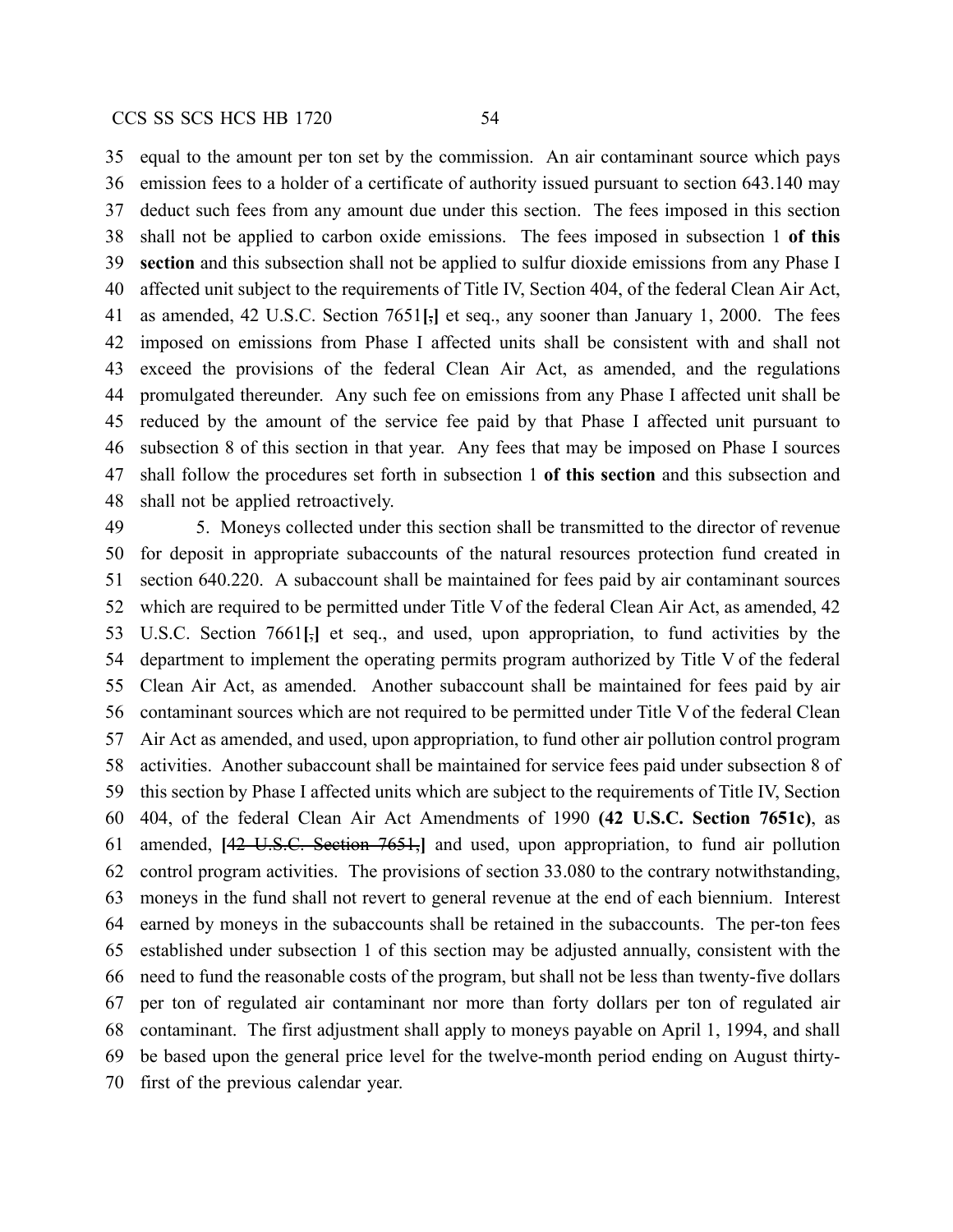6. The department may initiate a civil action in circuit court against any air contaminant source which has not remitted the appropriate fees within thirty days. In any judgment against the source, the department shall be awarded interest at a rate determined pursuant to section 408.030 and reasonable attorney's fees. In any judgment against the department, the source shall be awarded reasonable attorney's fees.

 7. The department shall not suspend or revoke a permit for an air contaminant source solely because the source has not submitted the fees pursuant to this section.

 8. Any Phase I affected unit which is subject to the requirements of Title IV, Section 404, of the federal Clean Air Act **Amendments of 1990 (42 U.S.C. Section 7651c)**, as amended, **[**42 U.S.C. Section 7651,**]** shall pay annually beginning April 1, 1993, and terminating December 31, 1999, a service fee for the previous calendar year as provided herein. For the first year, the service fee shall be twenty-five thousand dollars for each Phase I affected generating unit to help fund the administration of sections 643.010 to 643.355. Thereafter, the service fee shall be annually set by the commission by rule, following public hearing, based on an annual allocation prepared by the department showing the details of all costs and expenses upon which such fees are based consistent with the department's reasonable needs to administer and implement sections 643.010 to 643.355 and to fulfill its responsibilities with respect to Phase I affected units, but such service fee shall not exceed twenty-five thousand dollars per generating unit. Any such Phase I affected unit which is located on one or more contiguous tracts of land with any Phase II generating unit that pays fees under subsection 1 or subsection 2 of this section shall be exempt from paying service fees under this subsection. A "contiguous tract of land" shall be defined to mean adjacent land, excluding public roads, highways and railroads, which is under the control of or owned by the permit holder and operated as a single enterprise.

 9. The department of natural resources shall determine the fees due pursuant to this section by the state of Missouri and its departments, agencies and institutions, including two- and four-year institutions of higher education. The director of the department of natural resources shall forward the various totals due to the joint committee on capital improvements and the directors of the individual departments, agencies and institutions. The departments, as part of the budget process, shall annually request by specific line item appropriation funds to pay said fees and capital funding for projects determined to significantly improve air quality. If the general assembly fails to appropriate funds for emissions fees as specifically requested, the departments, agencies and institutions shall pay said fees from other sources of revenue or funds available. The state of Missouri and its departments, agencies and institutions may receive assistance from the small business technical assistance program established pursuant to section 643.173.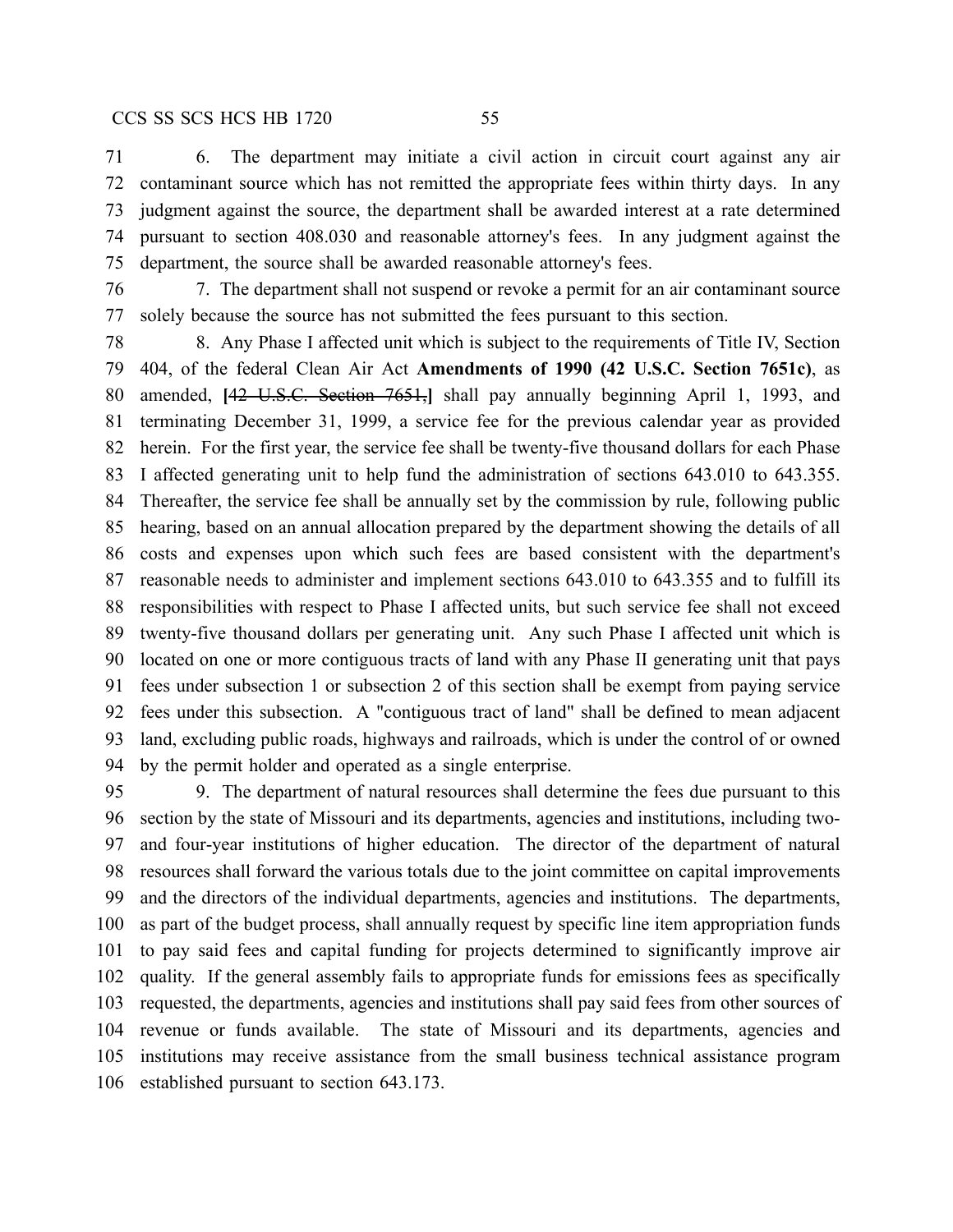10. **Each retail agricultural facility that uses, stores, or sells anhydrous ammonia that is an air contaminant source subject to the risk management plan under 42 U.S.C. Section 7412(r), as amended, shall pay an annual registration fee of two hundred dollars. In addition, each retail agricultural facility that uses, stores, or sells anhydrous ammonia shall pay an annual tonnage fee calculated on the number of tons of anhydrous ammonia sold. The initial retail tonnage fee shall be set at one dollar and twenty-five cents per ton of anhydrous ammonia used or sold. Each distributor or terminal agricultural facility that uses, stores, or sells anhydrous ammonia that is an air contaminant source subject to the risk management plan program 3 under 40 CFR Part 68 shall pay an annual registration fee of five thousand dollars and shall not pay a tonnage fee. The annual registration fees and tonnage fee may be periodically revised under subsection 11 of this section. However, the fees collected shall be used exclusively for the purposes of administering the provisions of 42 U.S.C. Section 7412(r), as amended, for such agricultural facilities. Fees paid by agricultural air contaminant sources that use, store, or sell anhydrous ammonia for the purposes of implementing the requirements of 42 U.S.C. Section 7412(r), as amended, shall be deposited into the anhydrous ammonia risk management plan subaccount within the natural resources protection fund created in section 643.245. If the funding exceeds the reasonable costs to administer the programs as set forth in this section, the department of natural resources shall reduce fees for all registrants if the fees derived exceed the reasonable cost of administering the risk management plan under 42 U.S.C. Section 7412(r), as amended.**

 **11.** Notwithstanding any statutory fee amounts or maximums to the contrary, the department of natural resources may conduct a comprehensive review and propose changes to the fee structure authorized by sections 643.073, 643.075, 643.079, 643.225, 643.228, 643.232, 643.237, and 643.242 after holding stakeholder meetings in order to solicit stakeholder input from each of the following groups: the asbestos industry, electric utilities, mineral and metallic mining and processing facilities, cement kiln representatives, and any other interested industrial or business entities or interested parties. The department shall submit a proposed fee structure with stakeholder agreement to the air conservation commission. The commission shall review such recommendations at the forthcoming regular or special meeting, but shall not vote on the fee structure until a subsequent meeting. If the commission approves, by vote of two-thirds majority or five of seven commissioners, the fee structure recommendations, the commission shall authorize the department to file a notice of proposed rulemaking containing the recommended fee structure, and after considering public comments, may authorize the department to file the order of rulemaking for such rule with the joint committee on administrative rules pursuant to sections 536.021 and 536.024 no later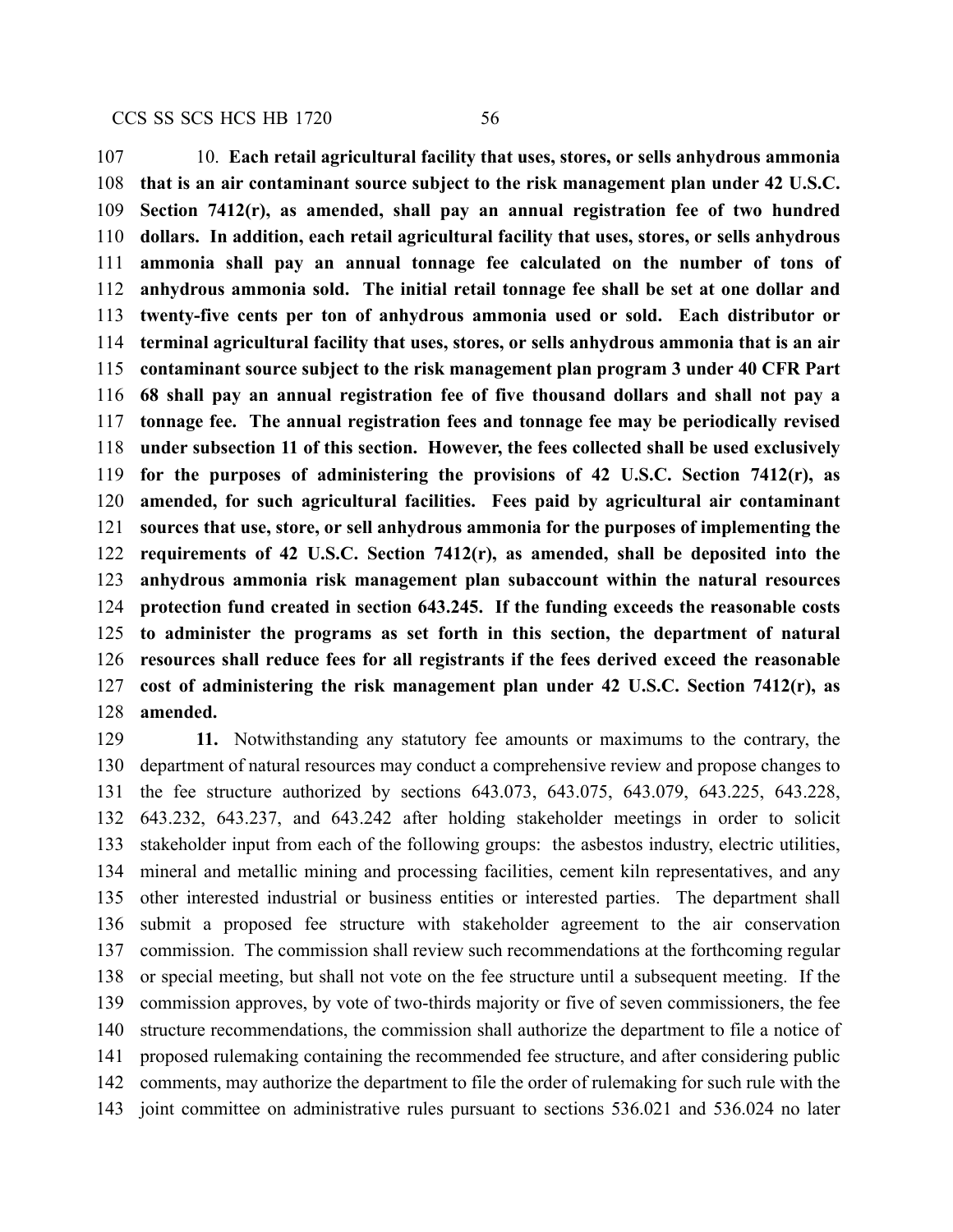than December first of the same year. If such rules are not disapproved by the general assembly in the manner set out below, they shall take effect on January first of the following calendar year and the previous fee structure shall expire upon the effective date of the commission-adopted fee structure. Any regulation promulgated under this subsection shall be deemed to be beyond the scope and authority provided in this subsection, or detrimental to permit applicants, if the general assembly, within the first sixty calendar days of the regular session immediately following the filing of such regulation, by concurrent resolution disapproves the regulation by concurrent resolution. If the general assembly so disapproves any regulation filed under this subsection, the commission shall continue to use the previous fee structure. The authority of the commission to further revise the fee structure as provided by this subsection shall expire on August 28, 2024.

643.245. 1. All moneys received pursuant to sections 643.225 to 643.245 and any other moneys so designated shall be placed in the state treasury and credited to the "Natural Resources Protection Fund — Air Pollution Asbestos Fee Subaccount", which is hereby created. Such moneys received pursuant to sections 643.225 to 643.245 shall, subject to appropriation, be used solely for the purpose of administering this chapter. Any unexpended balance in such fund at the end of any appropriation period shall not be transferred to the general revenue fund of the state treasury and shall be exempt from the provisions of section 33.080.

 2. **All moneys received under subsection 10 of section 643.079 and any other moneys so designated shall be placed in the "Natural Resources Protection Fund - Anhydrous Ammonia Risk Management Plan Subaccount", which is hereby created. Such moneys received under subsection 10 of section 643.079 shall, subject to appropriation, be used solely for the purpose of administering the provisions of section 643.079. Any unexpended balance in such fund at the end of any appropriation period shall not be transferred to the general revenue fund of the state treasury and shall be exempt from the provisions of section 33.080.**

 **3.** The state treasurer, with the approval of the board of fund commissioners, is authorized to deposit all of the moneys in any of the qualified state depositories. All such deposits shall be secured in such manner and shall be made upon such terms and conditions as are now and may hereafter be approved by law relative to state deposits. Any interest received on such deposits shall be credited to the natural resources protection fund — air pollution asbestos fee subaccount.

**644.060. 1. Processed recycled asphalt shingles, as defined in section 260.221, may be used for fill, reclamation, and other beneficial purposes without a permit under sections 644.006 to 644.141 if such processed recycled asphalt shingles are inspected for toxic and hazardous substances in accordance with requirements established by the**